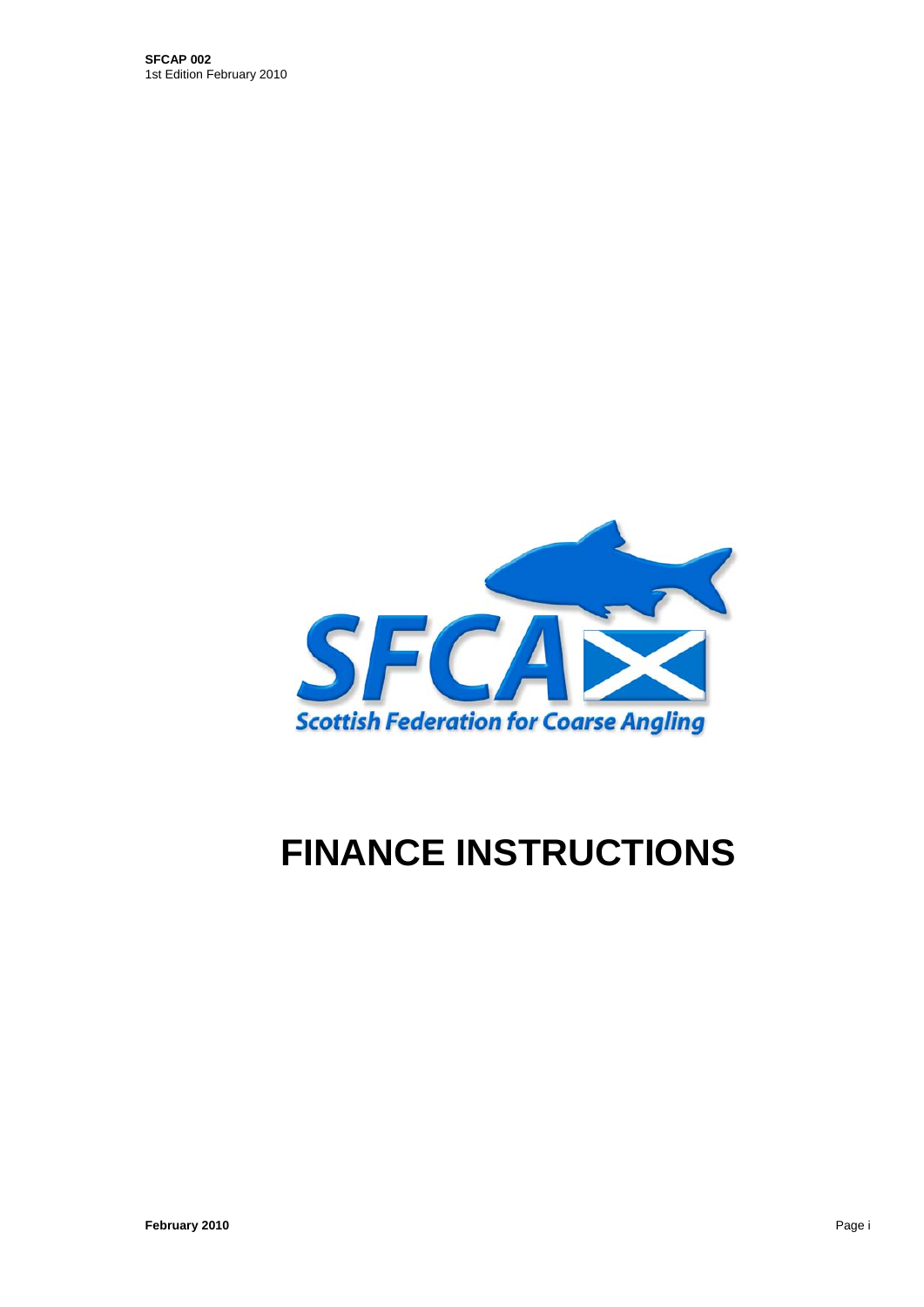**SFCAP 002**  1st Edition February 2010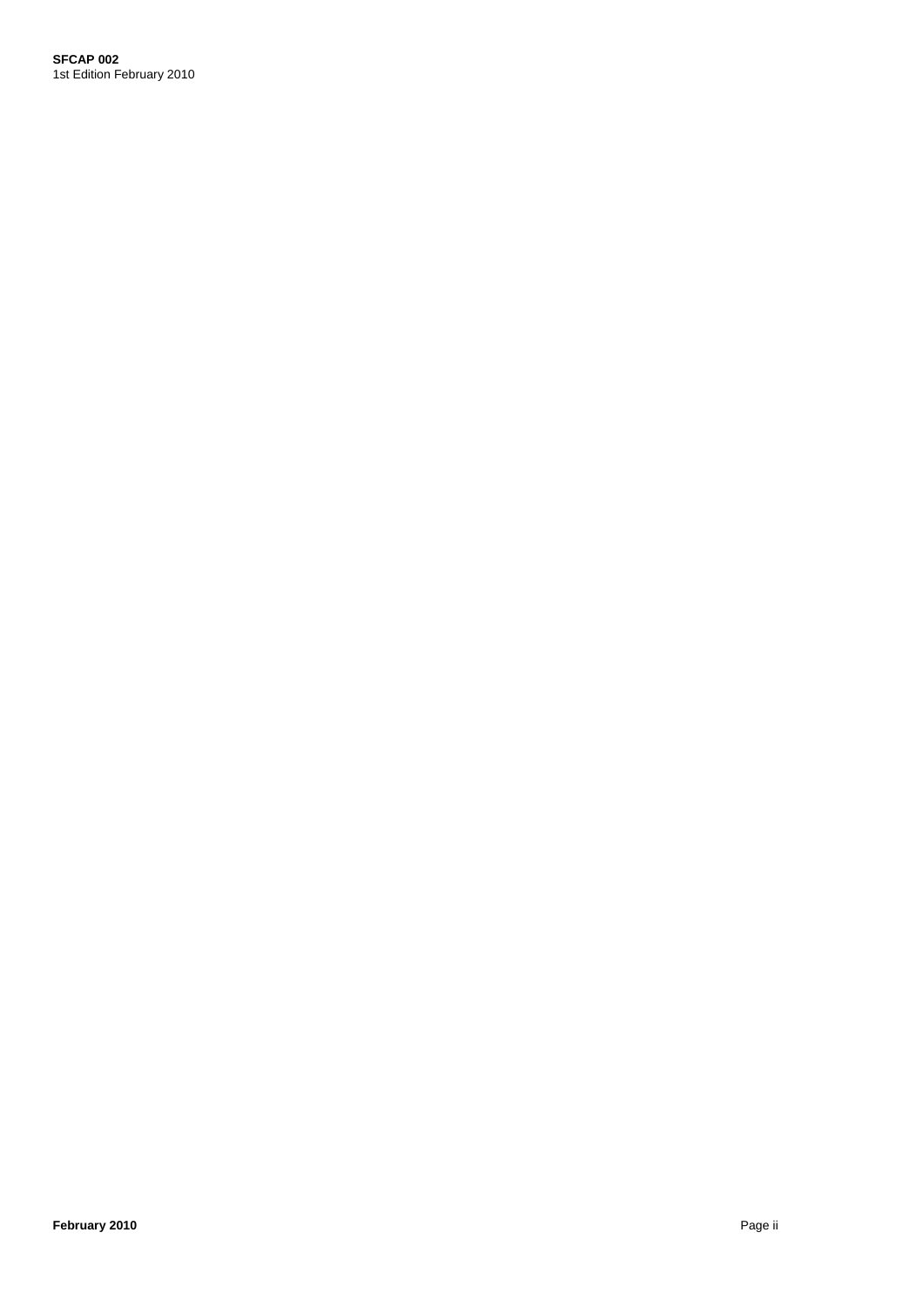#### **1st Edition AMENDMENT RECORD**

| Amdt<br>No.             | Incorporated<br>By (Signature) | <b>Date</b> |
|-------------------------|--------------------------------|-------------|
| $\mathbf 1$             |                                |             |
| $\overline{\mathbf{2}}$ |                                |             |
| 3                       |                                |             |
| $\overline{\mathbf{4}}$ |                                |             |
| 5                       |                                |             |
| 6                       |                                |             |
| 7                       |                                |             |
| 8                       |                                |             |
| 9                       |                                |             |
| 10                      |                                |             |
| 11                      |                                |             |
| 12                      |                                |             |
| 13                      |                                |             |
| 14                      |                                |             |
| 15                      |                                |             |
| 16                      |                                |             |
| 17                      |                                |             |
| 18                      |                                |             |
| 19                      |                                |             |
| 20                      |                                |             |
| 21                      |                                |             |
| 22                      |                                |             |
| 23                      |                                |             |
| 24                      |                                |             |
| 25                      |                                |             |
| 26                      |                                |             |
| 27                      |                                |             |
| 28                      |                                |             |
| 29                      |                                |             |
| 30                      |                                |             |
| 31                      |                                |             |

| Amdt<br>No. | Incorporated<br>By (Signature) | Date |
|-------------|--------------------------------|------|
| 32          |                                |      |
| 33          |                                |      |
| 34          |                                |      |
| 35          |                                |      |
| 36          |                                |      |
| 37          |                                |      |
| 38          |                                |      |
| 39          |                                |      |
| 40          |                                |      |
| 41          |                                |      |
| 42          |                                |      |
| 43          |                                |      |
| 44          |                                |      |
| 45          |                                |      |
| 46          |                                |      |
| 47          |                                |      |
| 48          |                                |      |
| 49          |                                |      |
| 50          |                                |      |
| 51          |                                |      |
| 52          |                                |      |
| 53          |                                |      |
| 54          |                                |      |
| 55          |                                |      |
| 56          |                                |      |
| 57          |                                |      |
| 58          |                                |      |
| 59          |                                |      |
| 60          |                                |      |
| 61          |                                |      |
| 62          |                                |      |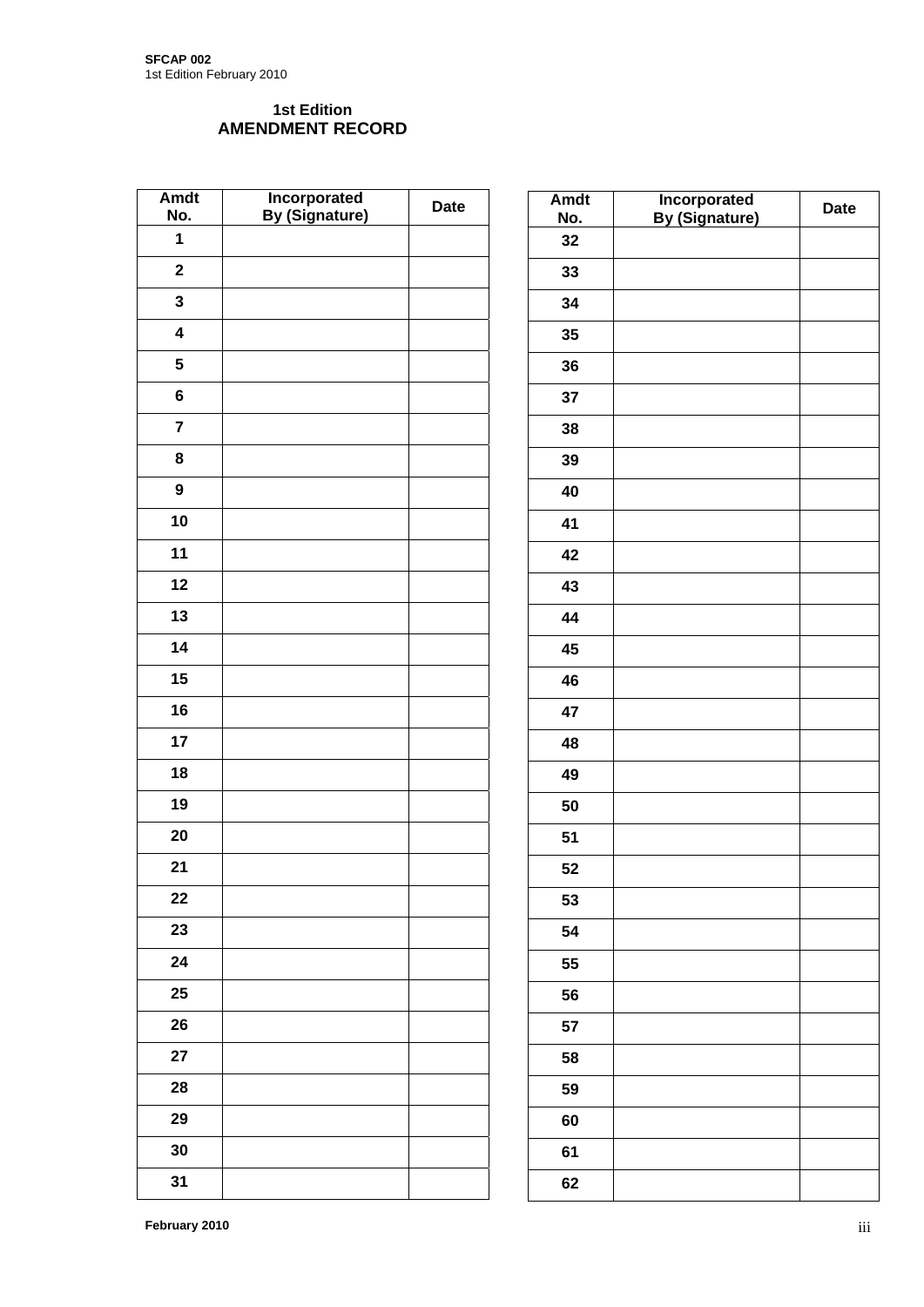**SFCAP 002**  1st Edition February 2010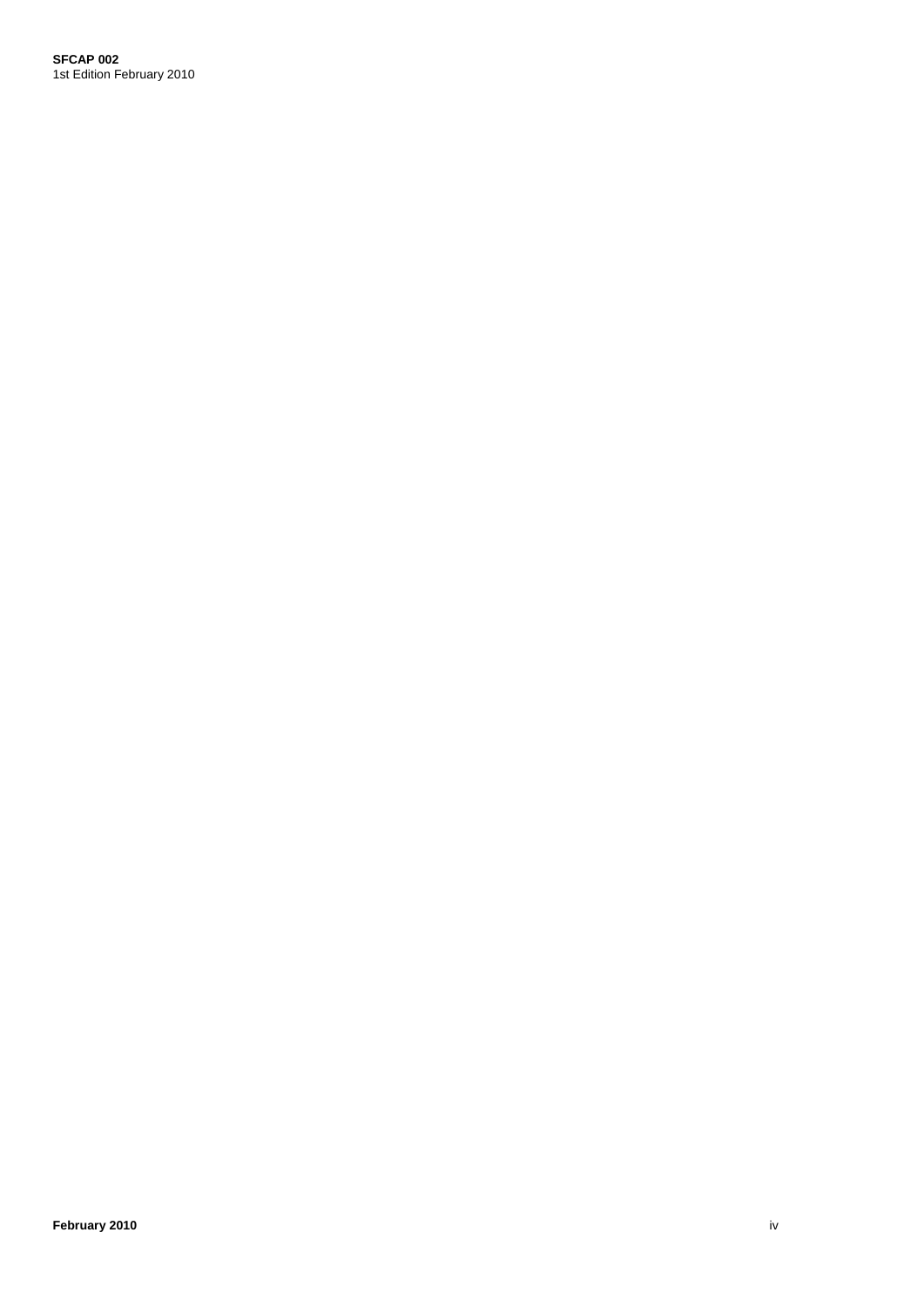### **CONTENTS**

| <b>Introduction</b><br><b>Management</b><br><b>Special Provisions, Authorities &amp; Limitations</b><br><b>Appointments</b><br><b>Encashment of Personal Cheques</b><br><b>Personal Loans</b><br><b>Security of Cash</b><br><b>Monthly Reconciliations</b><br><b>Authorised Controls</b><br><b>Property</b><br><b>Insurance</b><br><b>Handover/Takeover of Accounts</b><br><b>Writes Off</b>                                                                                                                                 |  |
|------------------------------------------------------------------------------------------------------------------------------------------------------------------------------------------------------------------------------------------------------------------------------------------------------------------------------------------------------------------------------------------------------------------------------------------------------------------------------------------------------------------------------|--|
| <b>ANNEXES</b><br>Duties and Responsibilities of the Senior Fund Manager (SFM).<br>Α.<br>Β.<br>Duties and Responsibilities of the Fund Manager (FM).<br>C.<br>Duties and Responsibilities of the Investment Manager (IM).<br>Duties of Accountant (Acct).<br>D.<br>Ε.<br><b>SFCA Accounting Instructions.</b><br>F.<br>Fund Manager's Handover/Takeover Certificate.<br>G.<br>Security of Cash in Transit.<br>Η.<br><b>Control of Property</b><br>Writes-Off Return.<br>L.<br>Accountant Handover/Takeover Certificate<br>J. |  |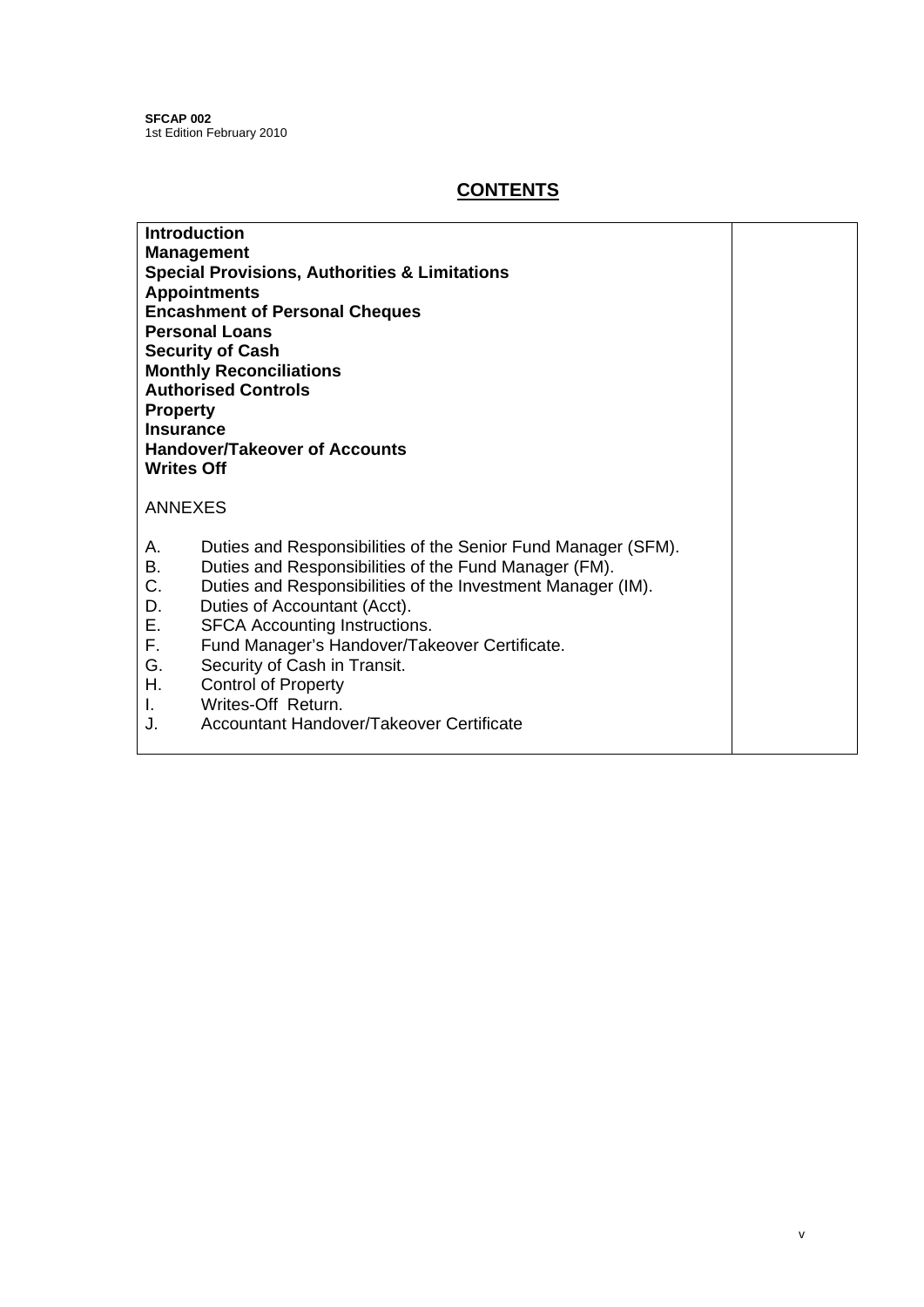**SFCAP 002**  1st Edition February 2010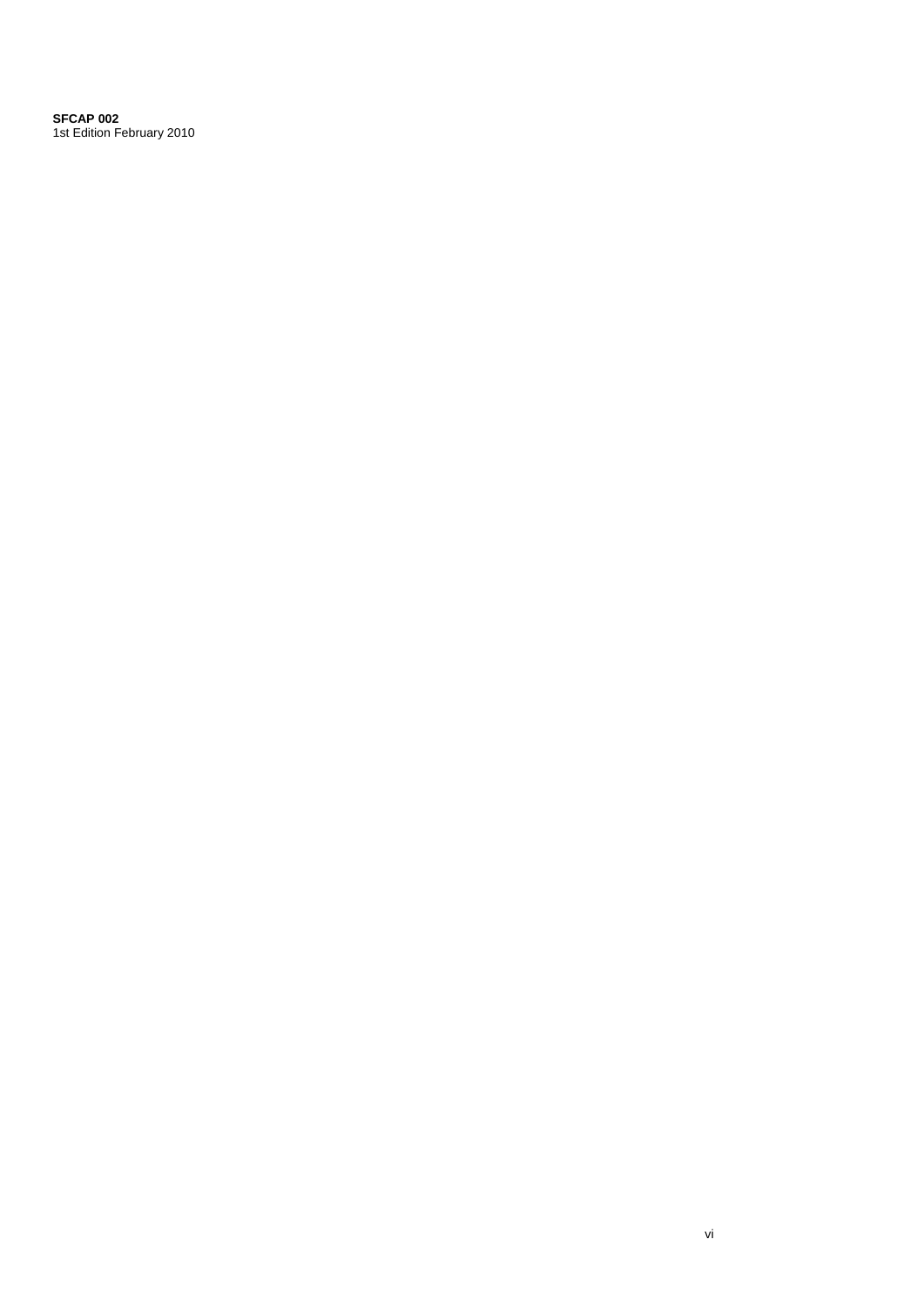#### **INTRODUCTION**

1. General. The following Instructions concern all Funds and accounts maintained within (or administered by) the SFCA and are to be supplemented by other instructions as may be necessary.

2. Definitions. A Fund is any money, investments, goods or property set aside for a common purpose. The fund is set up for the benefit of a group of people and may be maintained on income derived from that group. Subscribers do not have any claim on the Fund.

3. Charitable Status. The SFCA is **not** currently registered as a Charitable Trust although the appointment structure is set up to smooth the transition should it become registered in the future.

#### **MANAGEMENT**

4. The management of the Federation's Funds rests with those officers who are nominated as Fund Managers (FM). FMs are responsible for the complete control of their Fund to the Chairman who is the Managing Trustee (MT) through the vice Chairman who is the Senior Fund Manager (SFM).

5. Appointments. The following personnel will normally be appointed to undertake the duties of:

- a. Managing Trustee Chairman
- b. Senior Fund Manager vice Chairman
- c. Investment Manager vice Chairman
- d. Auditor Appointed Annually by the Executive Committee
- e. Accountant Treasurer

6. Managing Trustee. The law requires a person to be appointed as the MT. The Chairman by appointment is responsible for the proper application of all funds of the Federation, and for the supervision of the committees formed for their management. This position continues until such time as the SFCA is disbanded when it can be said that the object for which the Fund was formed no longer exists, and the trust is said to have "Failed". Instructions for the disposal of Funds in this event are found in the Constitution.

10. Senior Fund Manager (SFM). The SFM is responsible to the MT for the management, accounting and audit of all funds. The duties of the SFM are at Annex A to this Instruction.

11. Fund Manager (FM). Each Fund will have a FM appointed by the MT. The FM will be responsible to the SFM for the proper management of the fund in accordance with the MT's policy and any written rules or instructions. He/she is to retain overall control of the fund, although he/she may delegate various responsibilities to other officials. The duties of FMs are at Annex B to this Instruction.

12. Investment Manager (IM). The IM is responsible to the MT for the control and management of any Federation investments. The IM is to keep a register of all unit investments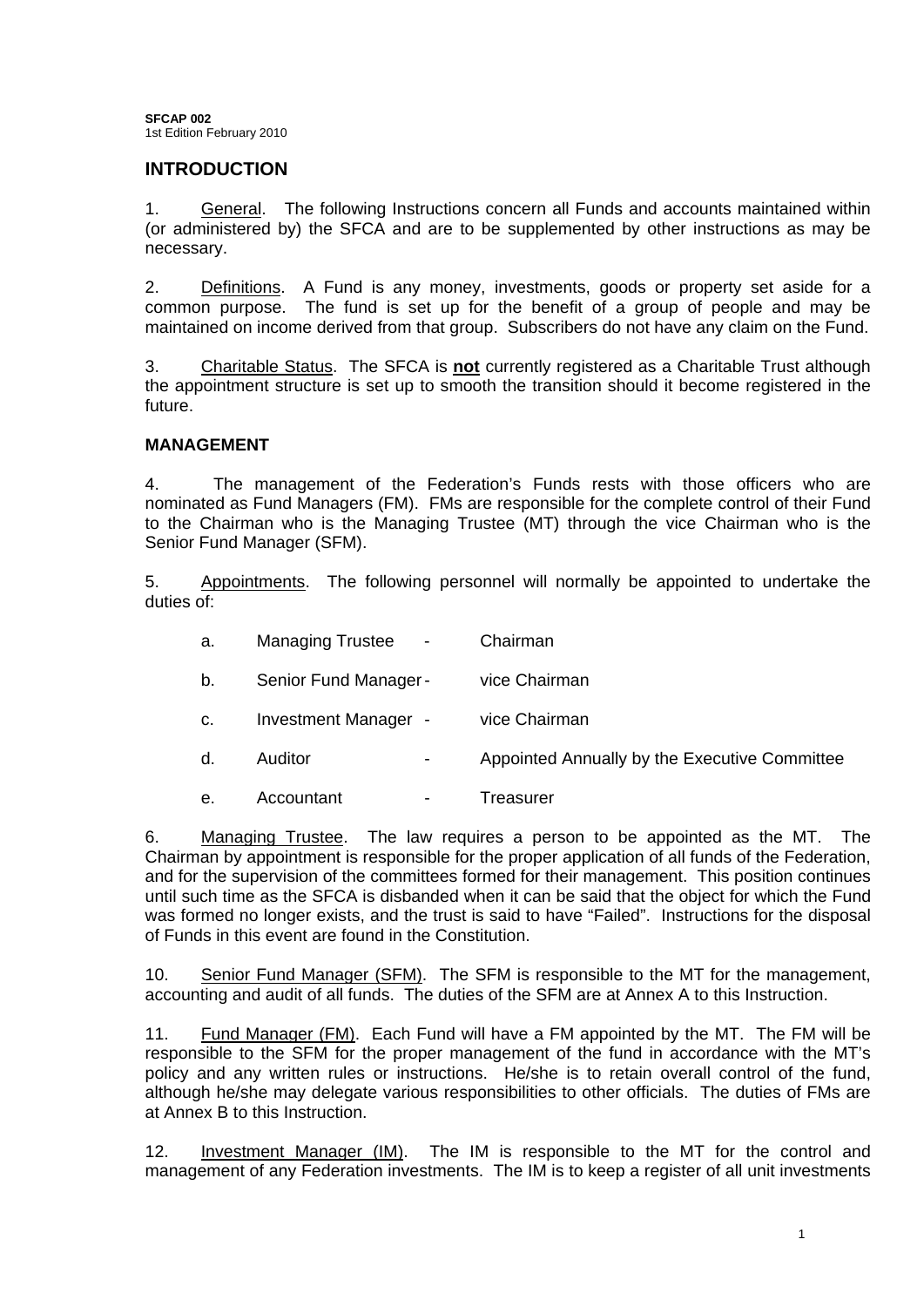**SFCAP 002**  1st Edition February 2010

and is to hold passbooks and certificates for safe keeping. The duties of IM are at Annex C to this Order.

13. Accountant (Acct). The Acct is responsible to the SFM for the maintenance of the Federation's Accounts in accordance with SFCA Accounting Instructions which are at Annex D. In addition to SFCA Accounting Instructions he/she will carry out duties as defined at Annex E to this Instruction.

14. Auditor. The executive Committee will appoint an external Auditor to audit all SFCA Funds and Accounts on a bi-annual basis and produce a set of audited accounts for review at the AGM. He/she is to consult the SFM on all matters relating to audits before submission to the MT.

#### **SPECIAL PROVISIONS AUTHORITIES AND LIMITATIONS**

15. This section deals with the day to day operation of SFCA Funds.

#### **APPOINTMENTS**

16. Appointment of personnel to positions of responsibility for SFCA Funds management is to be recorded in Quarterly Executive Committee minutes and in those of the AGM on the following occasions:

- a. Change of officials.
- b. Annually.

17. On changing of appointment holders, FM are to submit completed handover/takeover certificates, Annex F.

#### **ENCASHMENT OF PERSONAL CHEQUES**

18. Under no circumstances is the Accountant permitted to cash personal cheques.

#### **PERSONAL LOANS**

20. Under no circumstances are Personal Loans to be authorised from SFCA Funds.

#### **SECURITY OF CASH**

22. Security of Cash. Detailed instructions covering the security of cash both within the unit and during transit are at Annex G. General principles are:

a. Responsibility. The security of cash is the responsibility of the FM or Accountant. Cash is to be kept under lock and key at all times. The keys or combination of the cash box or safe are to be kept as follows:

(1) First Key. By the account holder.

(2) Second Key. In an envelope sealed and signed by the account holder and held by the MT.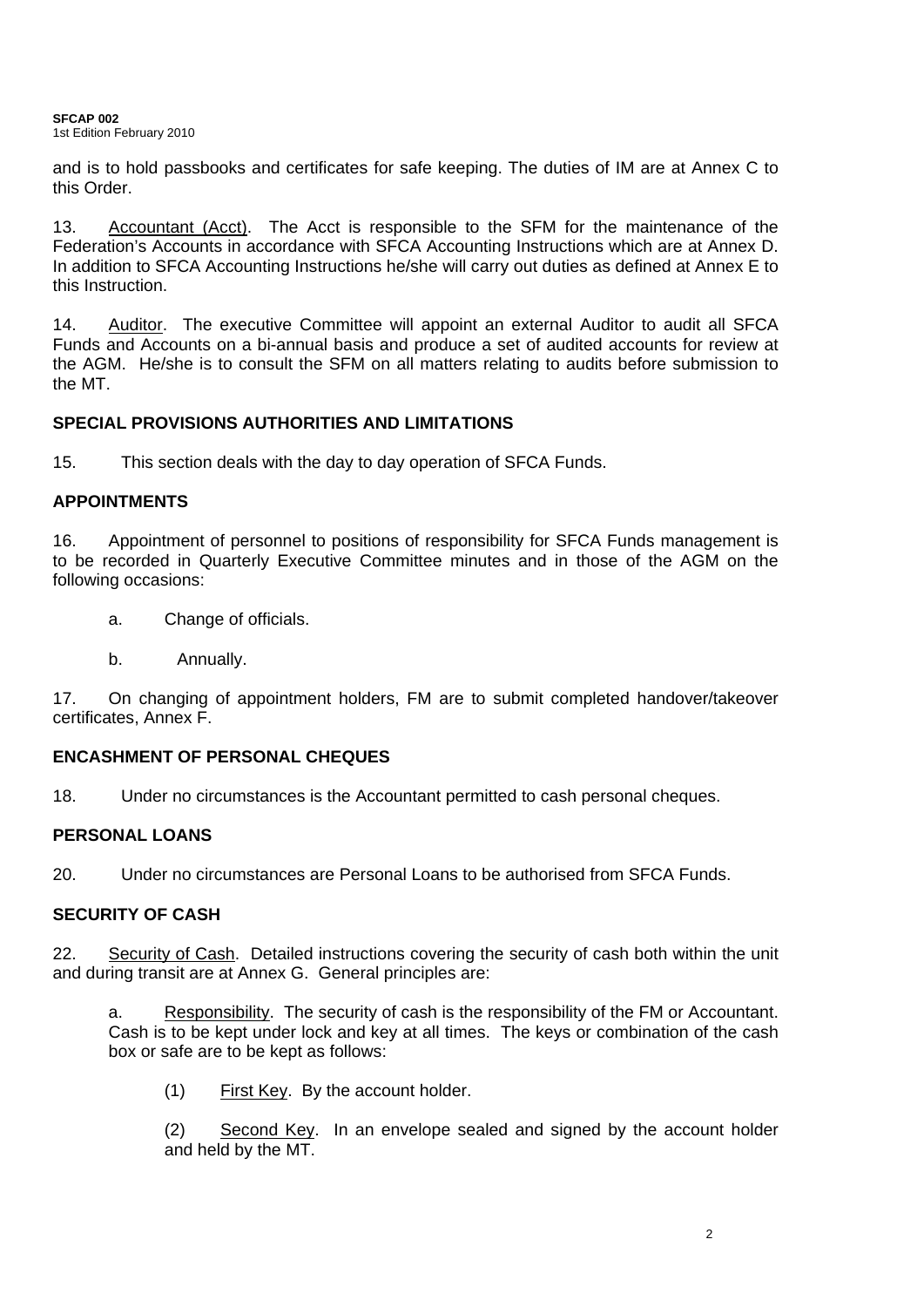b. Cash Holdings. Cash holdings by the Acct and FMs are to be kept to a minimum with all cash being passed to the Acct for banking at the earliest opportunity. Under no circumstances are FMs to hold more than £500 in cash without authority from either the SFM or MT. In such circumstances additional arrangements will be made for its safeguard including insurance..

c. Surprise Cash and Bank Checks. The MT is to arrange for cash and bank balances to be checked at frequent and irregular intervals without warning as laid down in the Internal Audit programme at Annex J to this order.

d. Security of Cash in Transit. Rules for security of cash in transit are at Annex G.

#### **MONTHLY RECONCILIATIONS**

31. At the end of each calendar month the Acct will issue each FM, the SFM and the MT with a 'Statement of Account and FM Check Sheet' (Appx 1 and 2 to Annex E to this Instruction). This statement, amongst other matters, informs the FM of his fund's bank balance to the Central Bank account. The FM is required to complete and sign the Appx 2 and this must be returned to the SFM within 10 days of receipt.

#### **AUTHORISED CONTROLS**

32. The guidelines given in the following paragraphs are to be complied with so that an adequate audit trail can be established within the SFCA's accounts.

33. Income. So that income may be traced back to source and verified, all amounts are to be recorded on a source document. Individuals paying money into the funds are to be issued a receipt, the counterfoil of which will be the receipt voucher.

34. Expenditure. It is the responsibility of the authorised committee member to ensure that each bill is accurate and a fair charge to the Fund. Expenditure of a large nature is not to be undertaken without approval of the SFM or MT. Itemised receipts are to be retained for all expenditure and these will be retained in the accounts as Payment Vouchers.

35. Authorised Signatories. Expenditure from funds must be authorised by the relevant FM or in his absence the SFM or MT. An example of the signature of all authorised signatories is to be held by the Acct and to be provided to the Auditor on request.

#### **PROPERTY**

39. Detailed Instructions for the control of Regimental Property are at Annex H.

#### **INSURANCE**

40. The SFCA's Fund insurances are to be effected through centralised policies controlled by the Accountant. FMs are to make themselves aware of the mandatory safeguards and internal checks required in order to satisfy fully, the condition of the insurance cover. A six monthly review of their funds insurance cover is to be carried out by FMs in consultation with the Accountant.

- 41. The review is to cover the following:
	- a. Fidelity Guarantees.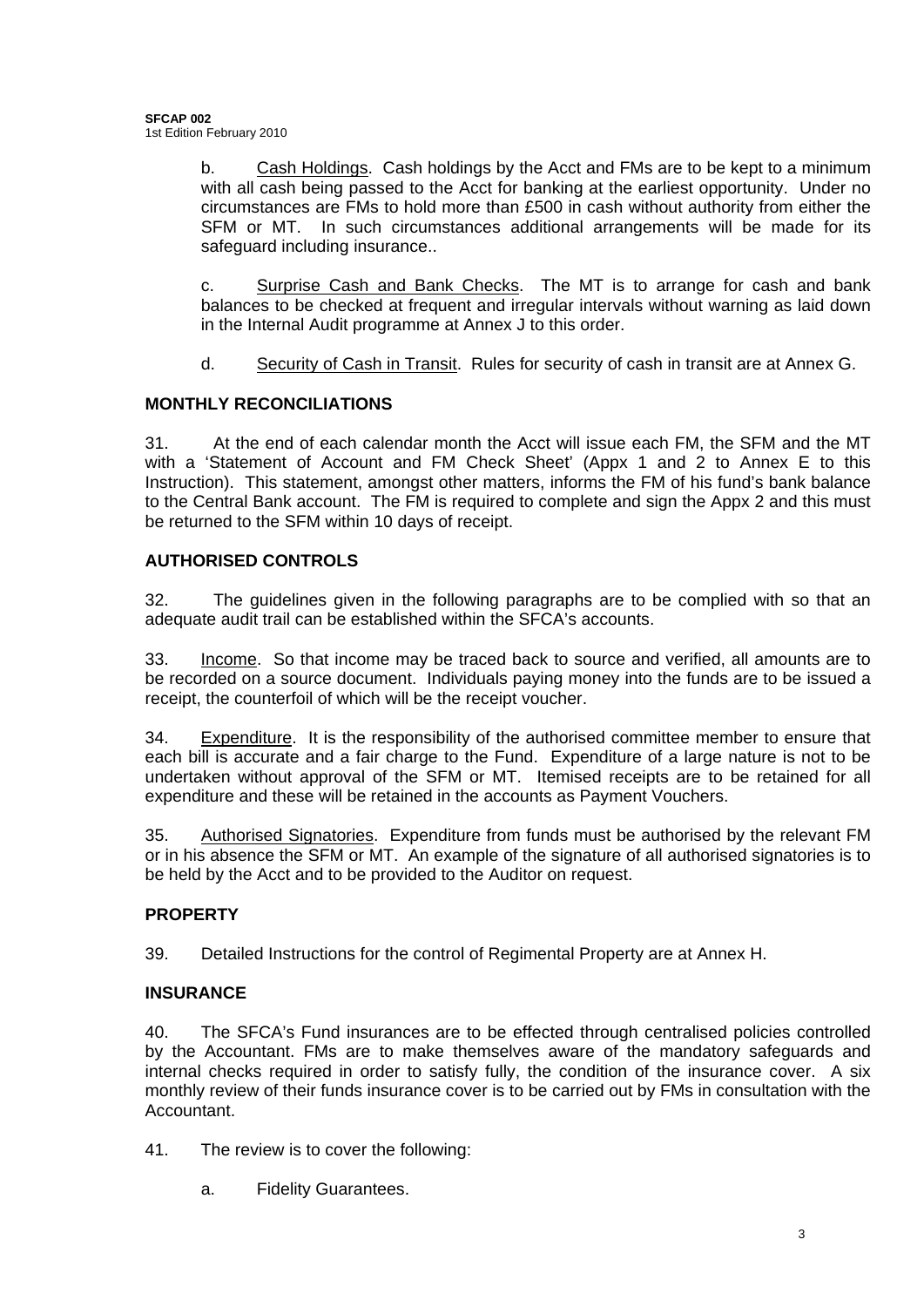- b. Cash Limits (in and out of safe).
- c. Public and Employer's Liability.
- d. Property/Stock Cover.
- f. Insurance for special occasions (Federation competitions and events etc).

#### **HANDOVER/TAKEOVER OF ACCOUNTS**

42. Prevention of Fraud. The MT is to ensure that all FMs formally handover the account during periods of absence and at intervals of not more than 12 months. This is to be for a minimum period of two weeks.

- 43. Procedure
	- a. Obtain an up-to-date bank balance from the Accountant.

b. The bank column is to be checked and the balance reconciled with the bank statement.

c. The Debtors and Creditors are to be printed off and the outstanding debtors and creditors identified.

44. Hand Over Certificate. The Certificate at Annex F to this order is to be completed and distributed as indicated on the Annex.

#### **WRITES OFF**

45. If after investigation, it is not possible to make good any losses due to fraud, theft, negligence, accident etc from a guilty or negligent person or by claiming on insurance held it will be necessary to write off the loss against funds as the loss occurs. All writes-off are to be approved by the Executive Committee, recorded in the minutes of the relevant meeting, and passed to the Acct for action. The form at Annex I is to be signed by the MT or SFM to support the Accounts.

Gus Brindle

Chairman, SFCA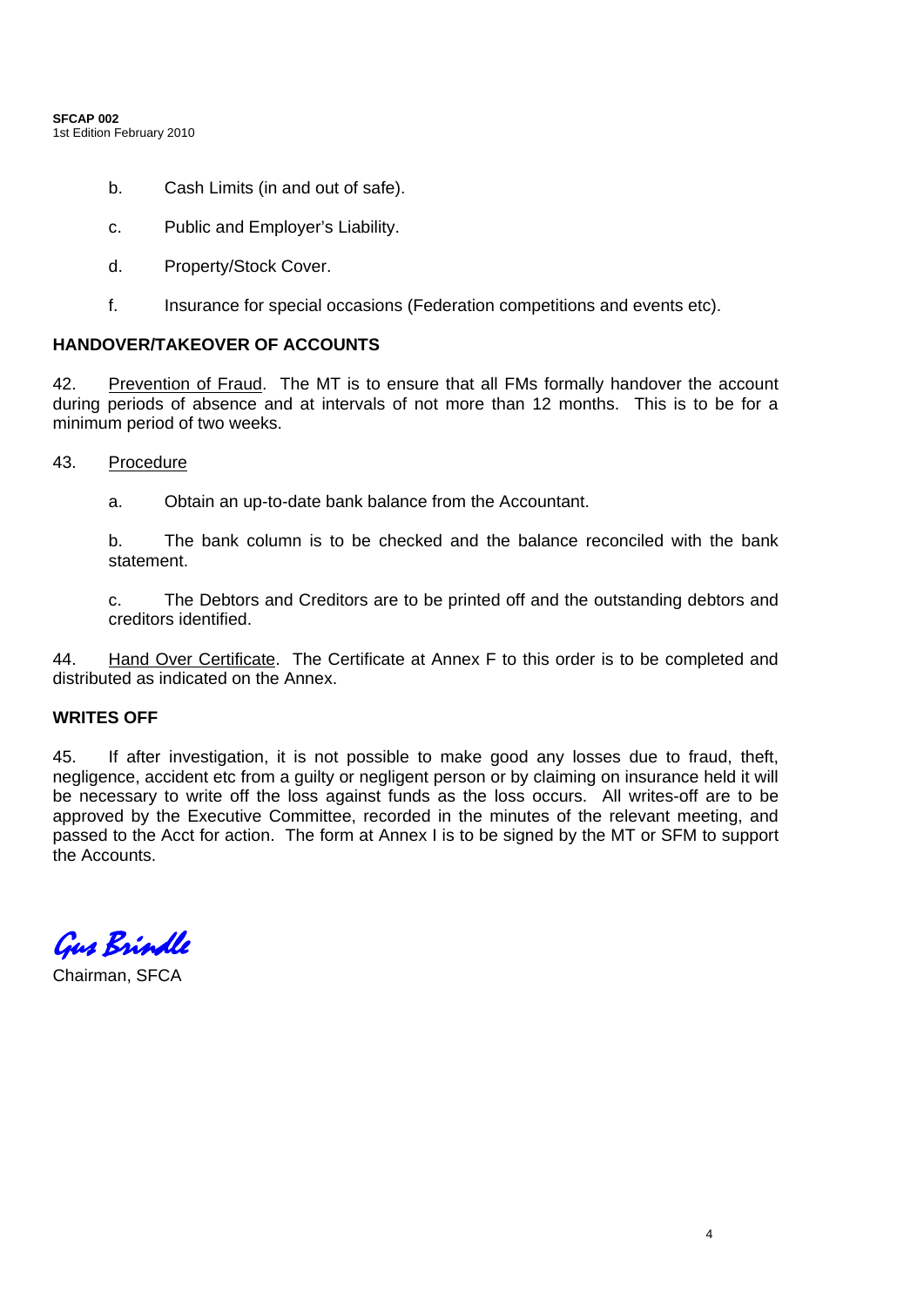**SFCAP 002**  1st Edition February 2010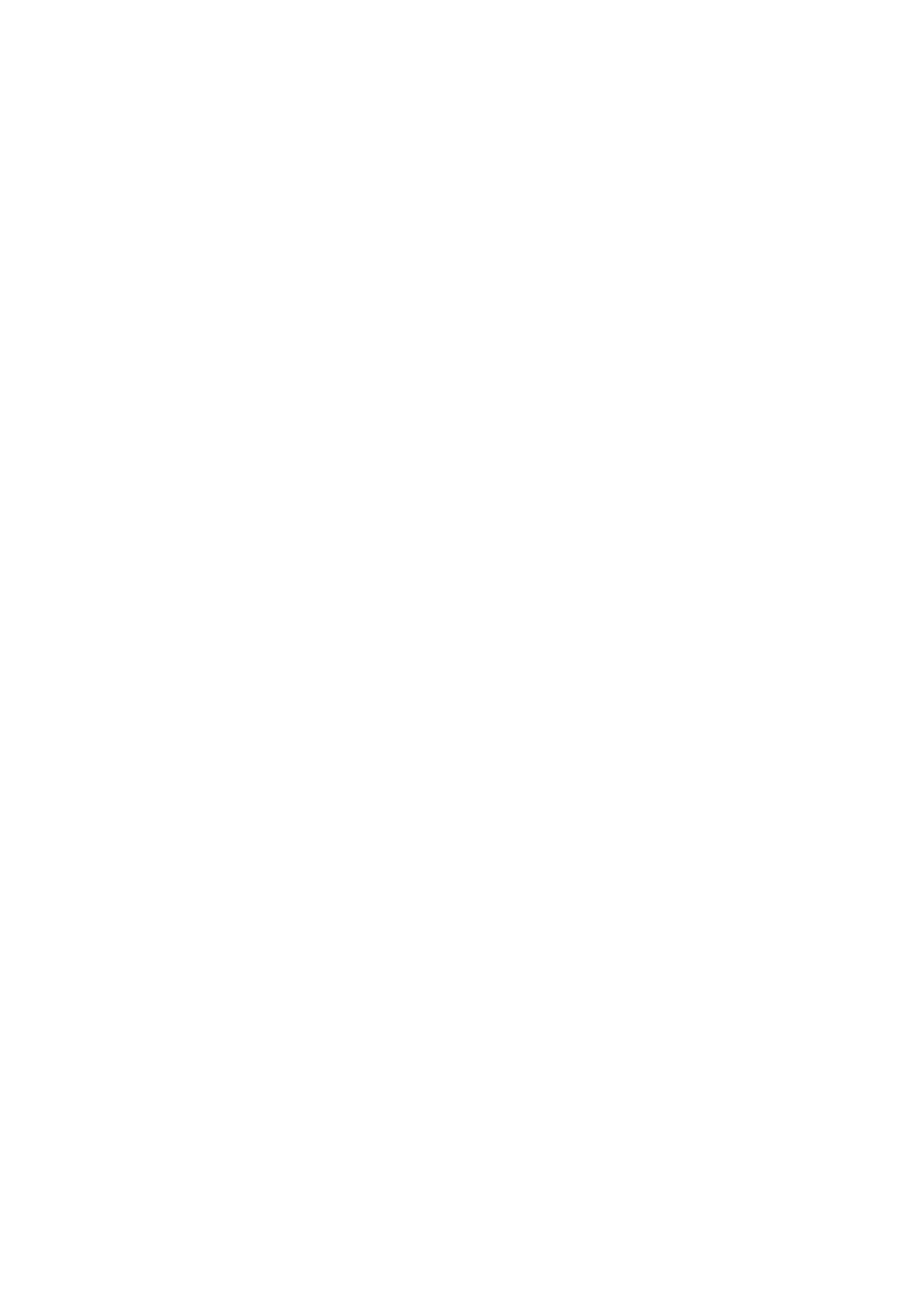#### ANNEX A TO **SFCA FINANCE INSTRUCTION**

#### **DUTIES AND RESPONSIBILITES OF THE SENIOR FUND MANAGER**

#### **GENERAL**

1. The SFM is responsible to the Chairman for the control, management and audit of all Federation funds.

#### **DUTIES**

2. He is responsible for:

a. The supervision of FMs and Acct and for ensuring that the former receive adequate instruction in their duties.

c. Ensuring that the policy for Federation insurance cover is followed by FMs.

d. Ensuring that the Chairman's policy for the supervision and control of SFCA property is followed by FMs.

e. Examining audited accounts at the end of each period and, in conjunction with the Accountant, for briefing the Chairman on the financial state of the Federation.

f. Stipulating the financial limits up to which the Accountant is permitted to sign cheques and for issuing instructions for counter signature beyond this amount.

g. Investigating and drawing the attention of the Chairman to any irregularity discovered in the maintenance of the funds.

h. Ensuring that the duties of the Accountant and all FMs are included in their Job descriptions, that they are reviewed frequently to ensure that they are up to date and individuals correctly hand over their responsibilities on end of tenure of appointment.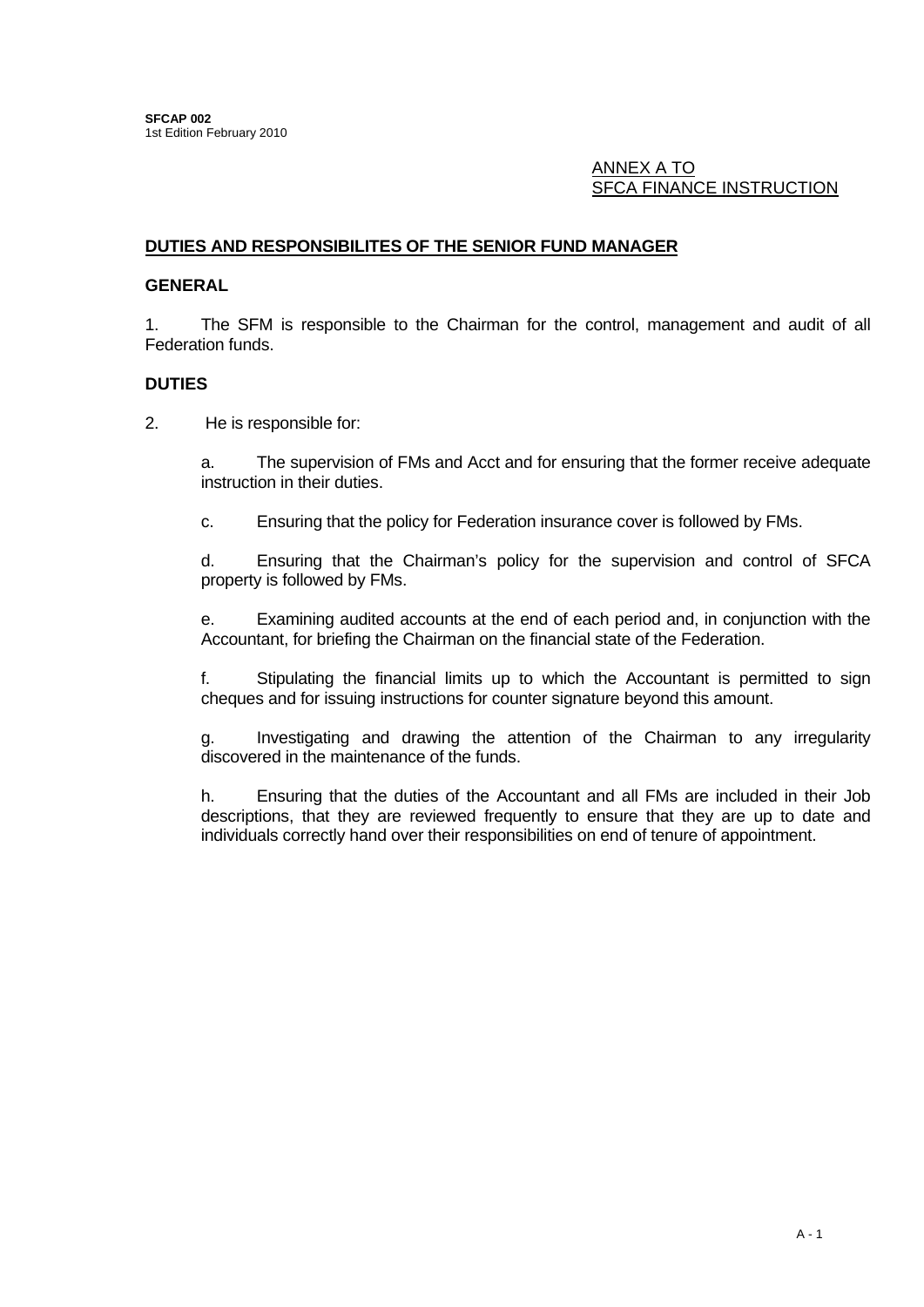**SFCAP 002**  1st Edition February 2010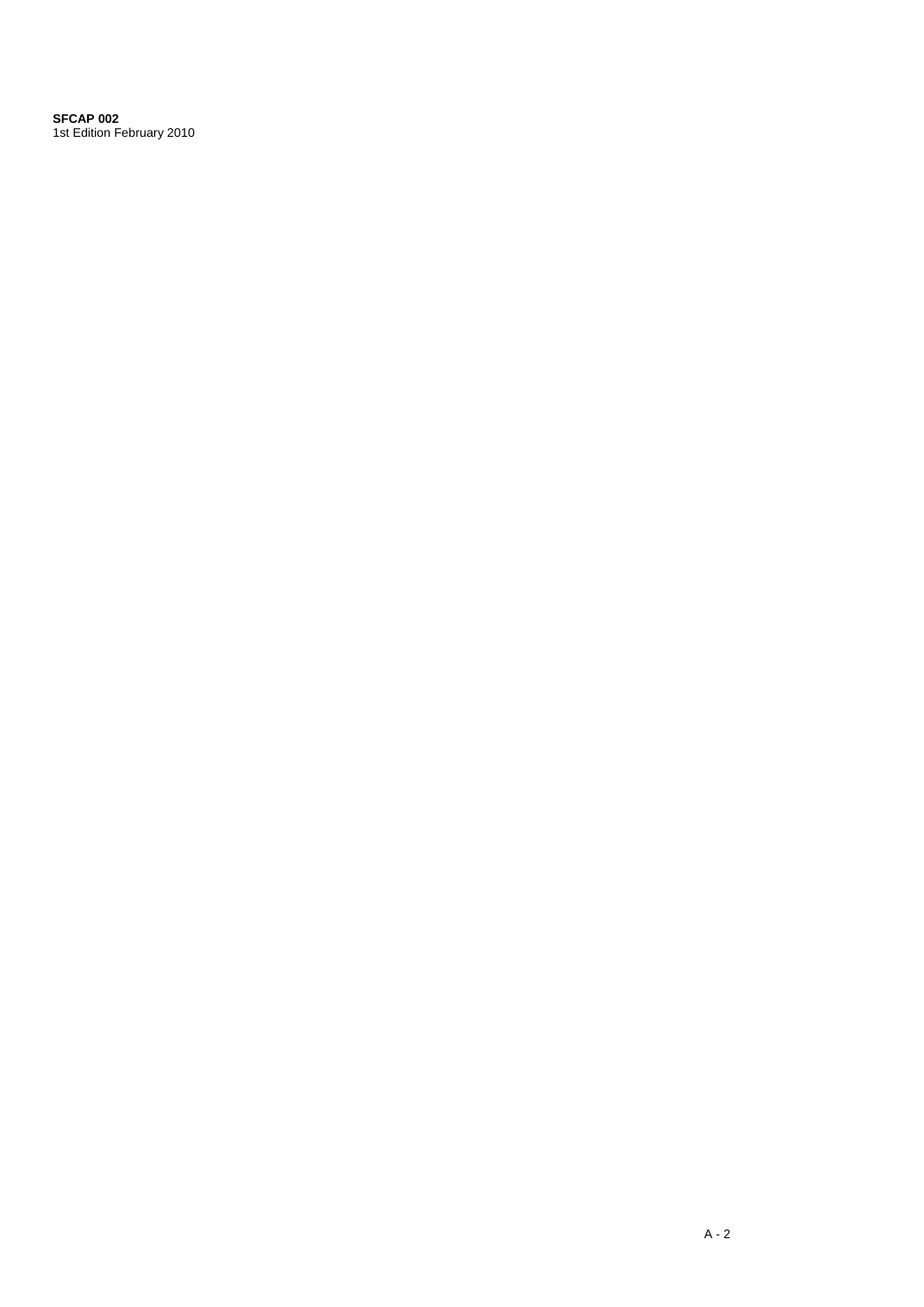#### ANNEX B TO **SFCA FINANCE INSTRUCTION**

#### **DUTIES AND RESPONSIBILITES OF THE FUND MANAGER (FM)**

#### **GENERAL**

1. The FM is responsible to the SFM for proper management of the fund in accordance with the CO's policy and SFRs.

#### **DUTIES**

2. The FM is to:

a. Keep under review the continuing need for the fund, according to the purpose for which it was established.

b. Retain overall control of the fund even though he/she may delegate various responsibilities to other officials.

c. Ensure that the duties, responsibilities and limited powers of delegated officials are clearly defined in writing and included in Mess/Club rules.

d. Provide the Regimental Accountant with the names of delegated officials, who are permitted to authorise expenditure from the fund and of any limits placed on their authority.

e. Ensure that all invoices and bills for payment are duly authorised and passed to the Regimental Accountant for payment without undue delay.

f. Keep under regular review the lists of creditors and debtors and ensure that the money owed to, and by the fund respectively, are kept to a minimum.

g. Ensure that all subsidiary books and accounts which are not the responsibility of the Regimental Accountant are properly maintained and are presented to the Regimental Accountant for entry on PAXTON (where necessary) at regular intervals.

h. Ensure that all cash, other than that required for immediate needs, is handed to the Regimental Accountant for credit to the fund at the earliest opportunity.

i. Ensure that minutes of all meetings and any other authorities which may affect unusual or special expenditure from the fund, are seen by the Regtl Acct and IA.

j. Ensure that adequate safeguards exist and that spot checks of stock and cash are made at frequent irregular intervals and that a record is maintained of such checks.

k. Obtain from the Regimental Accountant regular financial statements to assist him/her properly to manage and control the fund.

l. Take note of and ensure that appropriate action is taken on observations raised by the Auditor.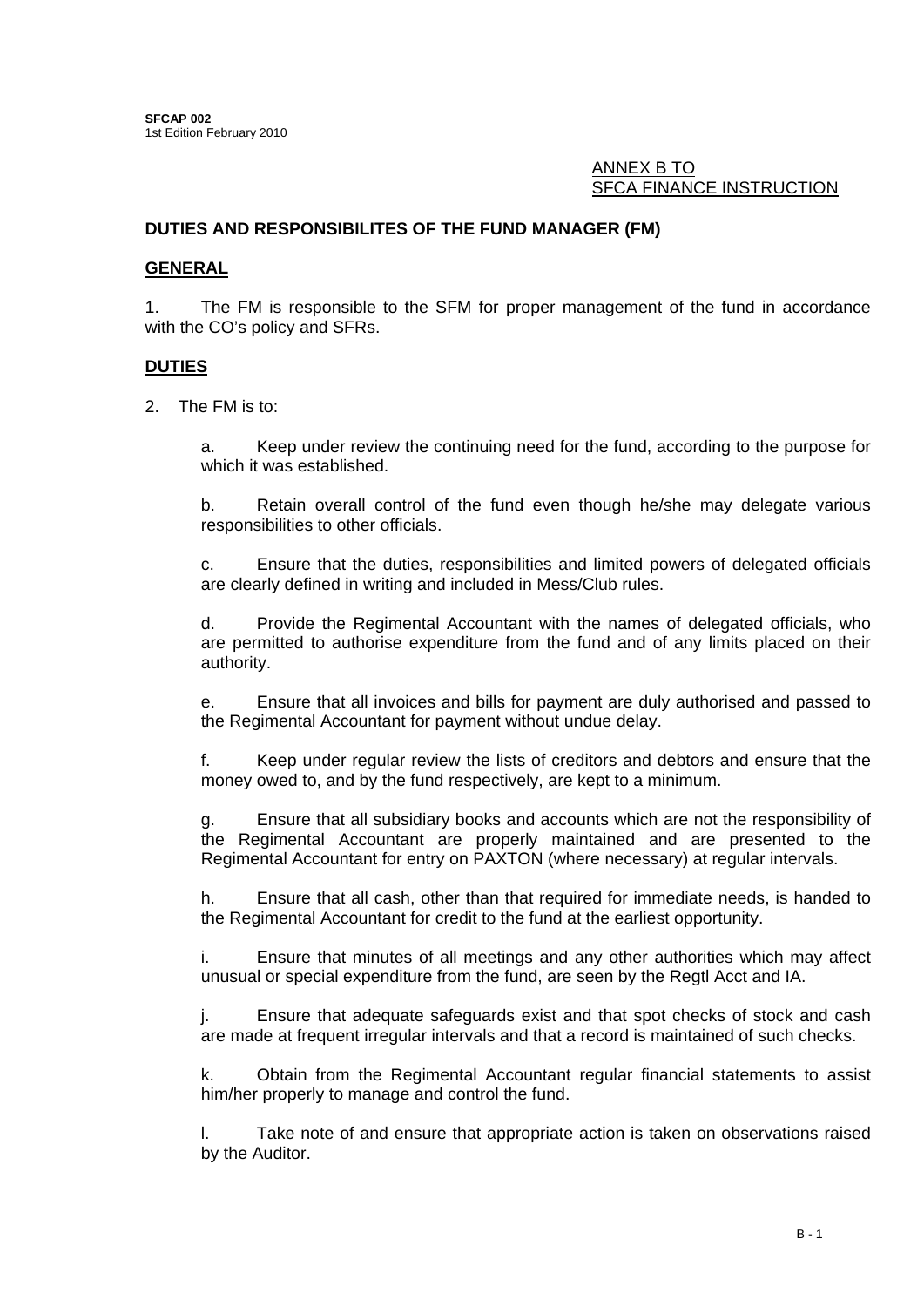#### **SFCAP 002**  1st Edition February 2010

m. Personally sign the AF N1514A before submitting it to the IA for his comments and signature.

n. Ensure that the Petty Cash Book (where applicable) is presented to the Regimental Accountant monthly for entry into AF 397.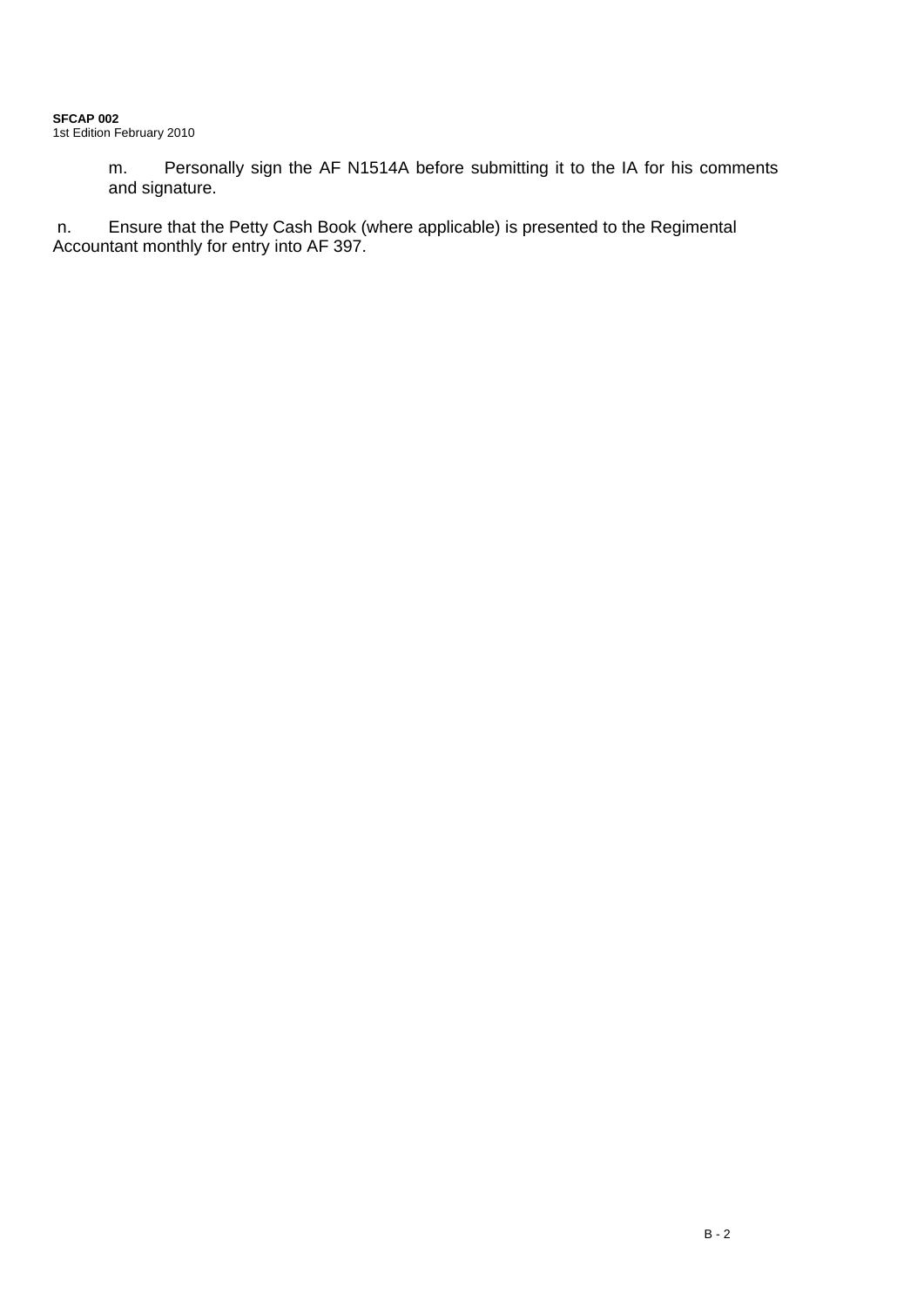#### ANNEX C TO **SFCA FINANCE INSTRUCTION**

#### **DUTIES AND RESPONSIBILITES OF THE INVESTMENTS MANAGER (IM)**

#### **GENERAL**

1. The IM is responsible to the CO for the control and management of the unit's investments.

#### **DUTIES**

2. The IM is to:

a. Authorise the investment of surplus funds notified to him by the Regimental Accountant. Trustees or Managing Trustees are permitted to invest 100% of investment to maximise returns but are to be aware of the dangers of trying to achieve too high a return.. SFRs Chapter 8, Annex A gives further information.

- b. Authorise the realisation of investments for reinvestment or liquidity purposes.
- c. Maintain a unit investments register.
- d. Hold all pass books and certificates of investment.

3. The IM is to seek advice in accordance with Chapter 8 of SFRs before taking any action to realise investments or invest unit funds.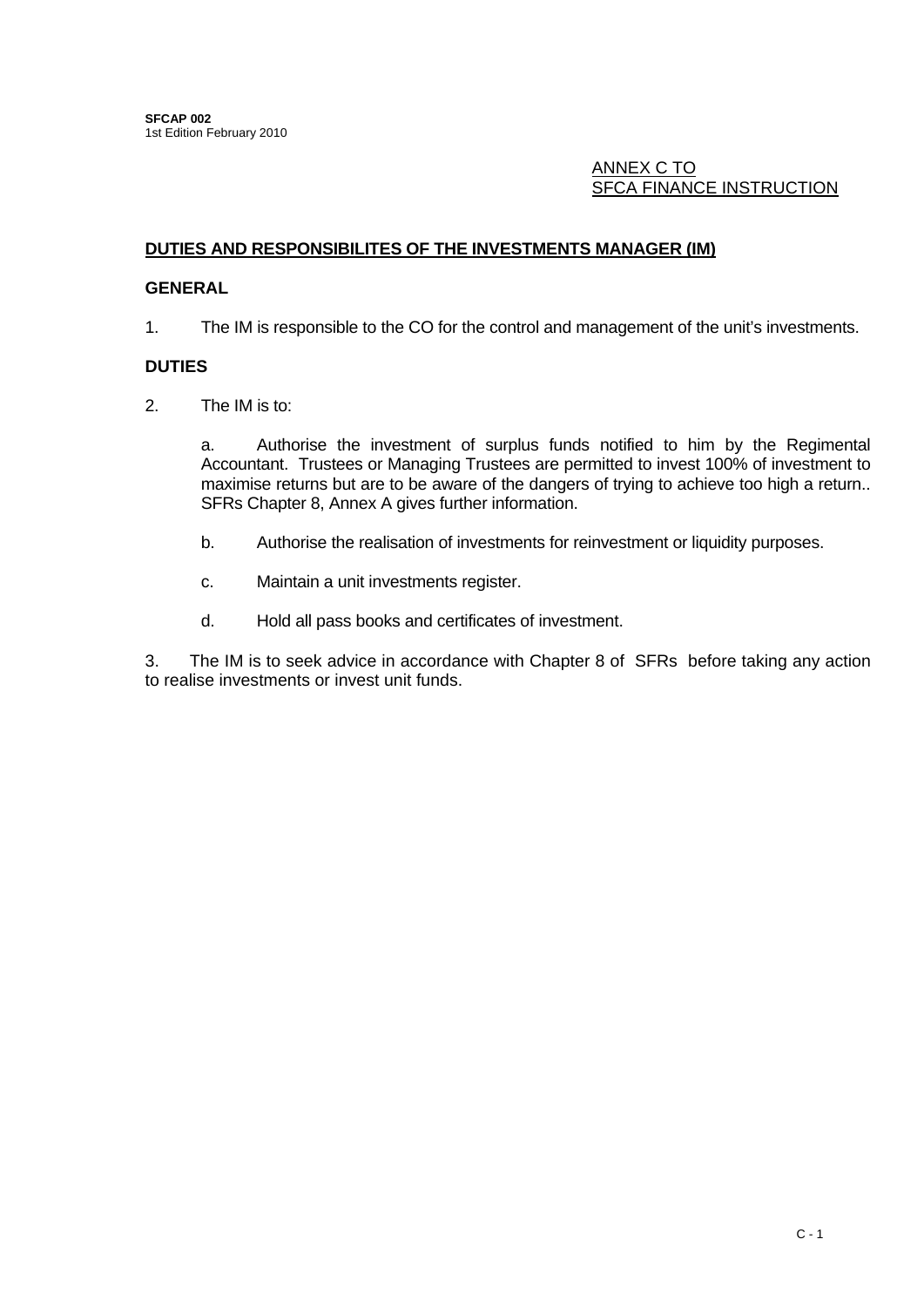**SFCAP 002**  1st Edition February 2010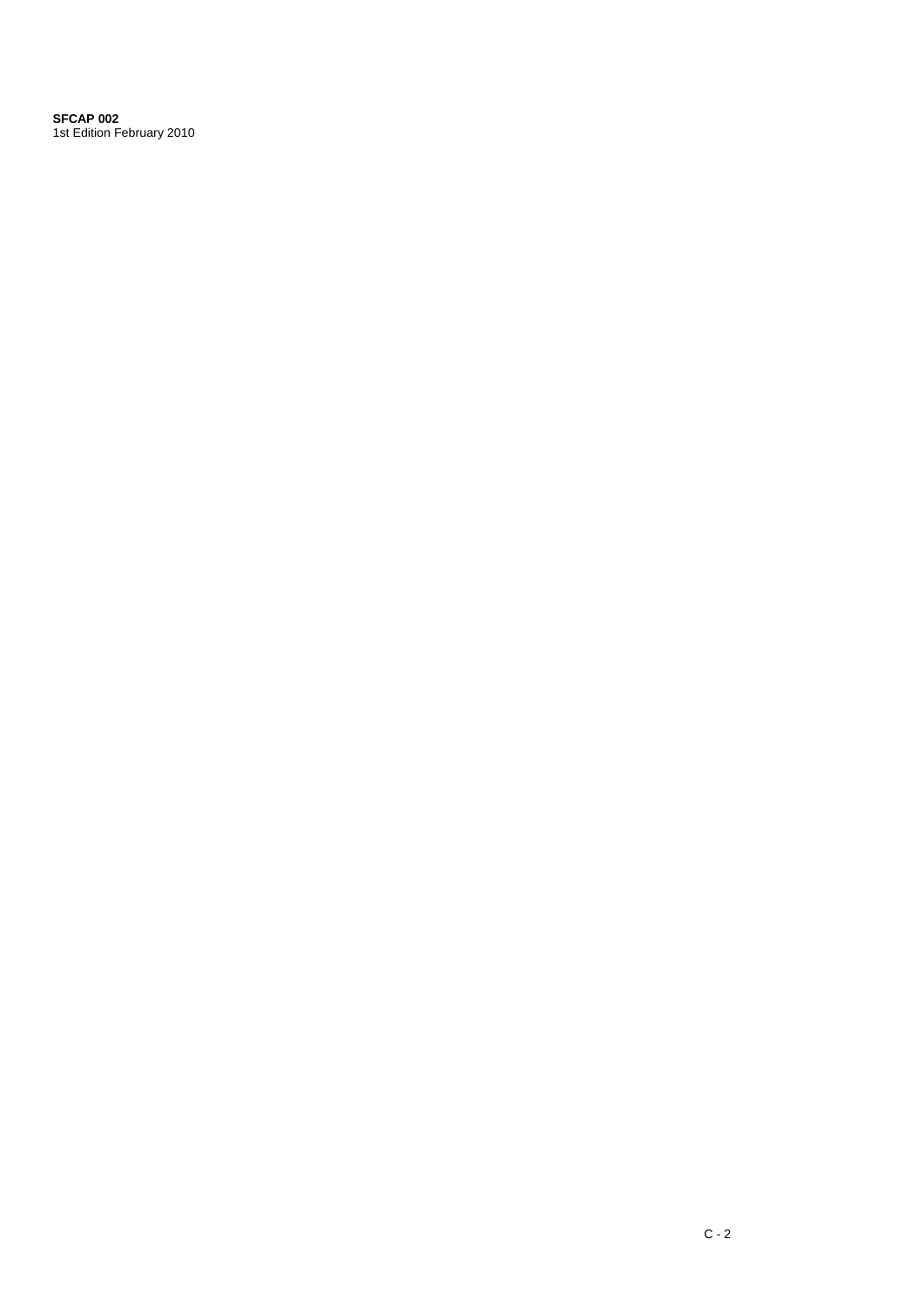#### ANNEX D TO SFCA FINANCE INSTRUCTION

#### **DUTIES OF THE ACCOUNTANT (ACCT)**

1. The Acct is responsible to the SFM for all functional matters and all matters of a technical nature in the proper maintenance of SFCA Funds. He has the authority to operate the Federation's bank accounts up to the following limitations:

a. Current Account. He is not permitted to draw a cheque (or series of cheques) for cash or to a third party which exceeds £1000. Should a sum in excess of £1000 be required, a second signature is to be obtained from PSAO 153 Sqn or the MT.

b. Withdrawals. Vouchers supporting a withdrawal of cash from the bank are to be signed by the SFM.

2. He/she is to account promptly for all cash and cheques received and ensure that cash is kept secure. Cash, surplus to requirements, is to be banked promptly. Under no circumstances must the cash holding exceed £2,000. (Special insurance cover will be required should this sum be exceeded).

3. He/she is to ensure the safe custody of the cheque book, and paying in book, account books and their supporting vouchers when they are not in use.

4. He/she is to acknowledge all receipts of cash by signing the lower portion of the paying in proforma, bring it to account in the Account and credit the appropriate Fund.

5. He/she is not authorised to make payments on behalf of any FM without the correct authorisation.

6. Checks. In addition to the reconciliation required at paragraph 9a the Acct is to:

a. Agree the cash balance on the Accounts weekly.

*b. Reconcile the commercial bank account at least once per month and retain the reconciliation records for two years.* 

- c. Agree all balances on handover.
- 7. At the end of each calendar month he is to:
	- a. Reconcile the Bank Account with Bank Statements.

b. Balance the Accounts and prove each of the Funds against this balance.

c. Issue a Statement of Account (Appx 1), a Fund Managers Check Sheet (Appx 2) and an up to date I&E report and a copy of the Bank Statement to each Fund Manager. Once completed these are to be passed to the Chairman for comment. A copy of the Chairman's comments are to be returned to each FM and SFM for action/information.

d. Notify the IM of funds held in excess of known requirements and available for investment.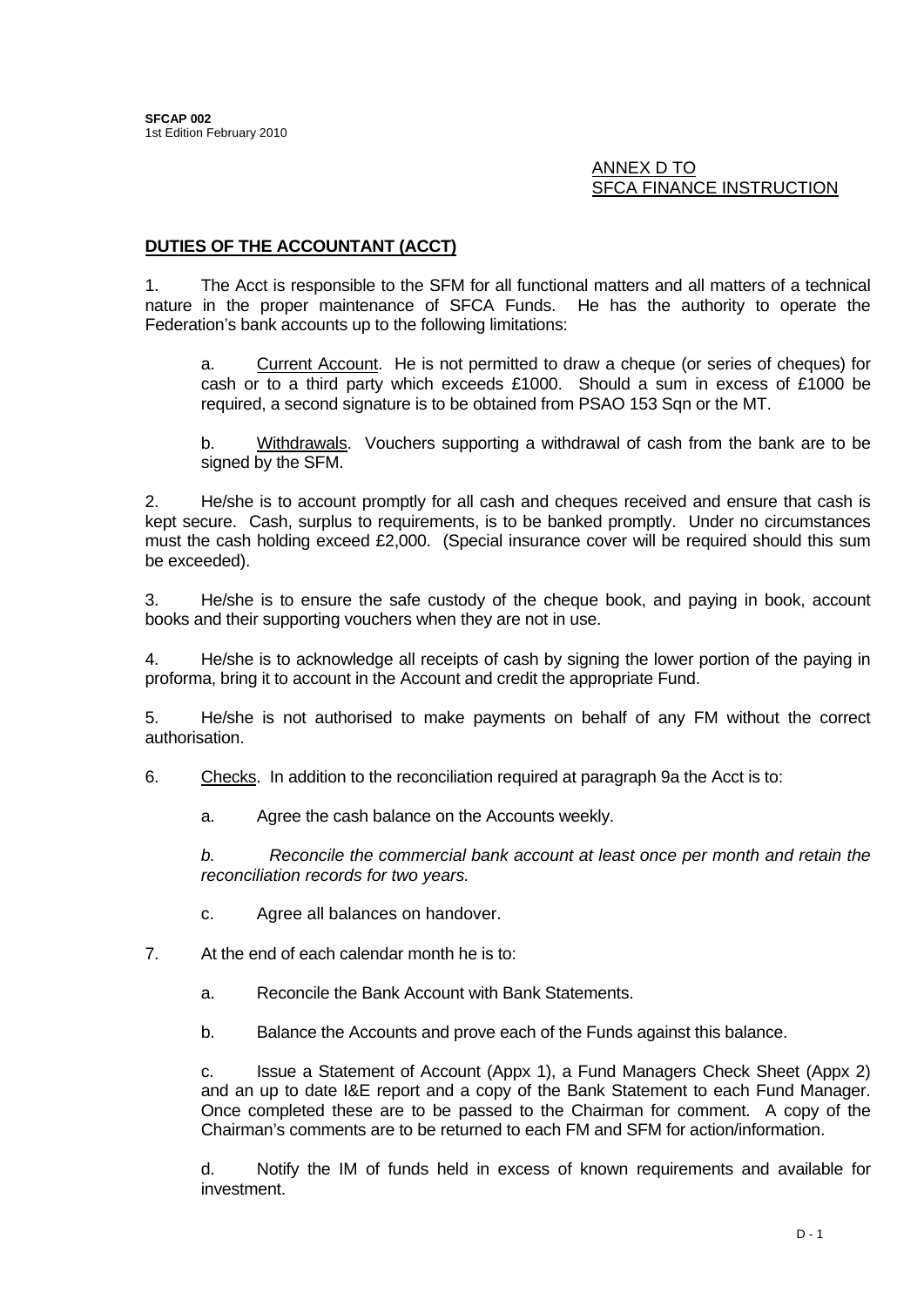8. At the end of each audit period, he is to prepare and produce the full accounts and a copy of the property book to the External Auditor audit.

9. He/she is to maintain a file for each Fund comprising of the following:

a. A Charter for the fund.

b. A copy of specimen signatures of officials and their financial limitations, empowered to authorise payment of bills by the SFM.

10. He/she is to arrange for the secure retention of the SFCA's books of accounts for a period of 3 years (6 years for VAT and HMIT records).

12. He/she is to maintain the Master Property Register and issue the relevant extract to FMs two weeks prior to each quarterly property check.

14. The Acct will not hold the Certificates of Investment. These will be held by the Investment Manager to ensure proper segregation of duties.

15. Handover of Acct. During the absence of the Acct for periods of more than 1 calendar month, the Acct is to hand over to the Secretary. The following action is to be taken at each handover:

- a. The Bank cash balance is to be agreed.
- b. The bank balance is to be reconciled in writing and agreed.

c. A letter of notification to each bank concerning handover is to be prepared for the SFMs signature.

d. The Account Book is to be balanced with all fund balances.

#### **e. Both outgoing and incoming Accts are to sign and date the Account Reconciliation as having handed/taken over.**

f. A certificate of handover, as at Annex J, is to be rendered to the Chairman through the SFM.

Appendices:

- 1. FM Monthly Statement of Account.
- 2. FM Monthly Check Sheet.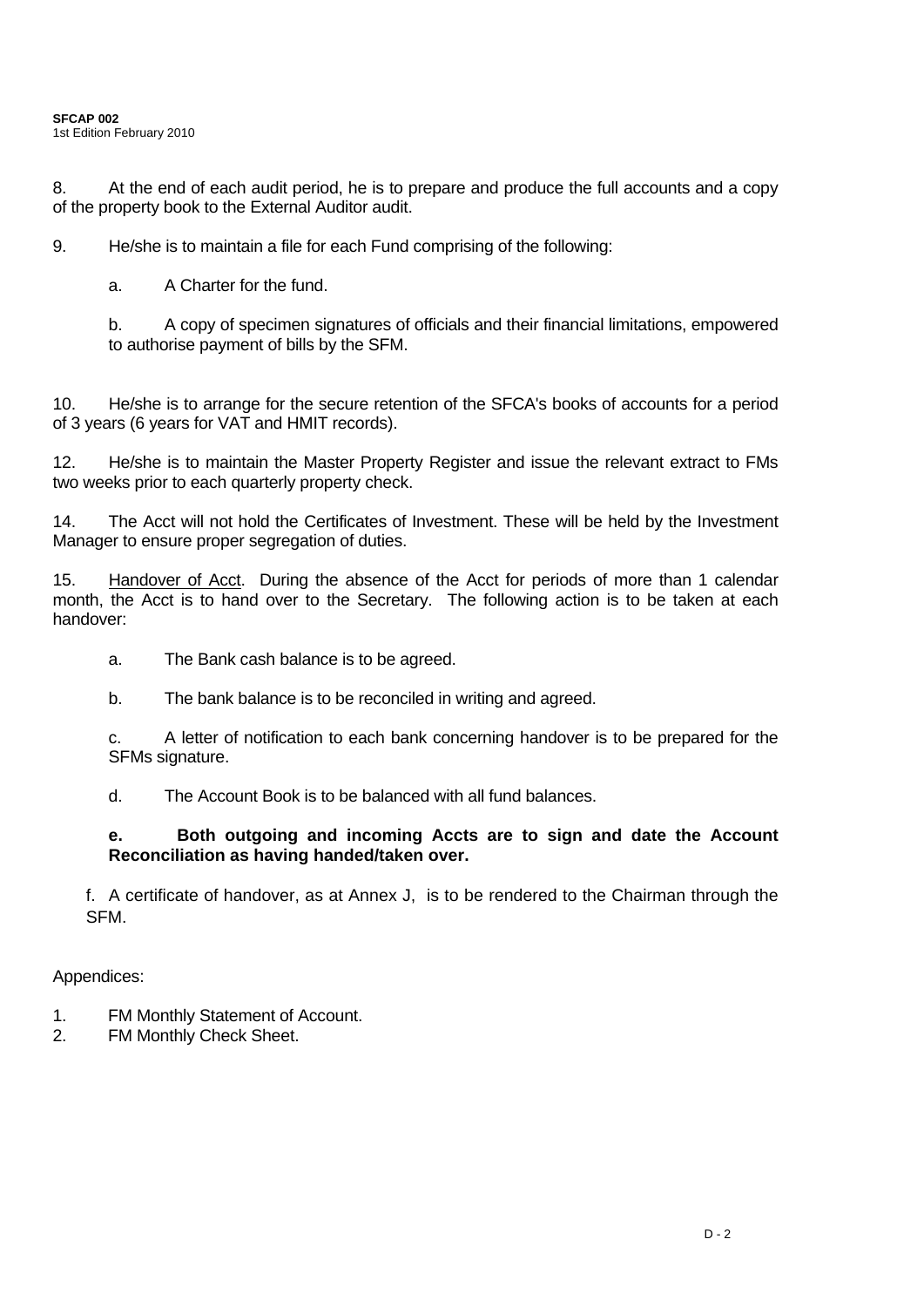#### APPENDIX 1 TO ANNEX D TO **SFCA FINANCE INSTRUCTIONS**

#### **MONTHLY STATEMENT OF ACCOUNT**

| 1. |                | <b>Fund Officials</b>                                                                                                    |      |        |               |      |
|----|----------------|--------------------------------------------------------------------------------------------------------------------------|------|--------|---------------|------|
|    | a.             |                                                                                                                          |      |        |               |      |
|    | b.             | If fund officials have changed since the last check, have new specimen signatures<br>been provided and copied to the IA? |      | YES/NO |               |      |
| 2. | Property       |                                                                                                                          |      |        |               |      |
|    | a.             | Capital Property figures from: Account ledger: _________________________________                                         |      |        |               |      |
|    | b.             |                                                                                                                          |      |        |               |      |
|    | C.             | Did the Property member sign the book at the check:                                                                      |      |        | <b>YES/NO</b> |      |
| 3. |                | <b>Cash and Bank Checks</b>                                                                                              |      |        |               |      |
|    | a.             |                                                                                                                          |      |        |               |      |
|    | b.             |                                                                                                                          |      |        |               |      |
|    | c.             |                                                                                                                          |      |        |               |      |
|    | d.             | Has FM agreed fund balance with the monthly certificate? YES/NO                                                          |      |        |               |      |
| 4. |                | <b>Stock Checks</b>                                                                                                      |      |        |               |      |
|    | a.             | How many stock checks were done during period?__________________________________                                         |      |        |               |      |
|    | b.             | On what date were they countersigned by:                                                                                 |      |        |               |      |
|    |                |                                                                                                                          | Date | Date   | Date          | Date |
|    | 1              | <b>FM</b>                                                                                                                |      |        |               |      |
|    | $\overline{2}$ | <b>SFM</b>                                                                                                               |      |        |               |      |
|    | c.             | Has POSAC been completed for the last month?                                                                             |      |        | YES/NO        |      |
|    | d.             |                                                                                                                          |      |        |               |      |
|    | е.             | Did it balance?                                                                                                          |      |        | YES/NO        |      |
|    | f.             | Voucher number showing recovery from/refund to trading account                                                           |      |        |               |      |
|    | staff          |                                                                                                                          |      |        |               |      |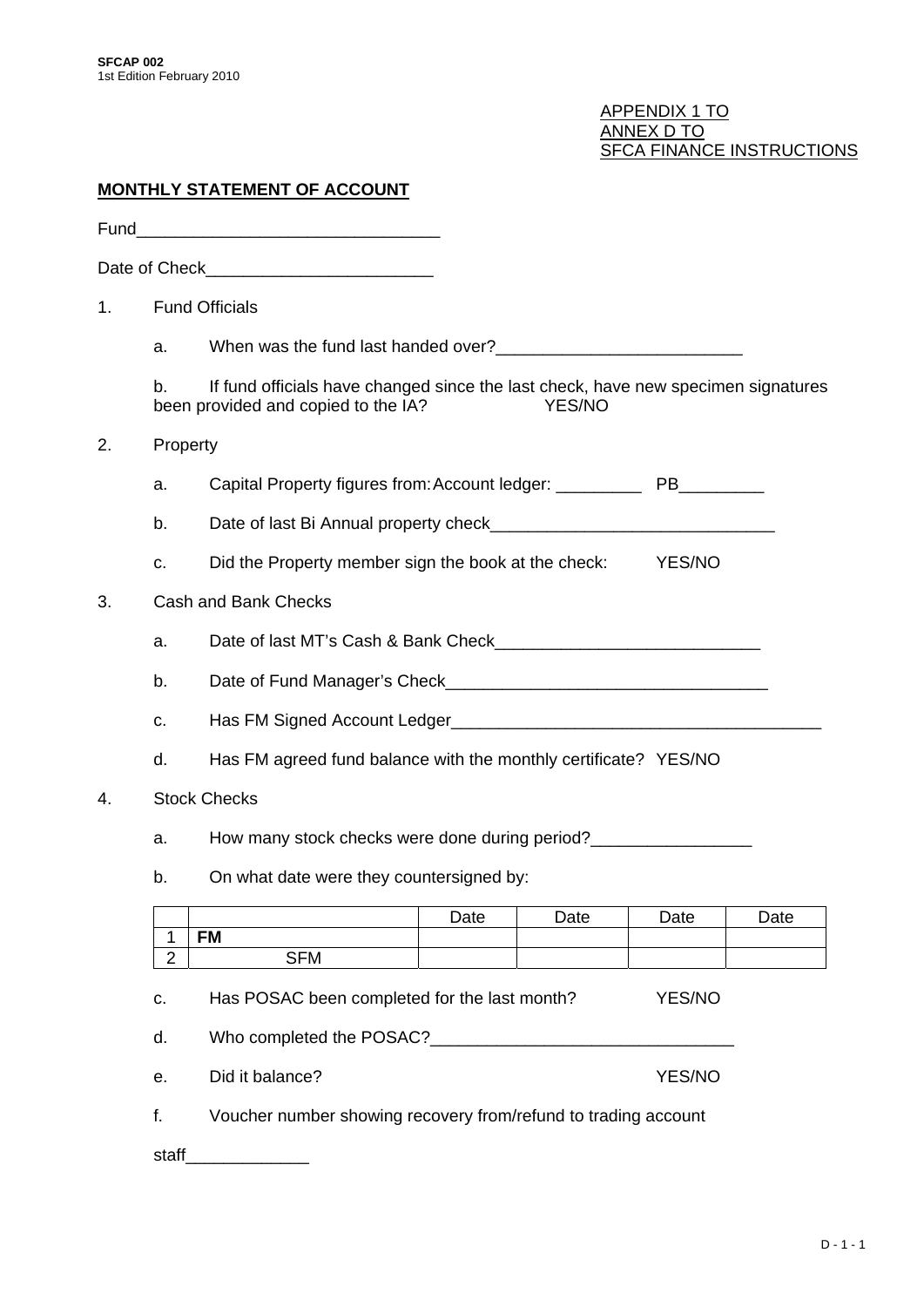### g. Has the Fund Manager countersigned the POSAC? YES/NO

|              | Accountant |
|--------------|------------|
| Date:        |            |
| Verified by: | <b>SFM</b> |
| Date:        |            |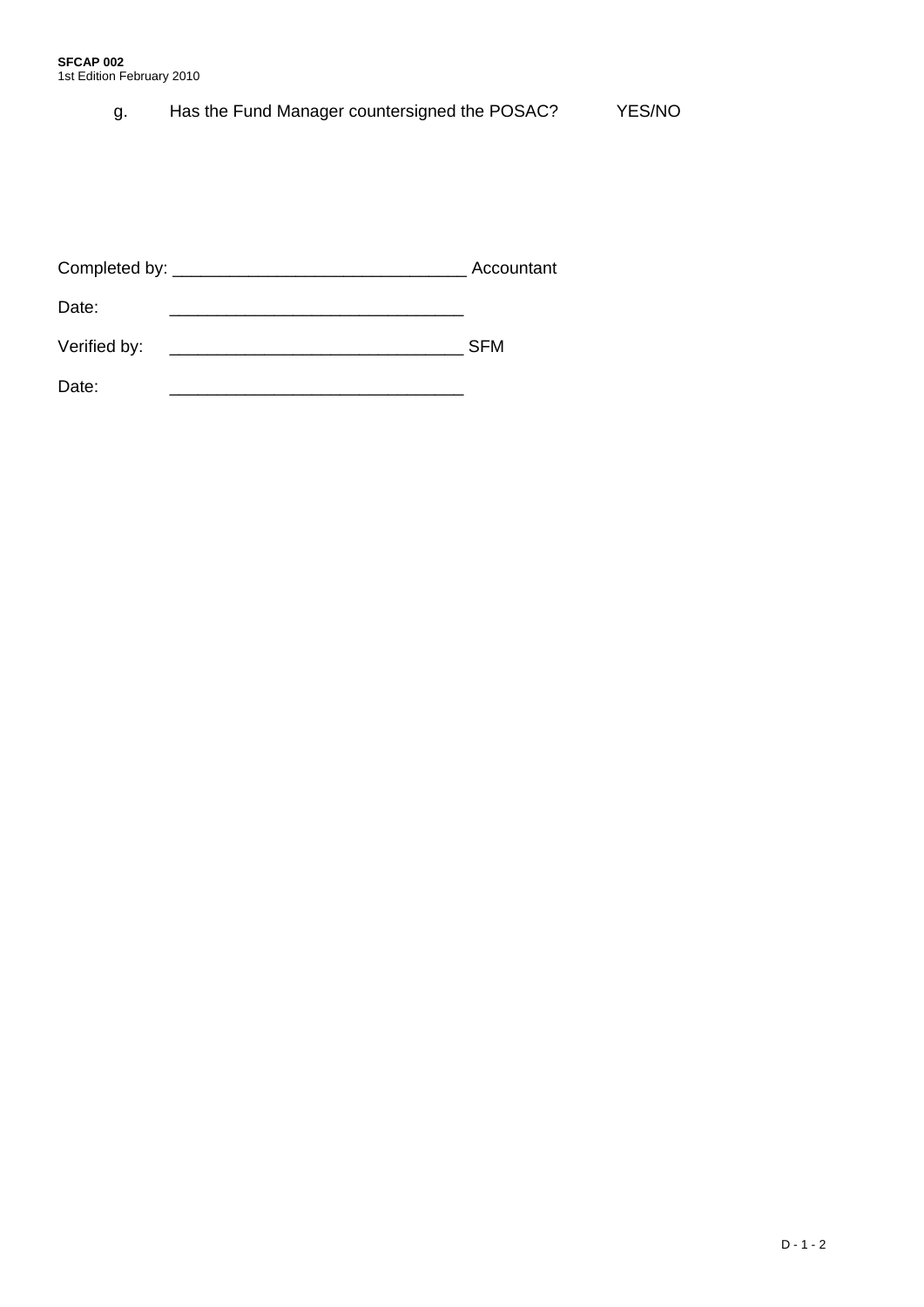APPENDIX 2 TO ANNEX D TO SFCA FINANCE INSTRUCTIONS

#### **MONTHLY FUND MANAGERS CHECK**

| Fund |  |  |  |
|------|--|--|--|
|      |  |  |  |

Date of check

1. Bank Balance:

- a. I confirm that I have checked the bank balances with relation to my account which are as follows:
	- (1) Central Bank Balance  $\qquad \qquad \text{E}$
	- (2) Account Balance  $\qquad \qquad \text{E}$
	- (3) Difference  $\mathbf{E}$
	- (4) Reason for difference between (1) & (2) above is:\_\_\_\_\_\_\_\_\_\_\_\_\_\_\_\_\_
- 2. Stock:
	- a. All stock invoices have been correctly authorised and passed to the Accountant who has entered them onto the Accounts Ledger.

\_\_\_\_\_\_\_\_\_\_\_\_\_\_\_\_\_\_\_\_\_\_\_\_\_\_\_\_\_\_\_\_\_\_\_\_\_\_\_\_\_\_\_\_\_\_\_\_\_\_\_\_\_\_\_\_\_\_\_\_\_\_\_

\_\_\_\_\_\_\_\_\_\_\_\_\_\_\_\_\_\_\_\_\_\_\_\_\_\_\_\_\_\_\_\_\_\_\_\_\_\_\_\_\_\_\_\_\_\_\_\_\_\_\_\_\_\_\_\_\_\_\_\_\_\_\_

- *b.* Stock checks have been completed in accordance with *Annex C to Chap 3 of SFR 2001.*
- c. A random check of selling prices has been conducted to ensure that overall profit remains in line with the  $\sim$  % target.

#### 3. Debtors:

a. I have checked the attached debtors list. The following are more than 3 months old:

| Debtor | Action taken to clear |
|--------|-----------------------|
|        |                       |
|        |                       |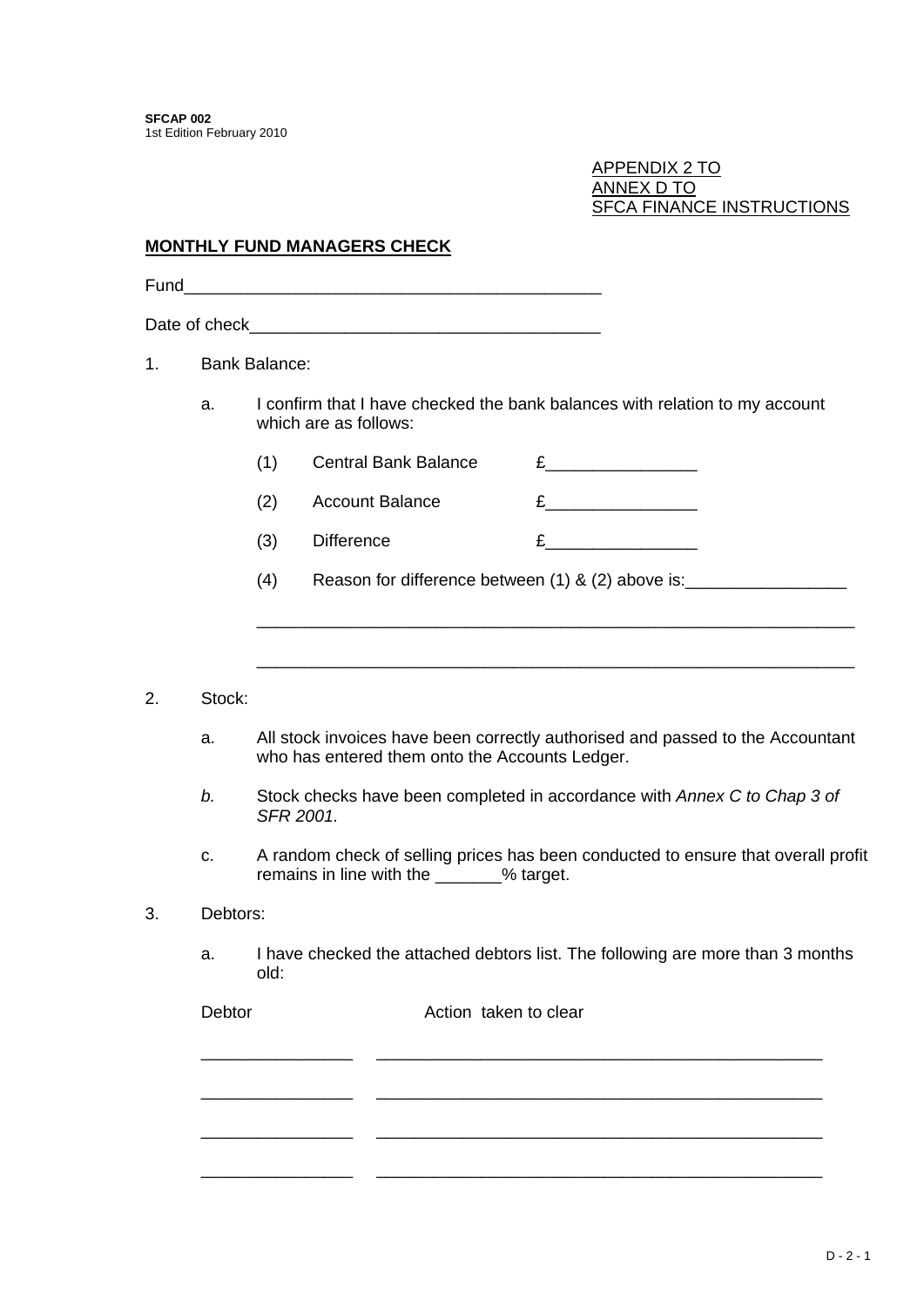|  |  | (continue on separate sheet if necessary) |
|--|--|-------------------------------------------|
|  |  |                                           |

- 4. Creditors:
	- a. I have checked the attached creditors list. The following are more than 2 months old:

| Creditor | Reason for non-payment |
|----------|------------------------|
|          |                        |
|          |                        |

5. Fund managers comments: (to include any response to previous months SFM comments- copy attached)

|                    | Fund:________________________ |  |
|--------------------|-------------------------------|--|
| 6. SFM's comments: |                               |  |

Signed\_\_\_\_\_\_\_\_\_\_\_\_\_\_\_\_\_\_\_\_\_\_\_\_\_\_\_\_\_\_\_\_\_\_\_\_ Date:\_\_\_\_\_\_\_\_\_\_\_\_\_\_\_\_\_\_\_

Name & Appt:\_\_\_\_\_\_\_\_\_\_\_\_\_\_\_\_\_\_\_\_\_\_\_\_\_\_\_\_\_\_ SFM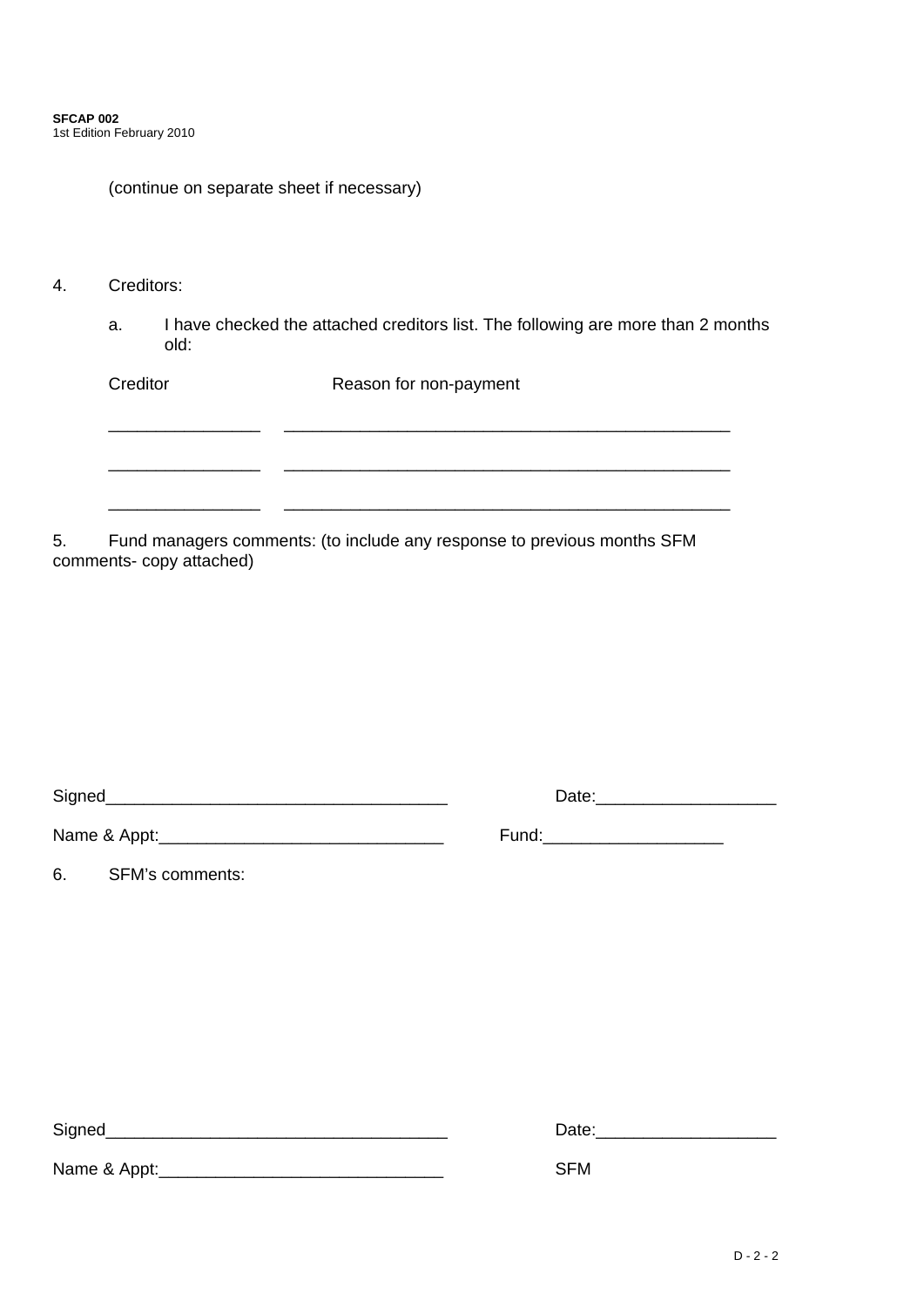ANNEX E TO SFCA FINANCE INSTRUCTION

#### **SFCA ACCOUNTING INSTRUCTIONS**

#### Introduction

1. The system of accounting detailed in these instructions is to be used for the maintenance and accounting of all SFCA funds.

2. Those delegated responsibility for the operation of SFCA funds are to conform with the principles given and, where and deviation from these instructions is considered necessary or practical, prior authority must be obtained from the Senior Fund Manager or Managing Trustee.

3. The system detailed has been designed to record necessary information, standardised accounting procedures throughout the organisation, and to ensure that each activity of SFCA funds is adequately controlled.

#### Books and Forms

- 4. Layout for books and forms to be used are as follows:
	- (1) Layout of Accounts Ledger is at Appendix 1.
	- (2) Layout of Receipt Voucher/Payment Voucher is at Appendix 2.

#### Accounting Aids

5. Accounting machines which produce a printed "run-list" for ease of checking are more suited to account holders than a digital only calculator.

#### Subsidiary Books

6. Subsidiary books are used to reduce the number of entries in the main accounts and assist in the control of delegated funds. Layout for the subsidiary books to be used are as follows:

- (1) Layout of a Petty Cash Book is at Appendix 3.
- (2) Layout for Property Books are at Appendix 4.
- (3) Layout for Proof of Stock and Cash Book is at Appendix 5.
- (4) Layout for a Creditors Book is at Appendix 6.
- (5) Layout for a Debtors Book is at Appendix 7.
- (6) Layout for a GPF Analysis Book is at Appendix 8.
- (&) Layout for a Percentage Profit Calculator is at Appendix 9.

#### **Principles**

7. The basic principles of accounting are: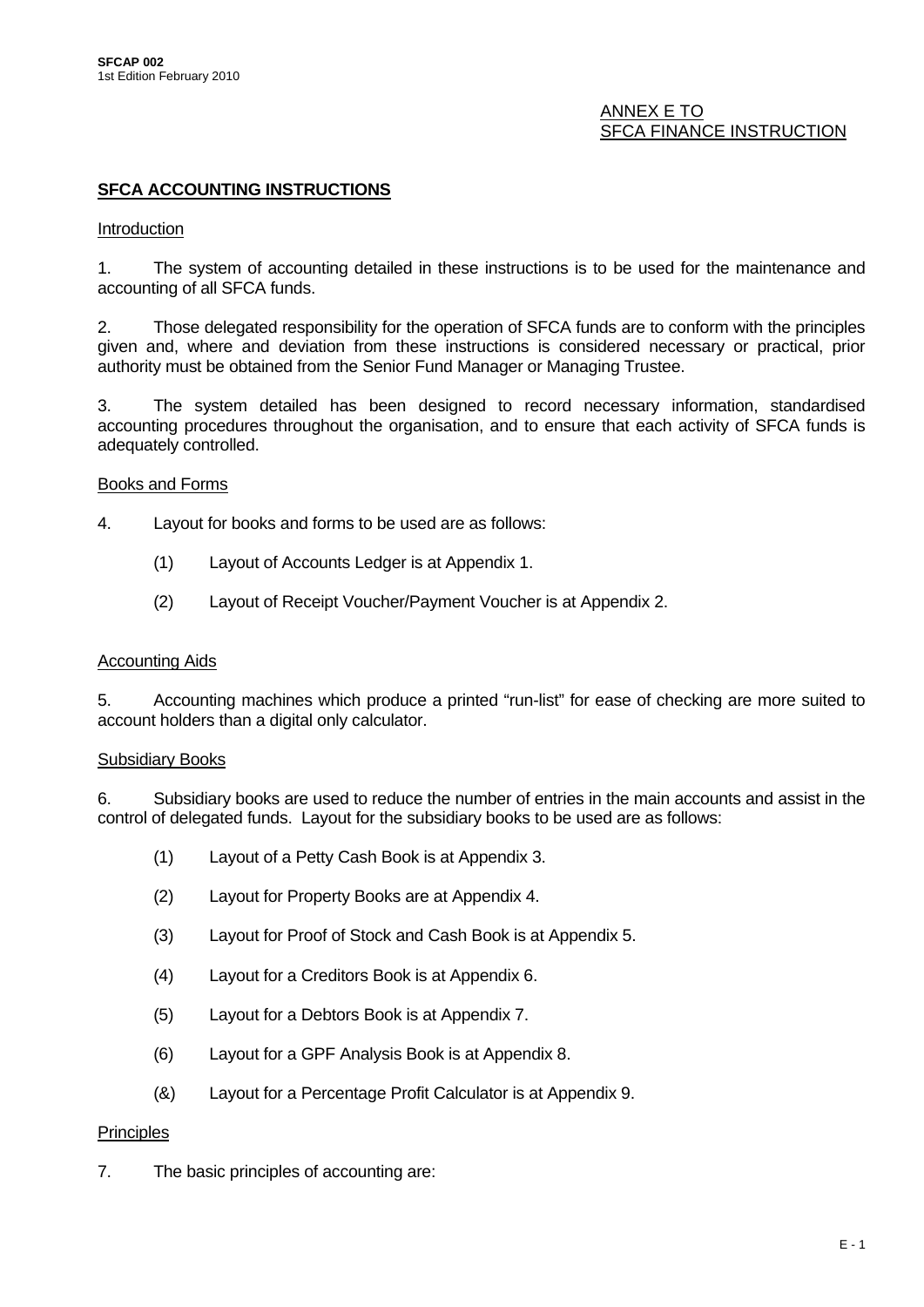a. The Accounting System. The accounting system provides for systematic recordings (i.e. book-keeping) of all transactions in terms of actual monies or worth as they occur, in such a way that the true financial state of a fund can be ascertained, or analysed, at any time to produce answers to the following:

(1) How much does the fund owe?

- (2) How much is owing to the fund?
- (3) What is the nature and value of the fund's possessions?

(4) What is the income and expenditure during each account period and does the income exceed the expenditure or vice versa?

(5) What is the net worth of the fund?

*b. During Entry Book-keeping. This is them mandatory method of accounting. Each transaction has a twofold aspect: giving and receiving i.e. "double entry". These two aspects are respectively recorded on either side of the ledger; one being a charge (also referred to as a debit (DR)), the other a credit (CR). The charge will always appear on the left of the ledger*  pages and the credit on the right. At any time both sides of the ledger will be of equal total *value.* 

c. Stock Entries. Where a trading account is operated, at any time during an account period there will be unsold stock. Before a true picture of the accounts can be obtained, it is necessary to "add back" the value of the stocks on hand at cost price. This "add back" is normally actioned at the end of an account period by adding the stock value on the CR side of the ledger. The contra entry (equalising entry in the account) is the value of stocks carried forward to the next account period. These entries enable the trading profit to be calculated.

- d. Stock Valuations.
- (1) In a fund is registered for VAT, the cost price of stocks on hand is to be exclusive of any VAT.
- (2) A fund not registered for VAT is to include VAT in the cost price of stocks on hand.

#### **Practices**

8. The accounting practices to be followed are listed at Appendix 10.

#### Format of Accounts Ledger

9. The layout of the accounts ledger is at Appendix 1.

10. Order of Headings. Headings used in the ledger may vary according to requirements by are grouped and ordered as shown below.

a. Real Accounts. Real accounts relate to tangible assets and are entered into the ledger in the order of *cash, bank, petty cash, band deposit, investments, property, etc.* Therefore, the account receiving the benefit is debits and the account giving the benefit is credited. Any balance on a real account will always be debit.

b. Trading Accounts. Relate to the purchase and sale of stocks that produce a profit. The value of stocks on hand at the beginning of an accounting period is a debit, and at the end a credit. Purchases are debited and proceeds from sales and writes off are credited. Profit or losses are assessed at the end of each accounting period.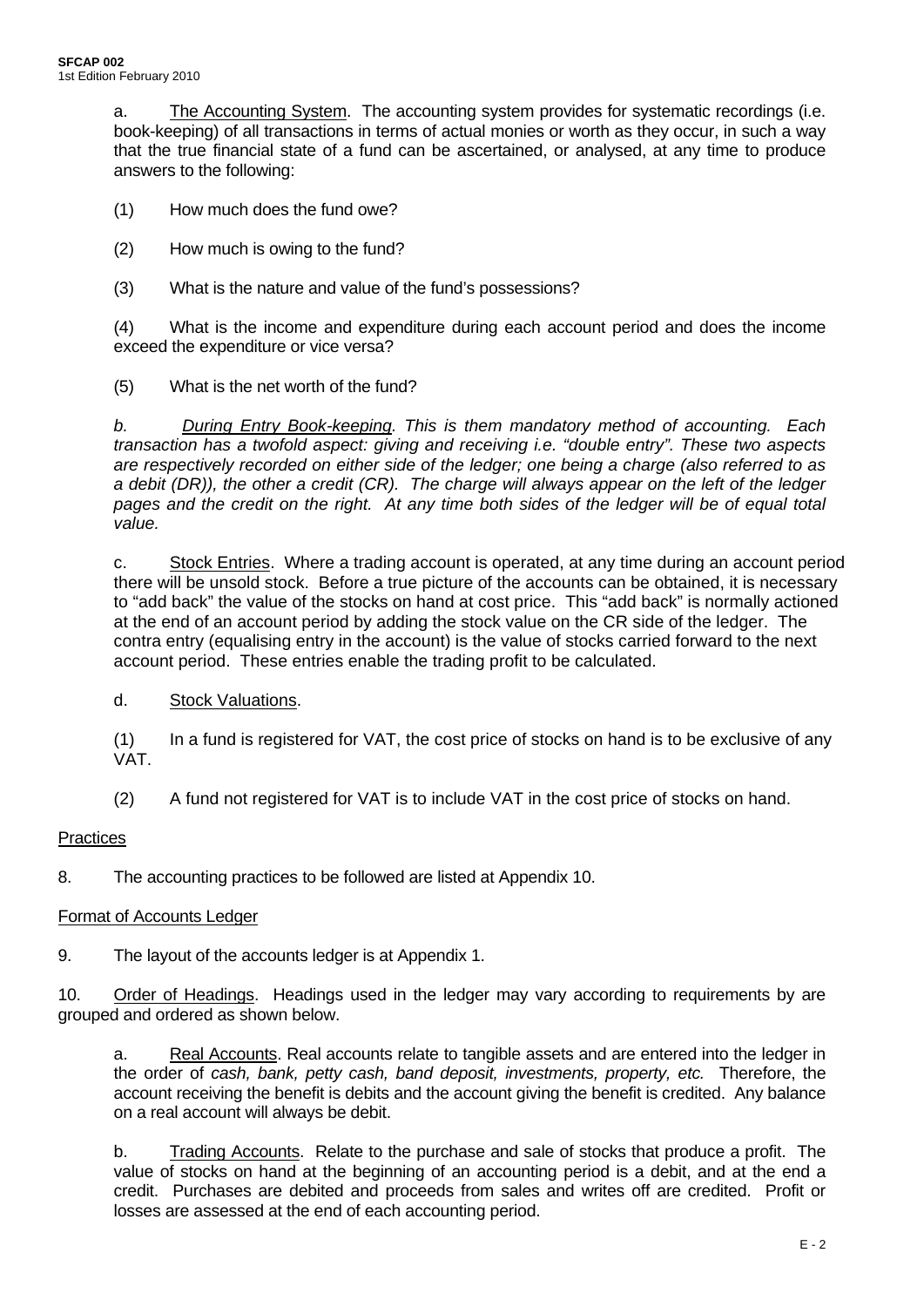c. The General Purpose Fund (GPF). The GPF records the general income and expenditure to a fund that is not attributed to a real or trading account. The use of a GPF limits the requirement for classification within the main ledger and GPF column entries are analysed in the GPF Analysis Book (Appendix 8) which is totalled at the end of the account period and presented as part of the final accounts. Entries are to be analysed to provide maximum visibility of income and expenditure and general terms such as "maintenance" or "miscellaneous" are not to be used except for very minor expenditure. The balance of the GPF represents the overall worth of the fund

d. Specific Purpose Funds (SPFs) (e.g. Senior Internationals, Junior Internationals, Ayrstrike, Competitions, etc). SPFs allow income and expenditure for a specific and continuing purpose to be accounted for separately. Any SPF stocks are to be checked and assessed at cost and included in the manner prescribed at para 7c-d.

e. Personal Accounts (e.g. VAT, Debtors' and Creditors). Personal accounts record that part of a transaction affecting an individual, firm or government department, etc. Those who owe money to the fund are debtors, and those who are owed money by the fund, e.g. traders, are creditors. Except for VAT, separate personal accounts are not maintained for individuals or firms, but recorded in either the Debtors' or Creditors; books until extracted into the ledger.

(1) At the end of each audit period, outstanding debtors and creditors are to be shown in the final accounts both as a total amount and listed individually.

(2) Instructions regarding the accounting for VAT will be produced if and when required.

f. Central Columns of Accounts ledger. The two columns in the centre of the accounts ledger are to be used as follows:

(1) Left Hand Page. (after Creditors' Column) – entry of proving totals.

(2) Right Hand Page. (before Date/month columns) – for entry of cheque numbers issued or reference to minutes authorising writes-off etc .

#### Accounting for Floats

8. Issue of floats are to be authorised by Fund Managers in accordance with policy set by the Managing Trustee. Floats are to be returned on the last day of an account period and re-issued after the auditor's cash check. Floats are to be checked during cash checks.

#### Petty Cash Accounting.

9. Petty Cash floats may be authorised for minor transactions involved in the daily running of a fund. The procedures are as follows:

a. The Managing Trustee is to set the maximum float and this is to be minuted in Executive Committee Meeting Minutes.

b. The Accountant is to ensure that a proper receipt is obtained to support the entry in the Accounts ledger.

c. The petty cash holder is to maintain a petty cash book with vouchers/receipts to support all entries (A specimen layout of a petty cash book is at Appendix 3).

d. The account is to balanced monthly or when otherwise required, e.g. for cash checks, replenishment and audits, and the petty cash book is to be submitted to the Accountant for entry in the ledger monthly, normally at the end of the months, unless authorised exception has been obtained from the Managing Trustee or Executive Committee.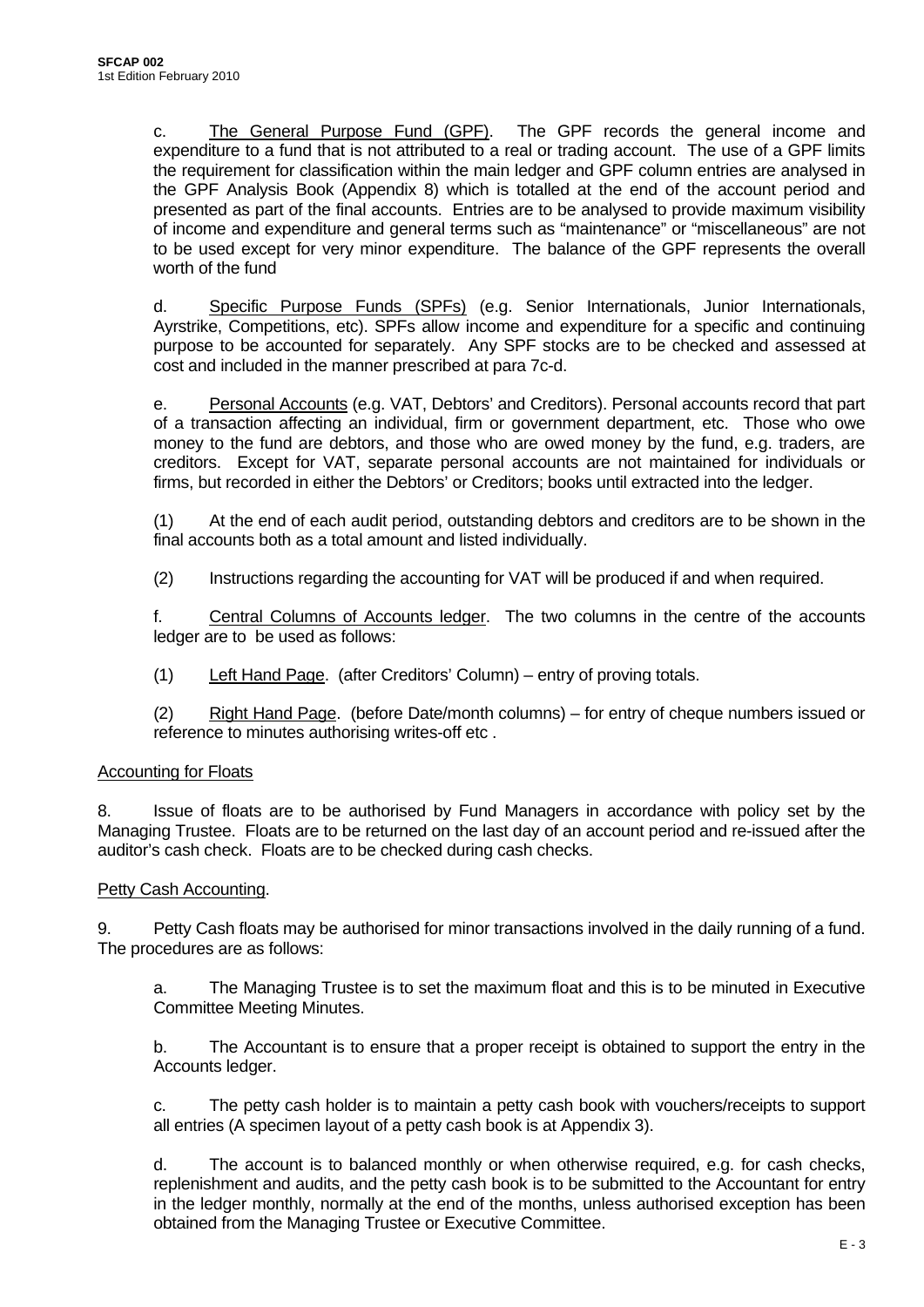#### VAT Accounting

10. To follow when required.

#### Income Tax and ERNIC Accounting.

11. To follow when required.

#### Proof of Stock and Cash

12. A Proof of Stock and Cash (POSAC) is to be maintained, normally monthly, for any trading account. The Managing Trustee is also to require a POSAC if he has any concerns about the account. Apropriate concerns could be:

- a. The percentage profit is off target.
- b. new or inexperienced staff.
- c. A history of problems on the trading account.
- d. Suspicious circumstances indicating possible theft, false accounting or mistakes.

13. The FM who certifies the sales for the period normally conducts the POSAC. The reasons for any surplus or deficiency are to be identified and appropriate corrective action taken.

#### Entries in Stock Books

14. All receipts and disposals are to be entered in a stock book by the official authorised by the Fund Manager. Stocks received are to be entered at receipt of gods from the delivery note and not on receipt of the invoice.

#### Opening Entries

15. The opening balances and stocks on hand (i.e. the audited closing entries of the previous accounting period) are brought forward as the first entries in the new period. Opening entries are also required in all stock books.

#### Entries During and Accounting Period

- 16. Principles to be followed in the maintenance of Accounts Ledgers are at Appendix 11.
- 17. Assets and liabilities are defined as:
	- a. Assets. That which is owned by the fund, i.e. possessions or monies, etc.
	- b. Liabilities. Those commitments and monies owed by the fund.

18. Before entry in the Accounts Ledger, it must first be decided whether the transaction is an asset of a liability and if it will either increase or decrease the value of the fund. The rules of entry are:

Asset:

| To Increase | Debit  |
|-------------|--------|
| To Decrease | Credit |

Liabilities: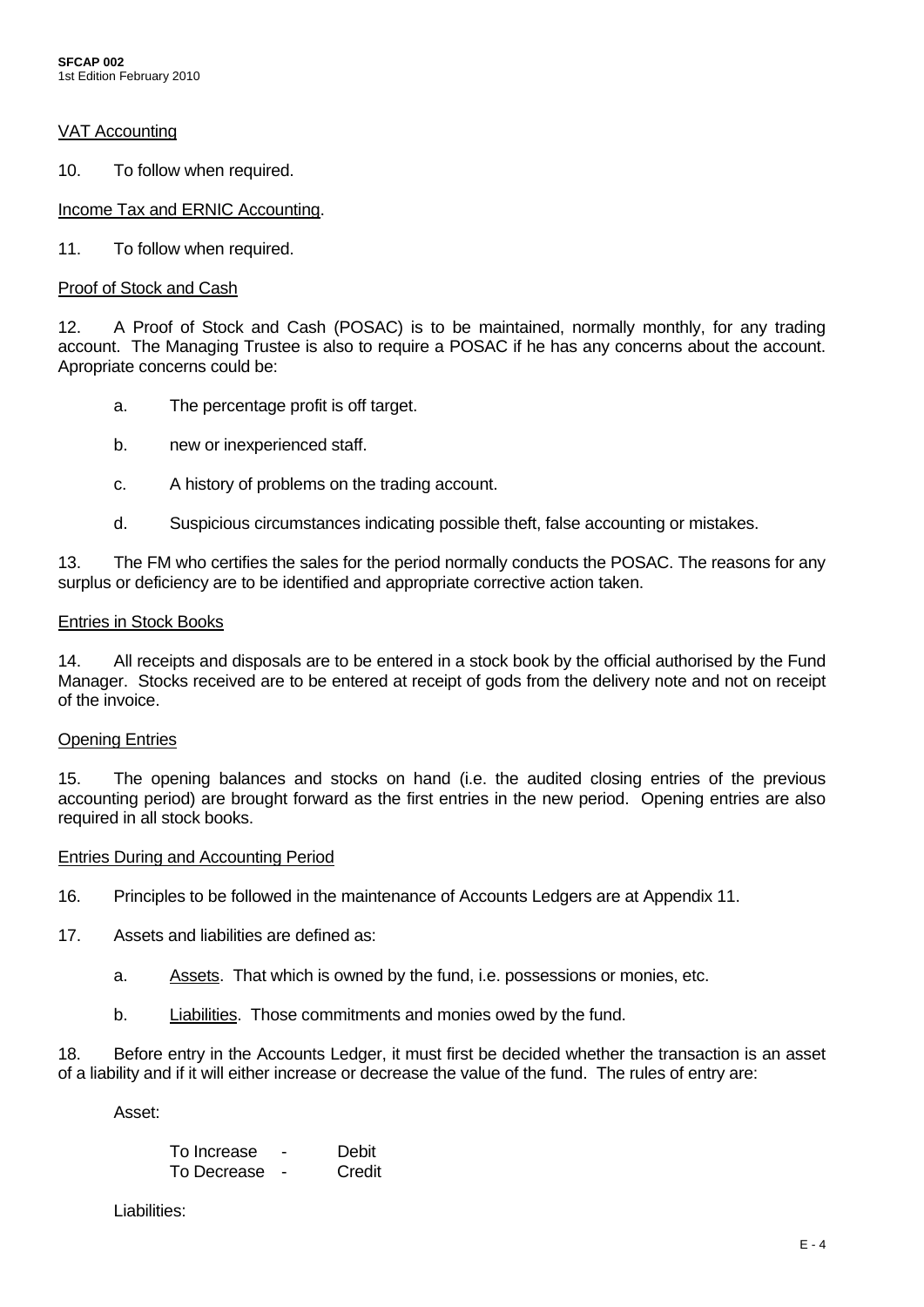| To Increase | Credit |
|-------------|--------|
| To Decrease | Debit  |

19. Classification of Transactions. Receipt or payment transactions are classified as being either Capital or revenue. Capital Transactions are those with tangible items either purchased or sold. Capital purchases will normally be retained for some time and they do not affect the worth of the fund because money is being exchanged for an item of long term value of vice versa. Revenue transactions do alter the worth of the fund.

#### Closing Entries

20. The procedures and entries at the end of an account period are as follows:

a. Check all transactions are recorded in the Accounts ledger (especially cash transactions for the last day of the account period), and that floats, petty cash balances and vouchers have been received and recorded.

b. When the previous month's bills, bank statements, petty cash expenditure, transfers, floats, certified stocks on hand lists and property depreciation figures for the period are received, the entries for sundry debtors and creditors, writes-off, depreciation, petty cash expenditure and outstanding items on bank statements, etc, can be made in the Accounts ledger.

c. First Line Totals. Rule across the Account Ledger in red after the last entry and total all columns to produce First Line Totals. Confirm that the addition of the totals on each side of the Account Ledger is the same. Enter the agreed proving total of both sides in the extreme right hand side of the left hand page of the ledger (see para 10. f. (1)).

d. Stocks on Hand. Enter the Stock on Hand figures on the credit side immediately under the first line totals in the appropriate columns. Ensure that SPF stocks have not bee over looked and that all stock lists have been assessed at cost price (Para 7. c and d.).

e. Profit and Loss on Trading Accounts. Calculate the profit/loss on each trading account by taking the First Line Total on the credit sie, adding the value of stocks and deducting the First Line Total on the charge side. The resultant figure is the NET profit and is credited to the GPF and debited to the trading account. Enter the profit in the GPF analysis book.

f. Balances and Final Totals. The corresponding columns on both sides of the Accounts ledger will show one side to be greater than the other, or both columns agreeing. To produce the Balances for use in the next account period, deduct the lower column figure from the higher – the higher figure is the one of the Final Totals. This procedure must be carried out for all columns. When all the balances have been achieved, rule across the Accounts ledger in red under the balances and enter the Final Totals. All columns on both sides should now be the same, as should the total of both left and right pages.

#### Preparation of Final Accounts

21. Purpose. The purpose of the final accounts is to show the financial state of the fund at the end of an account period and the income and expenditure during the period. The final accounts answer the questions posed at para 7.

22. Final Accounts. Final accounts are prepared as a summary in the format at Appendix 12. On completion three copies of the final accounts are to be made. Two are sent to the Auditor for post audit review, and one is to be maintained on file until the audited accounts are returned.

23. Statement of Financial Affairs. This is prepared from the GPF analysis book and is to include the profit/loss from trading accounts and any transfers between GPF and SPFs. The resulting balance is the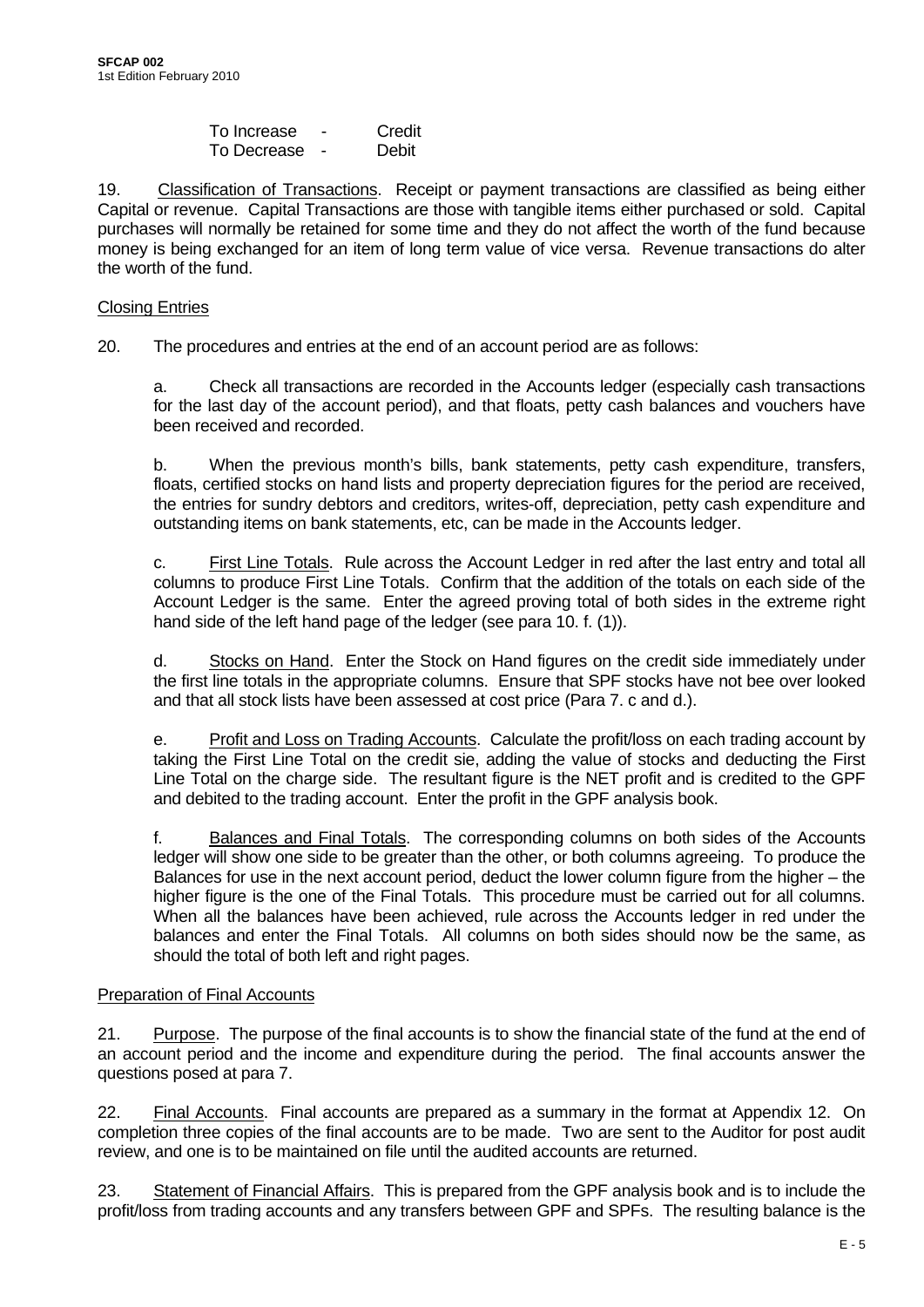excess of income or expenditure for the period. The proformae to be used when calculating percentage profit is at Appendix 9 and is also included at Page 4 of the final account format at Appendix 12.

24. Page 3 – The Balance Sheet. This is a summary of the balances of all the funds accounts derived from para 19. f. Where balances are overspent the word "OVERSPENT" is to be printed alongside the respective figure(s). The Fund Manager is required to sign the balance sheet.

#### Examination of Final Accounts

25. A critical examination and interpretation of Final Accounts is the means by which Fund Managers, Managing Trustees, members and reviewing authorities can assess the financial position of a fund. It is also a useful management tool to assist in the future financial planning of the fund.

25. The main comparison is between the current and previous periods' figures but the auditor will also check to ensure for compliance with Financial Instructions and other statutory requirements.

#### Appendixes:

- 1. Layout of Accounts Ledger.
- 2. Layout of a Receipt/Payment Voucher.
- 3. Layout of a Petty Cash Book.
- 4. Layout for Property Books.
- 5. Layout for Proof of Stock and Cash Book.
- 6. Layout for a Creditors Book.
- 7. Layout for a Debtors Book.
- 8. Layout for a GPF Analysis Book.
- 9. Layout for a Percentage Profit Calculator.
- 10. Accounting Practices to be followed.
- 11. Principles for the maintenance of Accounts Ledgers
- 12. Format for Final Accounts.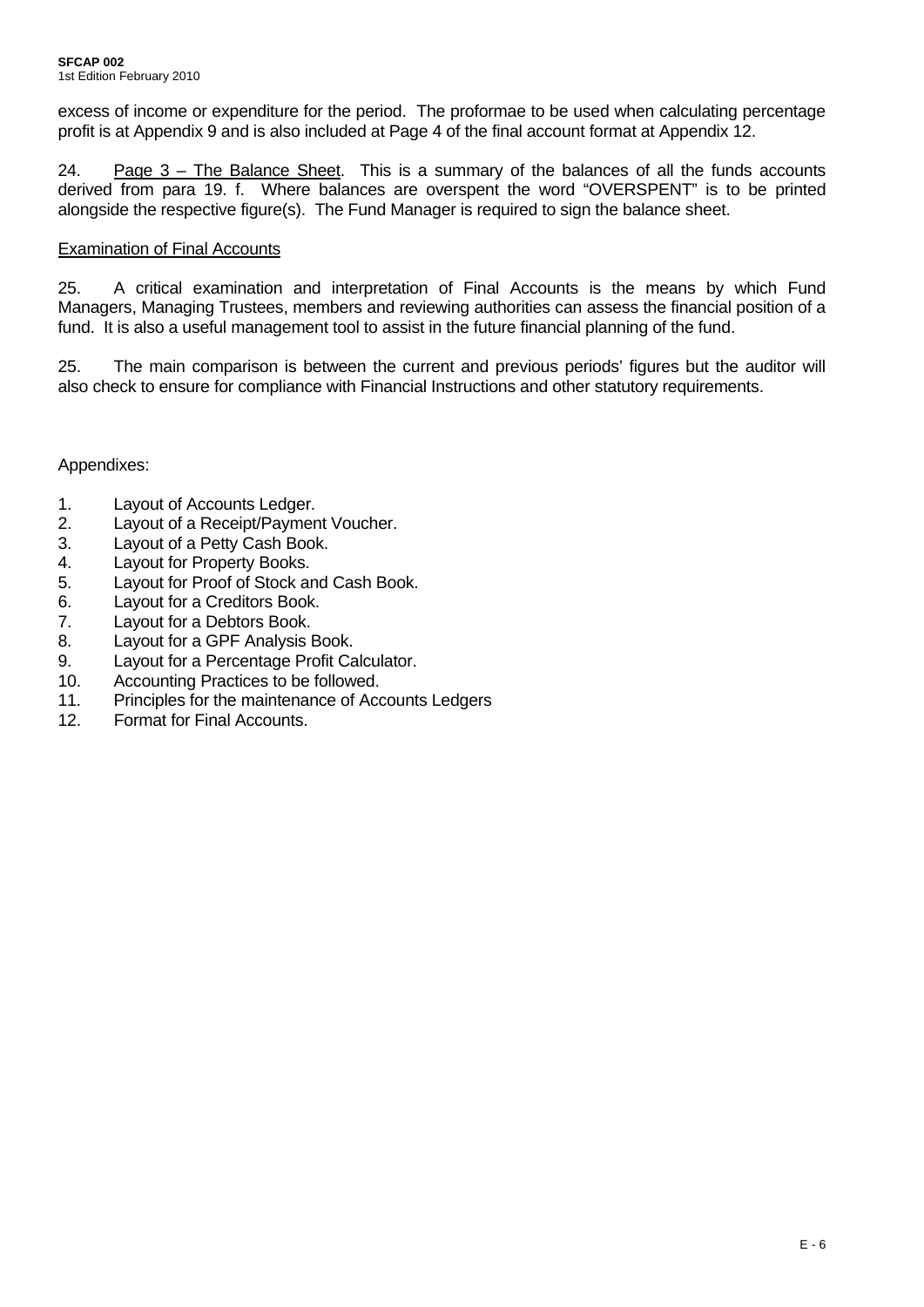#### <u>APPENDIX 1 TO</u> ANNEX E TO SFCA FINANCE INSTRUCTION

#### **LAYOUT OF ACCOUNTS LEDGER**

| DATE<br>201x |         |                 |                                |                    | <b>RECEIPTS</b> |                 | <b>CHARGES TO:</b> |     |                 |  |                             |  |     | Proving<br>Balanc<br>e | Chequ<br>e No |         |         |                 |                                        |                    | <b>PAYMENTS</b>       | <b>CREDITS TO:</b> |     |          |            |            |             |     |
|--------------|---------|-----------------|--------------------------------|--------------------|-----------------|-----------------|--------------------|-----|-----------------|--|-----------------------------|--|-----|------------------------|---------------|---------|---------|-----------------|----------------------------------------|--------------------|-----------------------|--------------------|-----|----------|------------|------------|-------------|-----|
| MT<br>H      | DA<br>Y | Particular<br>S | Vo<br>N<br>$\mathsf{O}\xspace$ | CAS<br>$\mathsf H$ | BAN<br>K        | <b>PRO</b><br>P |                    | GPF | <b>SHO</b><br>P |  | SEN JNR DEBTOR<br>INT INT S |  | CRS |                        |               | MT<br>H | DA<br>Y | Particular<br>S | $V_0$<br>$\,$ N<br>$\mathsf{O}\xspace$ | CAS<br>$\mathsf H$ | BAN<br>$\mathsf{K}^-$ | <b>PRO</b><br>P    | GPF | SHO<br>P | SEN<br>INT | JNR<br>INT | DEBTOR<br>S | CRS |
|              |         |                 |                                |                    |                 |                 |                    |     |                 |  |                             |  |     |                        |               |         |         |                 |                                        |                    |                       |                    |     |          |            |            |             |     |
|              |         |                 |                                |                    |                 |                 |                    |     |                 |  |                             |  |     |                        |               |         |         |                 |                                        |                    |                       |                    |     |          |            |            |             |     |
|              |         |                 |                                |                    |                 |                 |                    |     |                 |  |                             |  |     |                        |               |         |         |                 |                                        |                    |                       |                    |     |          |            |            |             |     |
|              |         |                 |                                |                    |                 |                 |                    |     |                 |  |                             |  |     |                        |               |         |         |                 |                                        |                    |                       |                    |     |          |            |            |             |     |
|              |         |                 |                                |                    |                 |                 |                    |     |                 |  |                             |  |     |                        |               |         |         |                 |                                        |                    |                       |                    |     |          |            |            |             |     |
|              |         |                 |                                |                    |                 |                 |                    |     |                 |  |                             |  |     |                        |               |         |         |                 |                                        |                    |                       |                    |     |          |            |            |             |     |
|              |         |                 |                                |                    |                 |                 |                    |     |                 |  |                             |  |     |                        |               |         |         |                 |                                        |                    |                       |                    |     |          |            |            |             |     |
|              |         |                 |                                |                    |                 |                 |                    |     |                 |  |                             |  |     |                        |               |         |         |                 |                                        |                    |                       |                    |     |          |            |            |             |     |
|              |         |                 |                                |                    |                 |                 |                    |     |                 |  |                             |  |     |                        |               |         |         |                 |                                        |                    |                       |                    |     |          |            |            |             |     |
|              |         |                 |                                |                    |                 |                 |                    |     |                 |  |                             |  |     |                        |               |         |         |                 |                                        |                    |                       |                    |     |          |            |            |             |     |
|              |         |                 |                                |                    |                 |                 |                    |     |                 |  |                             |  |     |                        |               |         |         |                 |                                        |                    |                       |                    |     |          |            |            |             |     |
|              |         |                 |                                |                    |                 |                 |                    |     |                 |  |                             |  |     |                        |               |         |         |                 |                                        |                    |                       |                    |     |          |            |            |             |     |
|              |         |                 |                                |                    |                 |                 |                    |     |                 |  |                             |  |     |                        |               |         |         |                 |                                        |                    |                       |                    |     |          |            |            |             |     |
|              |         |                 |                                |                    |                 |                 |                    |     |                 |  |                             |  |     |                        |               |         |         |                 |                                        |                    |                       |                    |     |          |            |            |             |     |
|              |         |                 |                                |                    |                 |                 |                    |     |                 |  |                             |  |     |                        |               |         |         |                 |                                        |                    |                       |                    |     |          |            |            |             |     |
|              |         |                 |                                |                    |                 |                 |                    |     |                 |  |                             |  |     |                        |               |         |         |                 |                                        |                    |                       |                    |     |          |            |            |             |     |
|              |         |                 |                                |                    |                 |                 |                    |     |                 |  |                             |  |     |                        |               |         |         |                 |                                        |                    |                       |                    |     |          |            |            |             |     |
|              |         |                 |                                |                    |                 |                 |                    |     |                 |  |                             |  |     |                        |               |         |         |                 |                                        |                    |                       |                    |     |          |            |            |             |     |
|              |         |                 |                                |                    |                 |                 |                    |     |                 |  |                             |  |     |                        |               |         |         |                 |                                        |                    |                       |                    |     |          |            |            |             |     |
|              |         |                 |                                |                    |                 |                 |                    |     |                 |  |                             |  |     |                        |               |         |         |                 |                                        |                    |                       |                    |     |          |            |            |             |     |
|              |         |                 |                                |                    |                 |                 |                    |     |                 |  |                             |  |     |                        |               |         |         |                 |                                        |                    |                       |                    |     |          |            |            |             |     |
|              |         |                 |                                |                    |                 |                 |                    |     |                 |  |                             |  |     |                        |               |         |         |                 |                                        |                    |                       |                    |     |          |            |            |             |     |
|              |         |                 |                                |                    |                 |                 |                    |     |                 |  |                             |  |     |                        |               |         |         |                 |                                        |                    |                       |                    |     |          |            |            |             |     |
|              |         |                 |                                |                    |                 |                 |                    |     |                 |  |                             |  |     |                        |               |         |         |                 |                                        |                    |                       |                    |     |          |            |            |             |     |
|              |         |                 |                                |                    |                 |                 |                    |     |                 |  |                             |  |     |                        |               |         |         |                 |                                        |                    |                       |                    |     |          |            |            |             |     |
|              |         |                 |                                |                    |                 |                 |                    |     |                 |  |                             |  |     |                        |               |         |         |                 |                                        |                    |                       |                    |     |          |            |            |             |     |
|              |         |                 |                                |                    |                 |                 |                    |     |                 |  |                             |  |     |                        |               |         |         |                 |                                        |                    |                       |                    |     |          |            |            |             |     |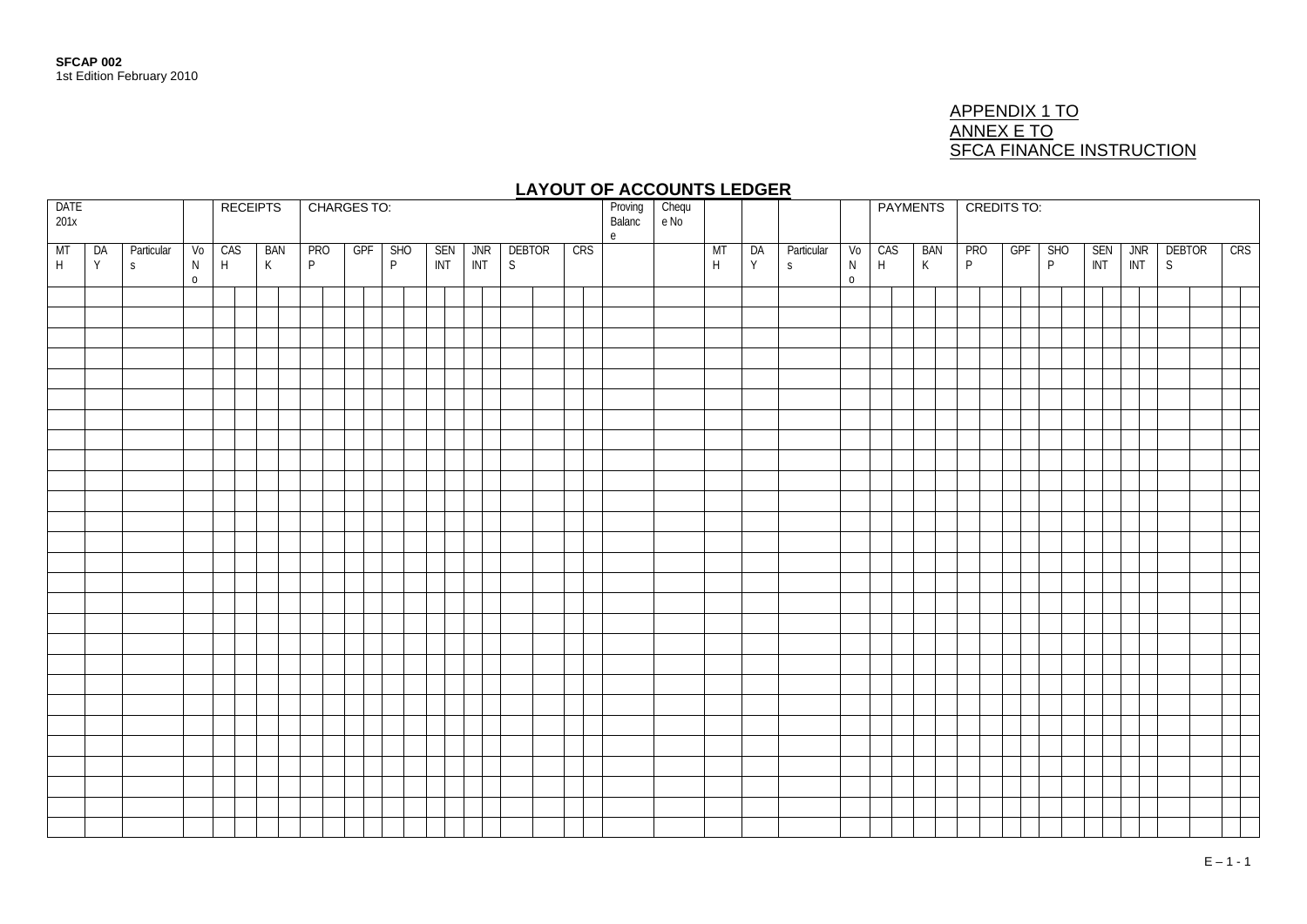SFCAP 002 1st Edition February 2010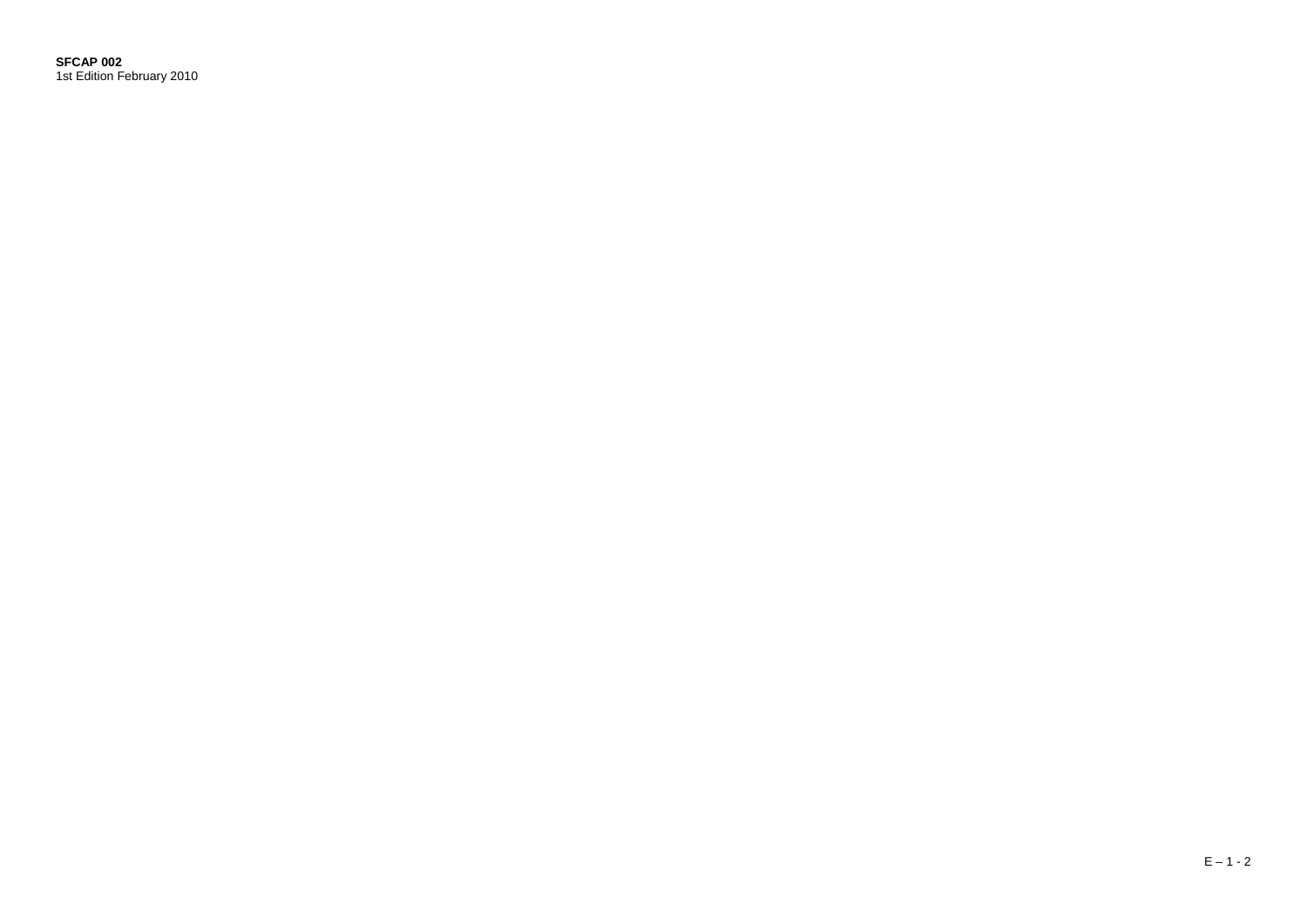SFCAP 002 1st Edition February 2010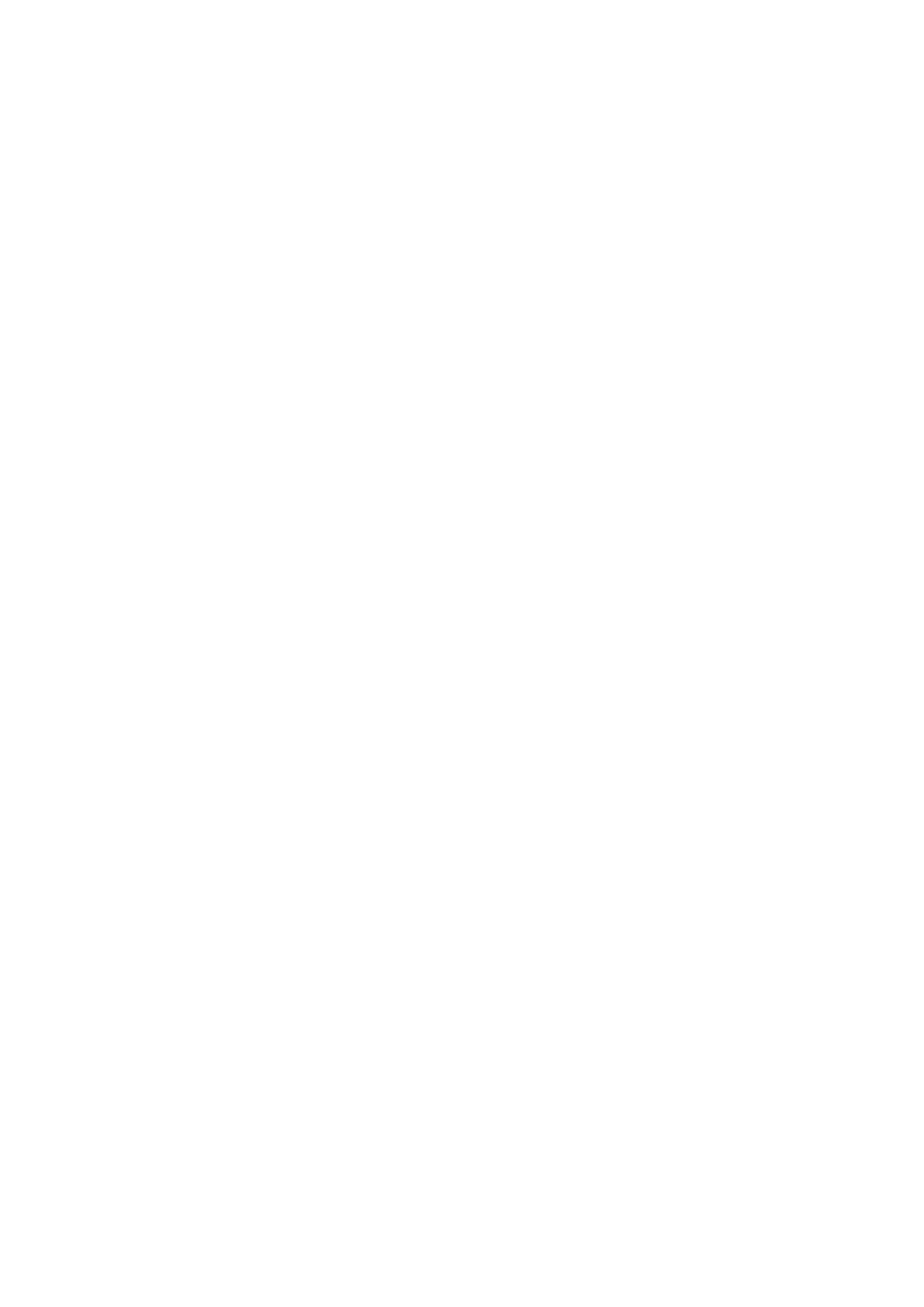#### APPENDIX 2 TO ANNEX E TO **SFCA FINANCE INSTRUCTION**

#### **TRANSACTION AUTHORISATION VOUCHER**

From: MT/SFM/OIC\_\_\_\_\_\_\_\_\_\_Fund Voucher No:\_\_\_\_\_\_\_\_\_\_\_\_\_\_\_

To: Accountant

OIC \_\_\_\_\_\_\_\_\_\_\_\_\_\_\_\_ Fund

OIC \_\_\_\_\_\_\_\_\_\_\_\_\_\_\_\_ Fund

#### **NOTIFICATION/AUTHORISATION OF TRANSACTION**

The Funds listed above are to be CHARGED/CREDITED with the amounts shown below: The transactions are in respect of:

 $\frac{1}{\sqrt{2\pi}}$  ,  $\frac{1}{\sqrt{2\pi}}$  ,  $\frac{1}{\sqrt{2\pi}}$  ,  $\frac{1}{\sqrt{2\pi}}$  ,  $\frac{1}{\sqrt{2\pi}}$  ,  $\frac{1}{\sqrt{2\pi}}$  ,  $\frac{1}{\sqrt{2\pi}}$  ,  $\frac{1}{\sqrt{2\pi}}$  ,  $\frac{1}{\sqrt{2\pi}}$  ,  $\frac{1}{\sqrt{2\pi}}$  ,  $\frac{1}{\sqrt{2\pi}}$  ,  $\frac{1}{\sqrt{2\pi}}$  ,  $\frac{1}{\sqrt{2\pi}}$  ,

| $E$ and $E$ and $E$ and $E$ and $E$ and $E$ and $E$ and $E$ and $E$ and $E$ and $E$ and $E$ and $E$ and $E$ and $E$ and $E$ and $E$ and $E$ and $E$ and $E$ and $E$ and $E$ and $E$ and $E$ and $E$ and $E$ and $E$ and $E$ a |                                                                              |
|-------------------------------------------------------------------------------------------------------------------------------------------------------------------------------------------------------------------------------|------------------------------------------------------------------------------|
| $E$ and $E$ and $E$ and $E$ and $E$ and $E$ and $E$ and $E$ and $E$ and $E$ and $E$ and $E$ and $E$ and $E$ and $E$ and $E$ and $E$ and $E$ and $E$ and $E$ and $E$ and $E$ and $E$ and $E$ and $E$ and $E$ and $E$ and $E$ a | Chq No: _________________________                                            |
|                                                                                                                                                                                                                               |                                                                              |
| MT/SFM/FM                                                                                                                                                                                                                     | Accountant                                                                   |
| Date: 2008 2010 2010 2021 2022 2023 2024 2022 2023 2024 2022 2023 2024 2022 2023 2024 2022 2023 2024 2025 2026                                                                                                                |                                                                              |
| <b>RECEIPT:</b>                                                                                                                                                                                                               |                                                                              |
|                                                                                                                                                                                                                               | I have received £_______________________ in cash from Central Account, SFCA. |
|                                                                                                                                                                                                                               |                                                                              |
|                                                                                                                                                                                                                               |                                                                              |
|                                                                                                                                                                                                                               |                                                                              |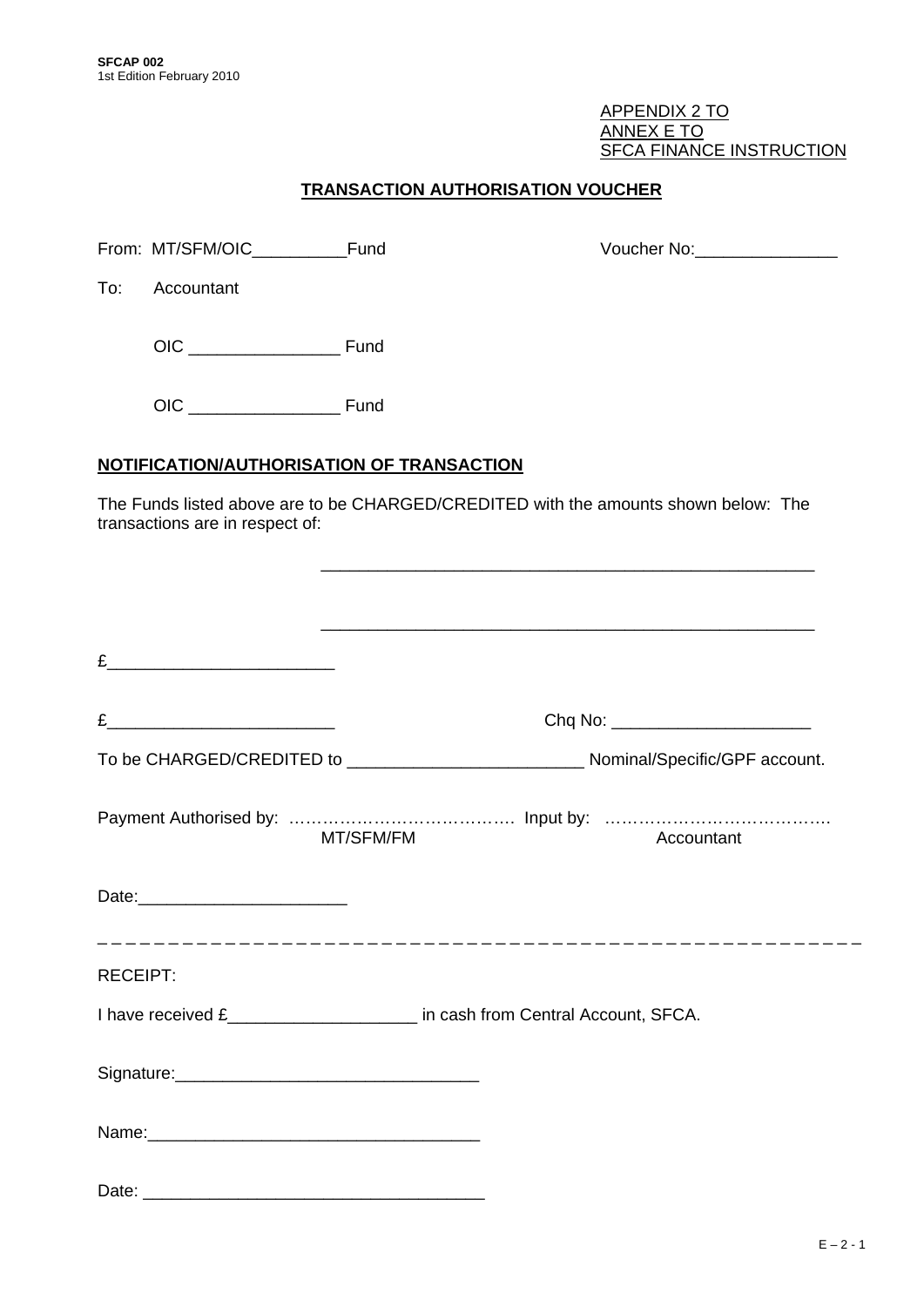SFCAP 002<br>1st Edition February 2010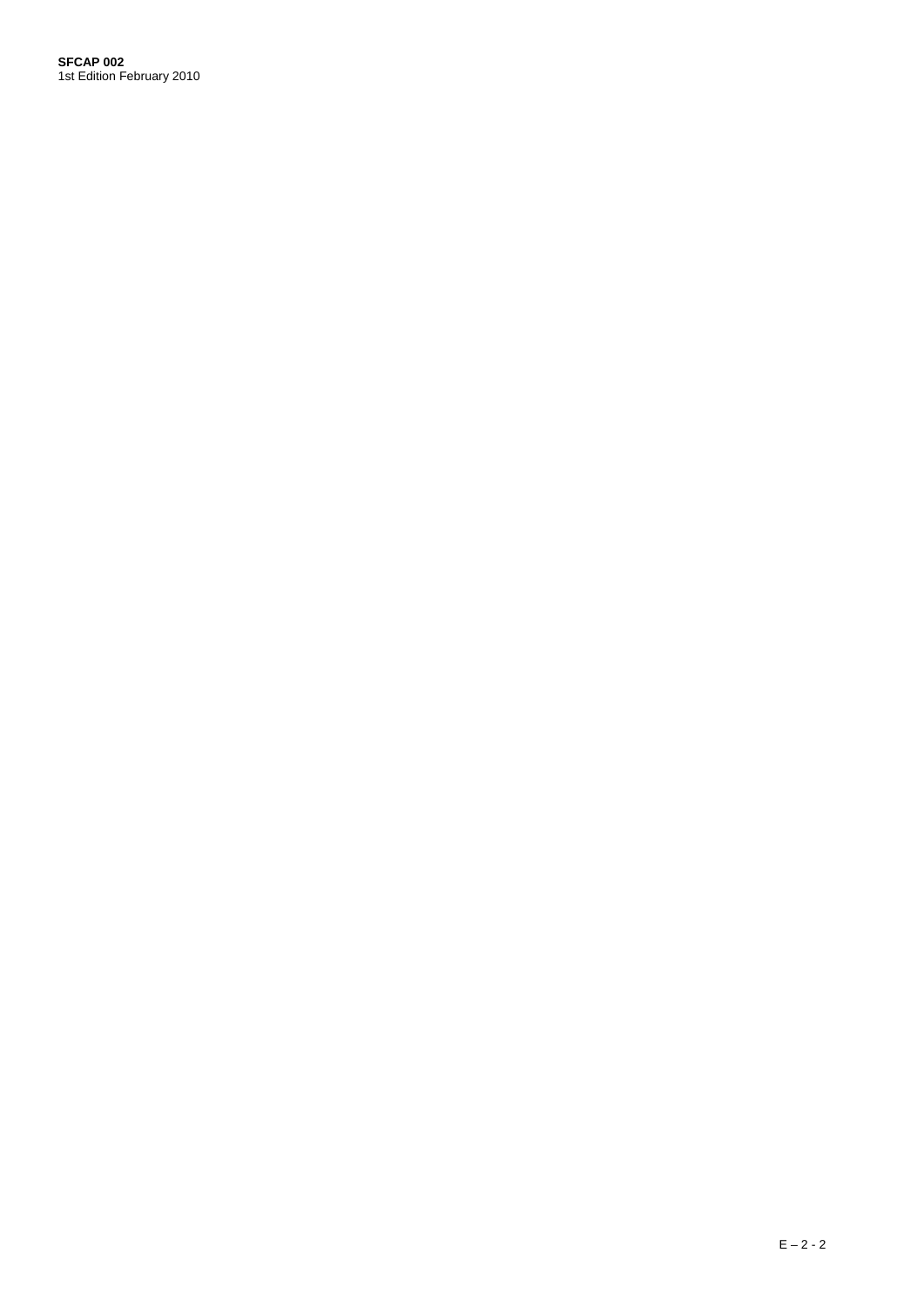#### <u>APPENDIX 3 TO</u> ANNEX E TO SFCA FINANCE INSTRUCTION

|       |      | Receipts |                    |      |                   |                    |                    | Payments |  |  |  |                                           |  |
|-------|------|----------|--------------------|------|-------------------|--------------------|--------------------|----------|--|--|--|-------------------------------------------|--|
|       | Date |          | Amount<br>Received | Date | Details           | Voucher<br>Number  | <b>Amount Paid</b> |          |  |  |  | Accounts to be charged in Accounts Ledger |  |
|       |      |          |                    |      |                   |                    |                    |          |  |  |  |                                           |  |
|       |      |          |                    |      |                   |                    |                    |          |  |  |  |                                           |  |
|       |      |          |                    |      | Sub total balance | Carried<br>forward |                    |          |  |  |  |                                           |  |
| Total |      |          |                    |      |                   | Total              |                    |          |  |  |  |                                           |  |

#### **PETTY CASH BOOK**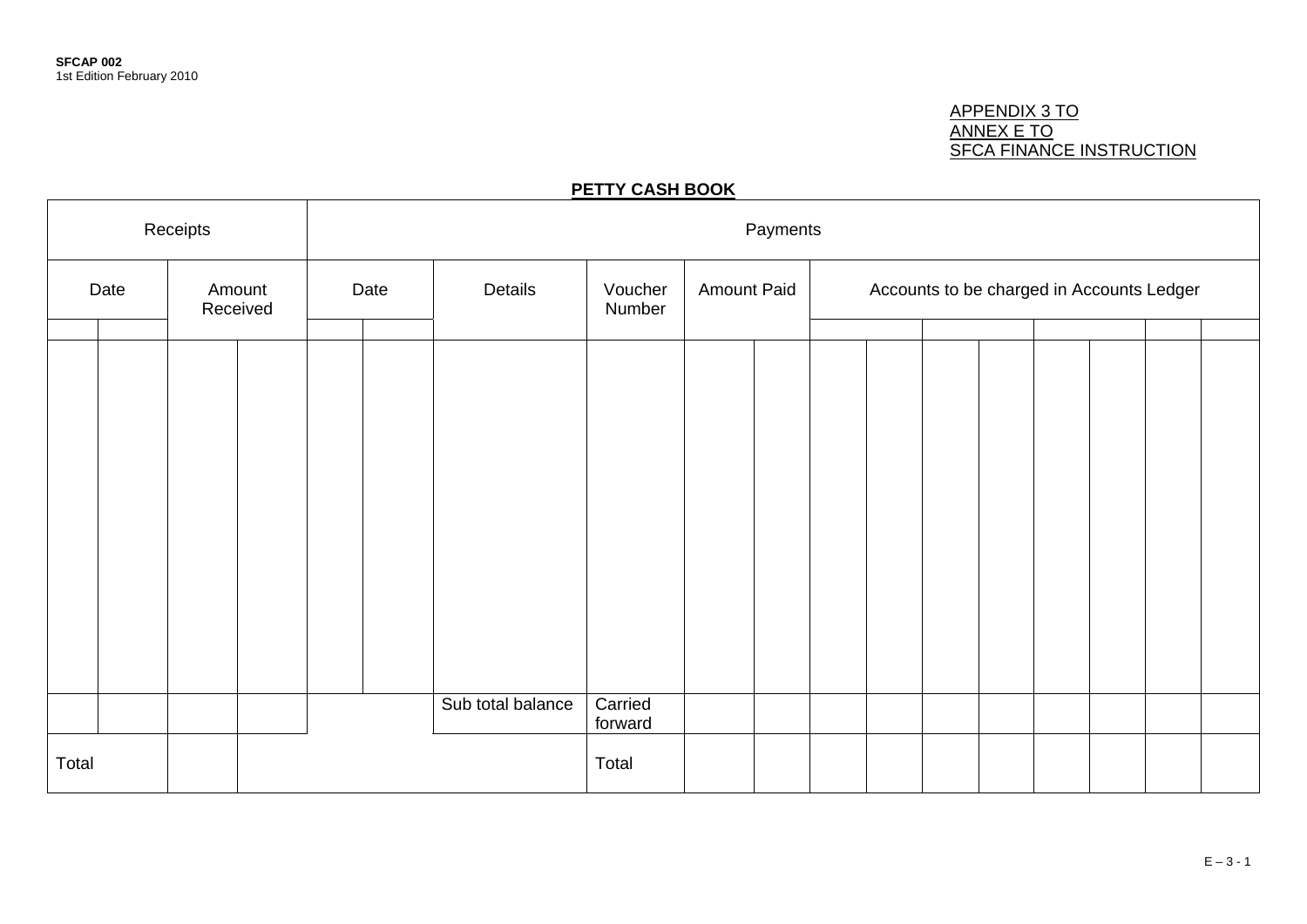SFCAP 002 1st Edition February 2010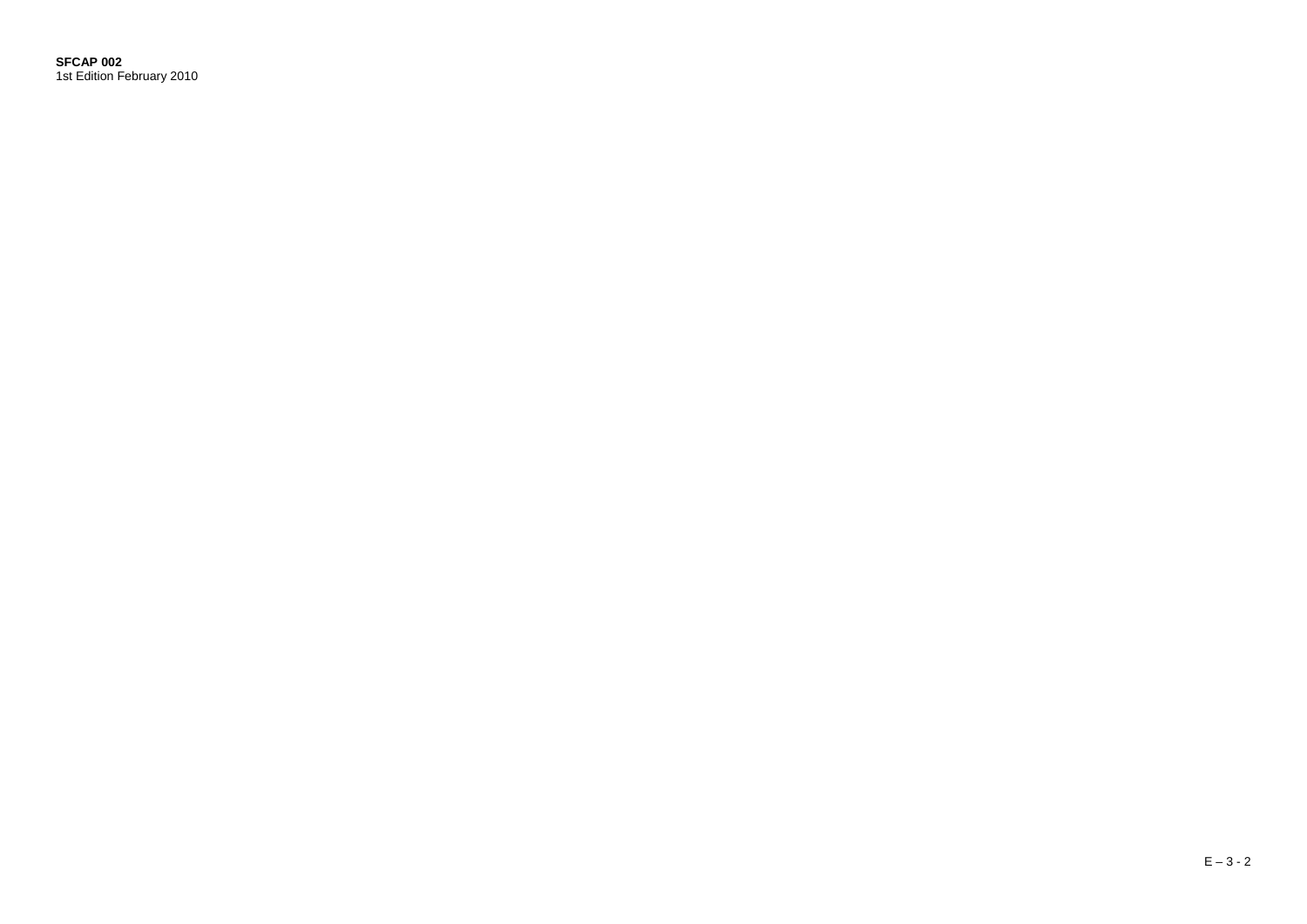## APPENDIX 4 TO <u>ANNEX E TO</u><br>SFCA FINANCE INSTRUCTION

#### **PROPERTY BOOK (CAPITAL)**

| Item | Date<br>Purchased | Voucher<br>Number | Purchase<br>Price | Insurance<br>Value | Amount of<br>Depn per | Location<br>(in pencil)       |                               |                   | (See note 1)        | <b>Record of Quarterly Checks</b> |                   |                     |
|------|-------------------|-------------------|-------------------|--------------------|-----------------------|-------------------------------|-------------------------------|-------------------|---------------------|-----------------------------------|-------------------|---------------------|
|      |                   |                   |                   | (in pencil)        | Audit<br>Period       |                               | $\overline{$ iate of<br>Check | Amount<br>of Depn | <b>New</b><br>Value | Date of<br>Check                  | Amount<br>of Depn | <b>New</b><br>Value |
|      |                   |                   |                   |                    |                       |                               |                               |                   |                     |                                   |                   |                     |
|      |                   |                   |                   |                    |                       |                               | Found                         |                   |                     | Found                             |                   |                     |
|      |                   |                   |                   |                    |                       |                               |                               |                   |                     |                                   |                   |                     |
|      |                   |                   |                   |                    |                       |                               |                               |                   |                     |                                   |                   |                     |
|      |                   |                   |                   |                    |                       |                               |                               |                   |                     |                                   |                   |                     |
|      |                   |                   |                   |                    |                       |                               |                               |                   |                     |                                   |                   |                     |
|      |                   |                   |                   |                    |                       |                               |                               |                   |                     |                                   |                   |                     |
|      |                   |                   |                   |                    |                       |                               |                               |                   |                     |                                   |                   |                     |
|      |                   |                   |                   |                    |                       |                               |                               |                   |                     |                                   |                   |                     |
|      |                   |                   |                   |                    |                       |                               |                               |                   |                     |                                   |                   |                     |
|      |                   |                   |                   |                    |                       |                               |                               |                   |                     |                                   |                   |                     |
|      |                   |                   |                   |                    |                       |                               |                               |                   |                     |                                   |                   |                     |
|      |                   |                   |                   |                    |                       |                               |                               |                   |                     |                                   |                   |                     |
|      |                   |                   |                   |                    |                       |                               |                               |                   |                     |                                   |                   |                     |
|      |                   |                   |                   |                    |                       |                               |                               |                   |                     |                                   |                   |                     |
|      |                   |                   |                   |                    |                       |                               |                               |                   |                     |                                   |                   |                     |
|      |                   |                   |                   |                    |                       |                               |                               |                   |                     |                                   |                   |                     |
|      |                   |                   |                   |                    |                       |                               |                               |                   |                     |                                   |                   |                     |
|      |                   |                   |                   |                    |                       |                               |                               |                   |                     |                                   |                   |                     |
|      |                   |                   |                   |                    |                       |                               |                               |                   |                     |                                   |                   |                     |
|      |                   |                   |                   |                    |                       | Signature of Checking Officer |                               |                   |                     |                                   |                   |                     |
|      |                   |                   |                   |                    | Name                  |                               |                               |                   |                     |                                   |                   |                     |

Note 1: Amount of depreciation and new value should only be completed when check is for Audit.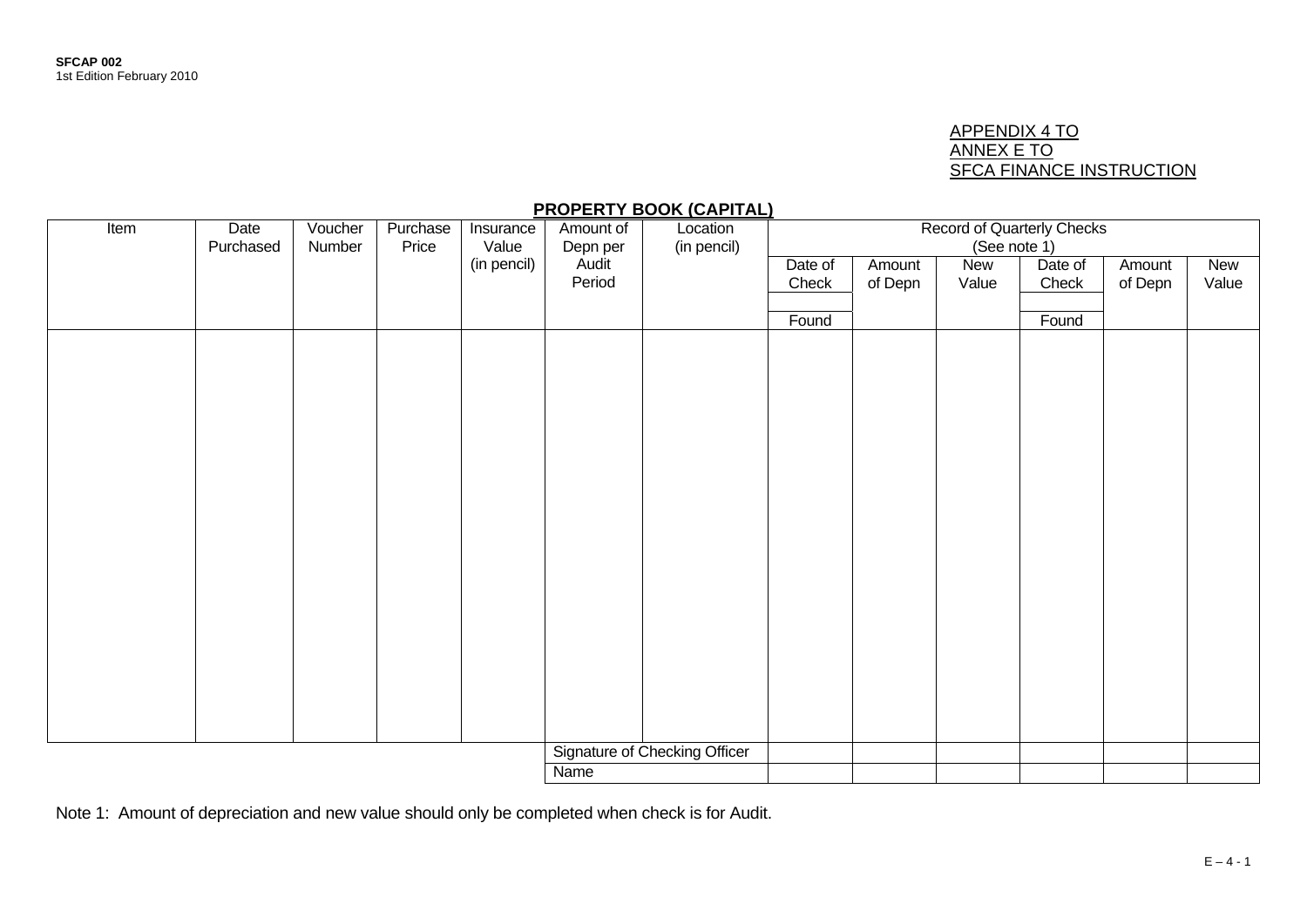#### **PROPERTY BOOK (EXPENDABLE)**

| Item | Date<br>Purchased | Voucher<br>Number | Location<br>(in pencil)       | Date of<br>Check | Date of<br>Check | Date of<br>Check | Date of<br>Check | Date of<br>Check | Date of<br>Check |
|------|-------------------|-------------------|-------------------------------|------------------|------------------|------------------|------------------|------------------|------------------|
|      |                   |                   |                               |                  |                  |                  |                  |                  |                  |
|      |                   |                   |                               |                  |                  |                  |                  |                  |                  |
|      |                   |                   |                               | Found            | Found            | Found            | Found            | Found            | Found            |
|      |                   |                   |                               |                  |                  |                  |                  |                  |                  |
|      |                   |                   |                               |                  |                  |                  |                  |                  |                  |
|      |                   |                   |                               |                  |                  |                  |                  |                  |                  |
|      |                   |                   |                               |                  |                  |                  |                  |                  |                  |
|      |                   |                   |                               |                  |                  |                  |                  |                  |                  |
|      |                   |                   |                               |                  |                  |                  |                  |                  |                  |
|      |                   |                   |                               |                  |                  |                  |                  |                  |                  |
|      |                   |                   |                               |                  |                  |                  |                  |                  |                  |
|      |                   |                   |                               |                  |                  |                  |                  |                  |                  |
|      |                   |                   |                               |                  |                  |                  |                  |                  |                  |
|      |                   |                   |                               |                  |                  |                  |                  |                  |                  |
|      |                   |                   |                               |                  |                  |                  |                  |                  |                  |
|      |                   |                   |                               |                  |                  |                  |                  |                  |                  |
|      |                   |                   |                               |                  |                  |                  |                  |                  |                  |
|      |                   |                   |                               |                  |                  |                  |                  |                  |                  |
|      |                   |                   |                               |                  |                  |                  |                  |                  |                  |
|      |                   |                   |                               |                  |                  |                  |                  |                  |                  |
|      |                   |                   | Signature of Checking Officer |                  |                  |                  |                  |                  |                  |
|      |                   | Name              |                               |                  |                  |                  |                  |                  |                  |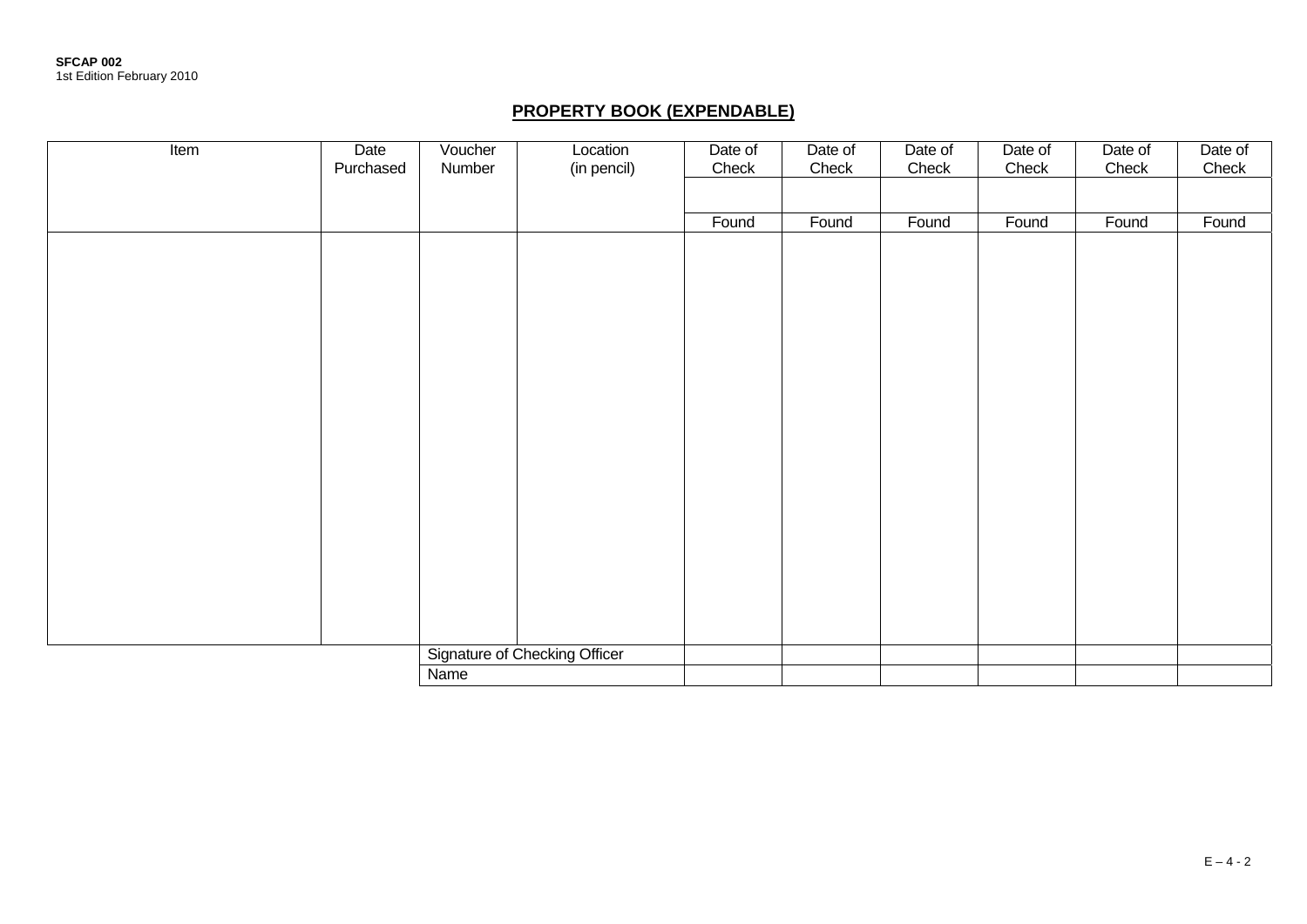#### **PROPERTY BOOK (PRESENTATION)**

| Item | Date<br>Received | Insurance<br>Value | Name & Address of<br>Donor           | Location<br>(in pencil) | Date of<br>Check | Date of<br>Check | Date of<br>Check | Date of<br>Check | Date of<br>Check | Date of<br>Check |
|------|------------------|--------------------|--------------------------------------|-------------------------|------------------|------------------|------------------|------------------|------------------|------------------|
|      |                  |                    |                                      |                         |                  |                  |                  |                  |                  |                  |
|      |                  |                    |                                      |                         |                  |                  |                  |                  |                  |                  |
|      |                  |                    |                                      |                         | Found            | Found            | Found            | Found            | Found            | Found            |
|      |                  |                    |                                      |                         |                  |                  |                  |                  |                  |                  |
|      |                  |                    |                                      |                         |                  |                  |                  |                  |                  |                  |
|      |                  |                    |                                      |                         |                  |                  |                  |                  |                  |                  |
|      |                  |                    |                                      |                         |                  |                  |                  |                  |                  |                  |
|      |                  |                    |                                      |                         |                  |                  |                  |                  |                  |                  |
|      |                  |                    |                                      |                         |                  |                  |                  |                  |                  |                  |
|      |                  |                    |                                      |                         |                  |                  |                  |                  |                  |                  |
|      |                  |                    |                                      |                         |                  |                  |                  |                  |                  |                  |
|      |                  |                    |                                      |                         |                  |                  |                  |                  |                  |                  |
|      |                  |                    |                                      |                         |                  |                  |                  |                  |                  |                  |
|      |                  |                    |                                      |                         |                  |                  |                  |                  |                  |                  |
|      |                  |                    |                                      |                         |                  |                  |                  |                  |                  |                  |
|      |                  |                    |                                      |                         |                  |                  |                  |                  |                  |                  |
|      |                  |                    |                                      |                         |                  |                  |                  |                  |                  |                  |
|      |                  |                    |                                      |                         |                  |                  |                  |                  |                  |                  |
|      |                  |                    |                                      |                         |                  |                  |                  |                  |                  |                  |
|      |                  |                    |                                      |                         |                  |                  |                  |                  |                  |                  |
|      |                  |                    |                                      |                         |                  |                  |                  |                  |                  |                  |
|      |                  |                    |                                      |                         |                  |                  |                  |                  |                  |                  |
|      |                  |                    | <b>Signature of Checking Officer</b> |                         |                  |                  |                  |                  |                  |                  |
|      |                  |                    | Name                                 |                         |                  |                  |                  |                  |                  |                  |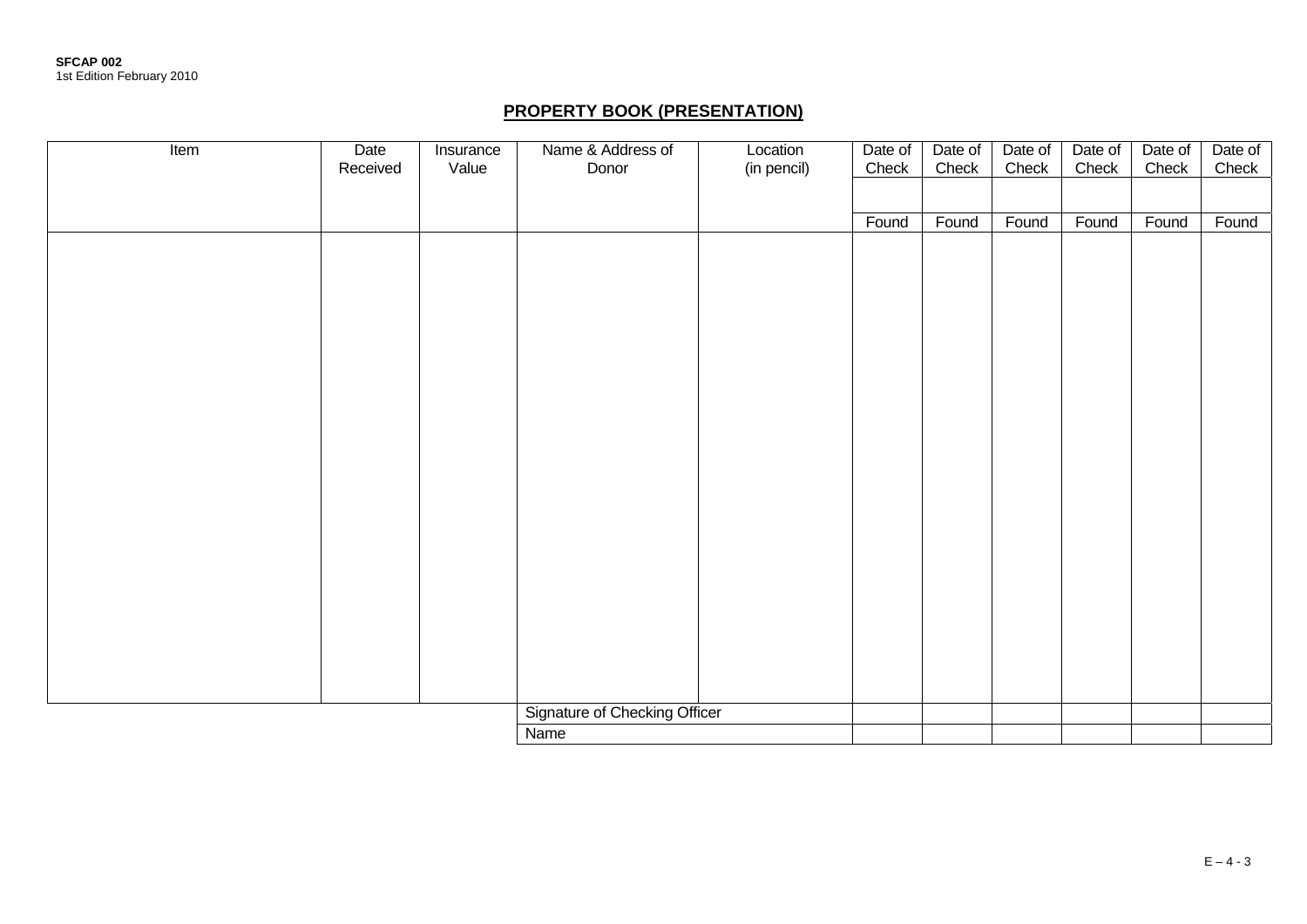#### **PROPERTY BOOK (HIRED/LOANED)**

| Item |      | Period of Hire/Loan | Name & Address of<br>Owner/Supplier | Location                      | Insurance<br>Value | Date of<br>Check | Date of<br>Check | Date of<br>Check | Date of<br>Check | Date of<br>Check | Date of<br>Check |
|------|------|---------------------|-------------------------------------|-------------------------------|--------------------|------------------|------------------|------------------|------------------|------------------|------------------|
|      | From | $\overline{10}$     |                                     |                               |                    |                  |                  |                  |                  |                  |                  |
|      |      |                     |                                     |                               |                    | Found            | Found            | Found            | Found            | Found            | Found            |
|      |      |                     |                                     |                               |                    |                  |                  |                  |                  |                  |                  |
|      |      |                     |                                     |                               |                    |                  |                  |                  |                  |                  |                  |
|      |      |                     |                                     |                               |                    |                  |                  |                  |                  |                  |                  |
|      |      |                     |                                     |                               |                    |                  |                  |                  |                  |                  |                  |
|      |      |                     |                                     |                               |                    |                  |                  |                  |                  |                  |                  |
|      |      |                     |                                     |                               |                    |                  |                  |                  |                  |                  |                  |
|      |      |                     |                                     |                               |                    |                  |                  |                  |                  |                  |                  |
|      |      |                     |                                     |                               |                    |                  |                  |                  |                  |                  |                  |
|      |      |                     |                                     |                               |                    |                  |                  |                  |                  |                  |                  |
|      |      |                     |                                     |                               |                    |                  |                  |                  |                  |                  |                  |
|      |      |                     |                                     |                               |                    |                  |                  |                  |                  |                  |                  |
|      |      |                     |                                     |                               |                    |                  |                  |                  |                  |                  |                  |
|      |      |                     |                                     |                               |                    |                  |                  |                  |                  |                  |                  |
|      |      |                     |                                     |                               |                    |                  |                  |                  |                  |                  |                  |
|      |      |                     |                                     |                               |                    |                  |                  |                  |                  |                  |                  |
|      |      |                     |                                     | Signature of Checking Officer |                    |                  |                  |                  |                  |                  |                  |
|      |      |                     |                                     | Name                          |                    |                  |                  |                  |                  |                  |                  |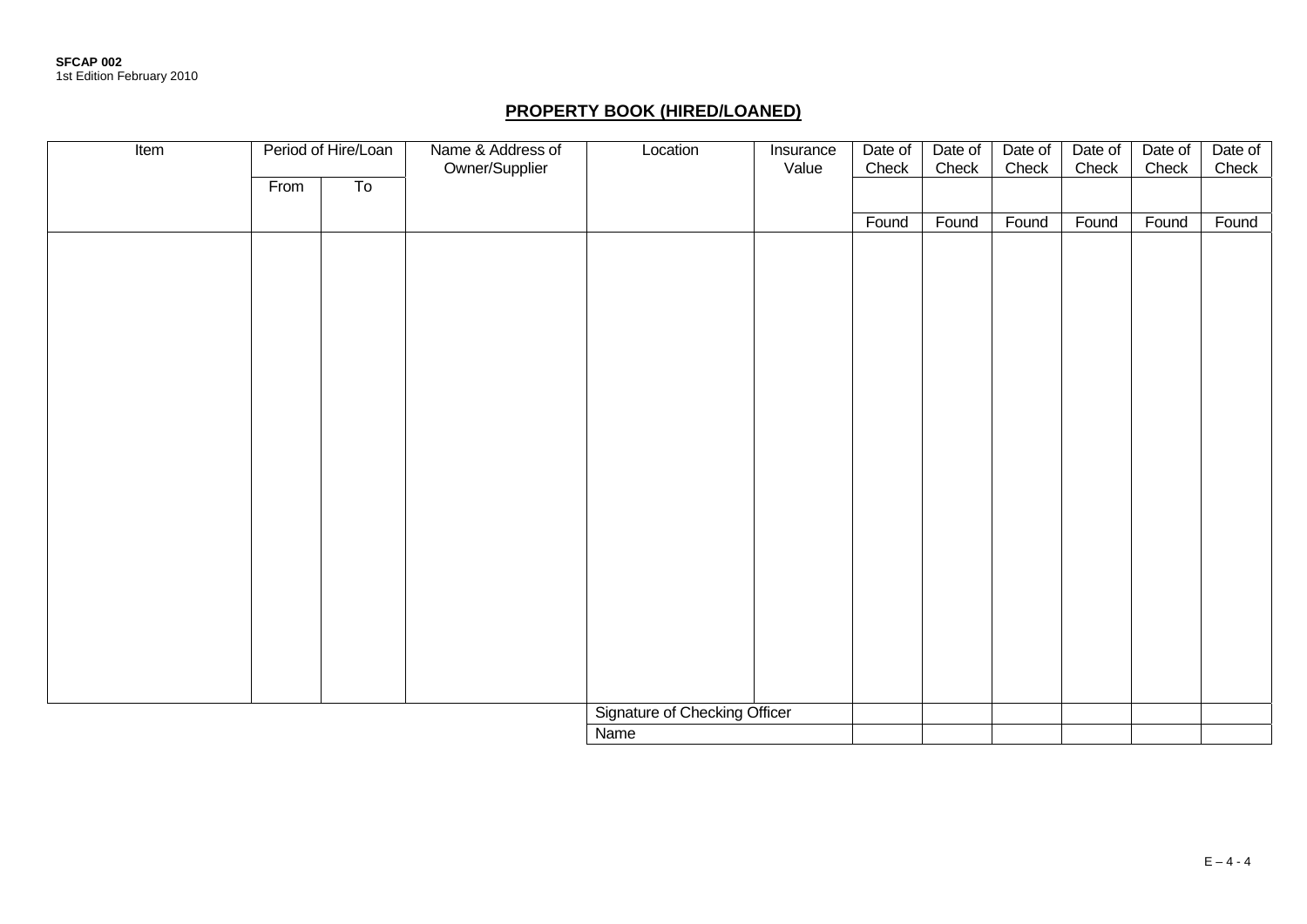#### <u>APPENDIX 5 TO</u> ANNEX E TO SFCA FINANCE INSTRUCTION

#### **PROOF OF STOCK AND CASH AND CREDIT BOOK**

| Description                                          | Selling<br>unit | Stock on<br>hand b/f |  |  | Quantities received and date |  |  | Total<br>stock on<br>hand<br>plus<br>receipts | Less<br>Allce<br>writes off<br>at cost | Net Total | Stock on<br>hand c/f | Quantity<br>Sold | Selling<br>price | Value of<br>sales at<br>selling<br>price | Remarks |
|------------------------------------------------------|-----------------|----------------------|--|--|------------------------------|--|--|-----------------------------------------------|----------------------------------------|-----------|----------------------|------------------|------------------|------------------------------------------|---------|
|                                                      |                 |                      |  |  |                              |  |  |                                               |                                        |           |                      |                  |                  |                                          |         |
|                                                      |                 |                      |  |  |                              |  |  |                                               |                                        |           |                      |                  |                  |                                          |         |
|                                                      |                 |                      |  |  |                              |  |  |                                               |                                        |           |                      |                  |                  |                                          |         |
|                                                      |                 |                      |  |  |                              |  |  |                                               |                                        |           |                      |                  |                  |                                          |         |
| Total<br>Total credit sales/cash received for period |                 |                      |  |  |                              |  |  |                                               |                                        |           |                      |                  |                  |                                          |         |

Difference – Deficiency/Syrplus

Signature of Trading Account Holder:\_\_\_\_\_\_\_\_\_\_\_\_\_\_\_\_\_\_\_\_\_\_\_\_\_\_\_\_\_\_\_\_\_\_\_\_\_\_\_\_\_\_\_\_\_\_\_\_\_\_\_\_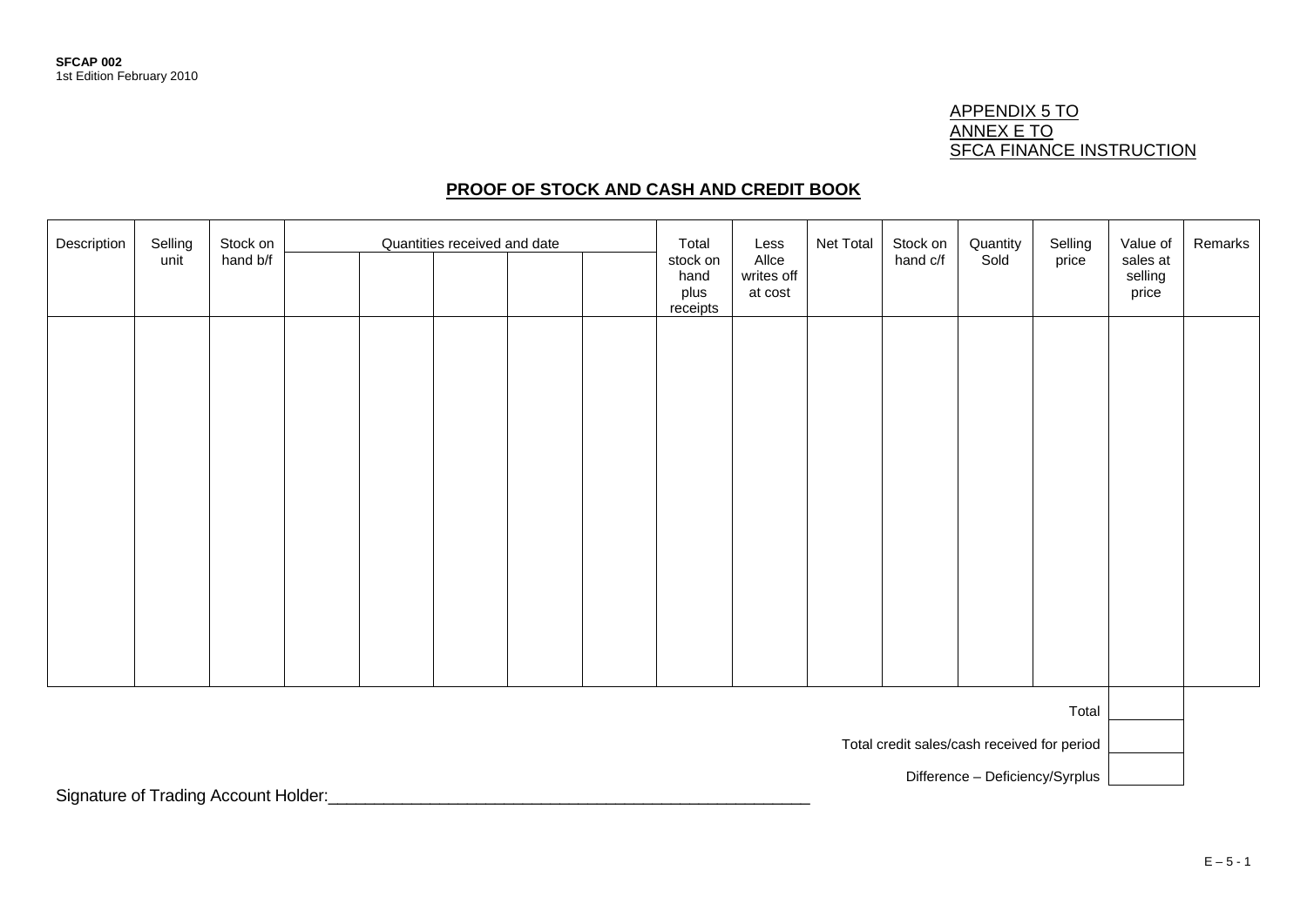SFCAP 002 1st Edition February 2010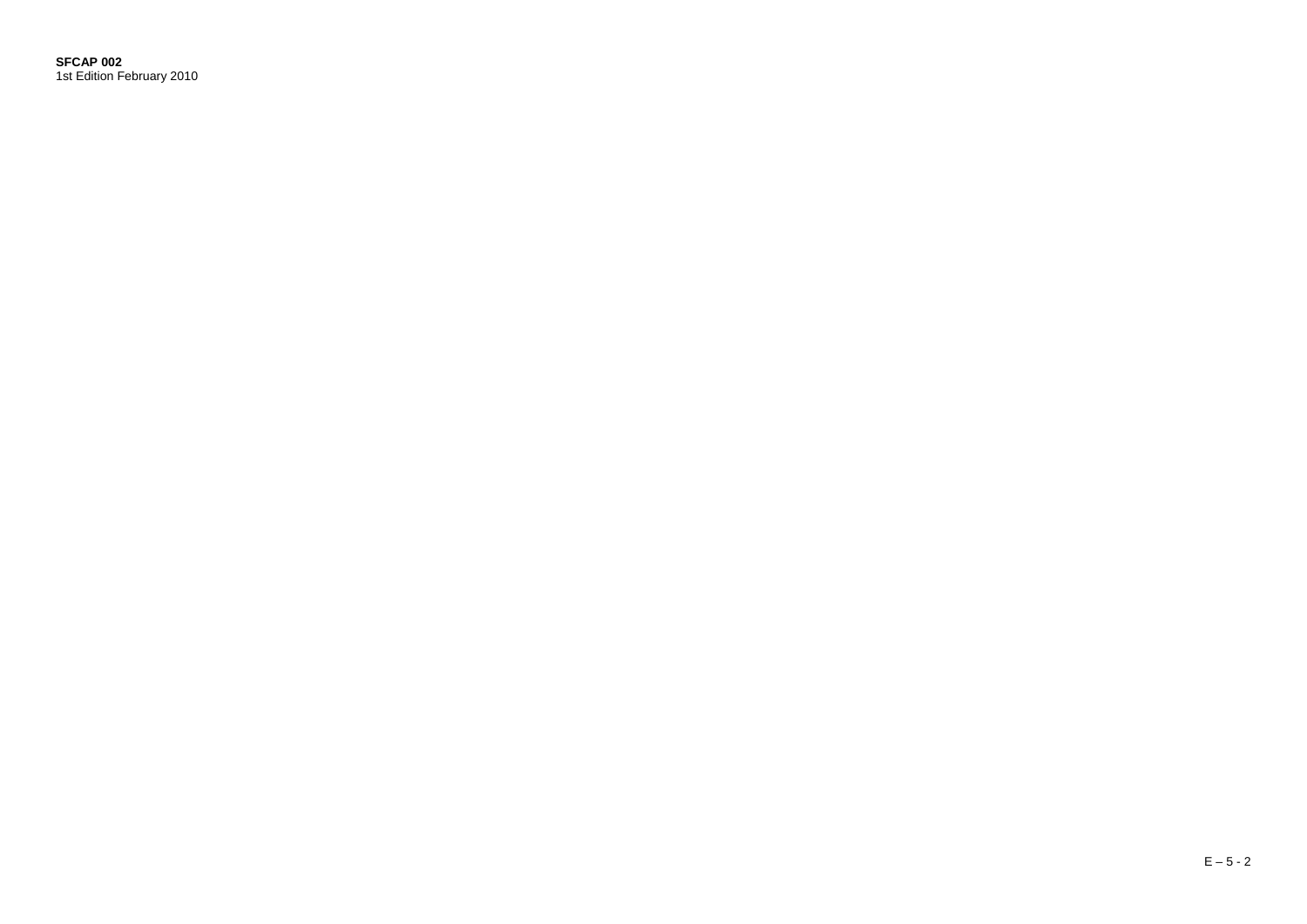### <u>APPENDIX 6 TO</u><br>ANNEX E TO SFCA FINANCE INSTRUCTION

#### **CREITORS BOOK**

|                                  |                     |      |            | Month of: |                                   |               |      |
|----------------------------------|---------------------|------|------------|-----------|-----------------------------------|---------------|------|
| Accounts to be charged in Ledger |                     |      |            |           | Accounts to be credited in Ledger |               |      |
|                                  | <b>VAT</b><br>Input | Date | Due to and | Amount    |                                   | VAT<br>Output | Date |
|                                  | Tax                 |      | Invoice No |           |                                   | Tax           | Paid |
|                                  |                     |      |            |           |                                   |               |      |
|                                  |                     |      | Net Total  |           |                                   |               |      |
|                                  |                     |      |            |           |                                   |               |      |
| Charges                          |                     |      |            |           |                                   | Credits       |      |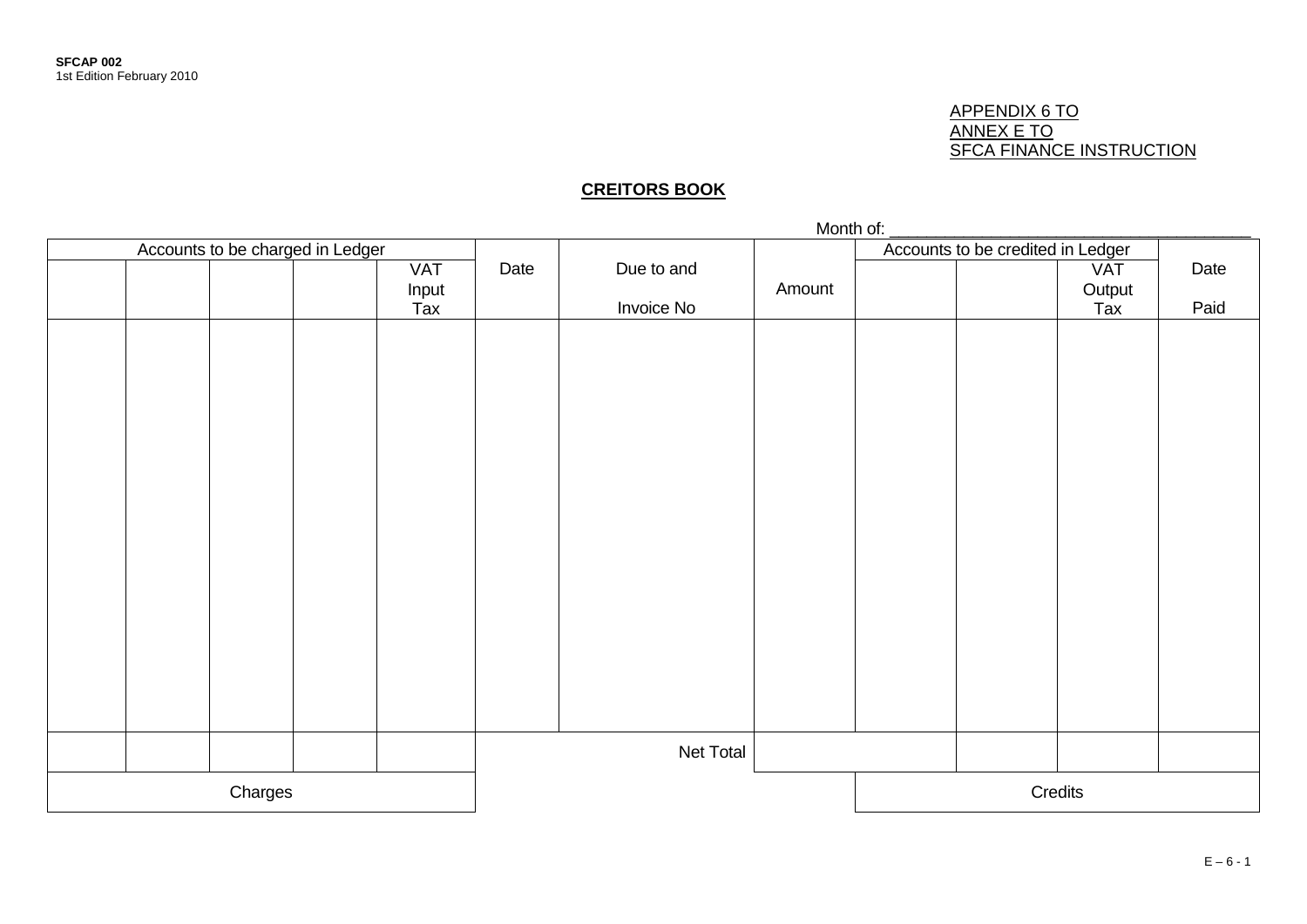SFCAP 002 1st Edition February 2010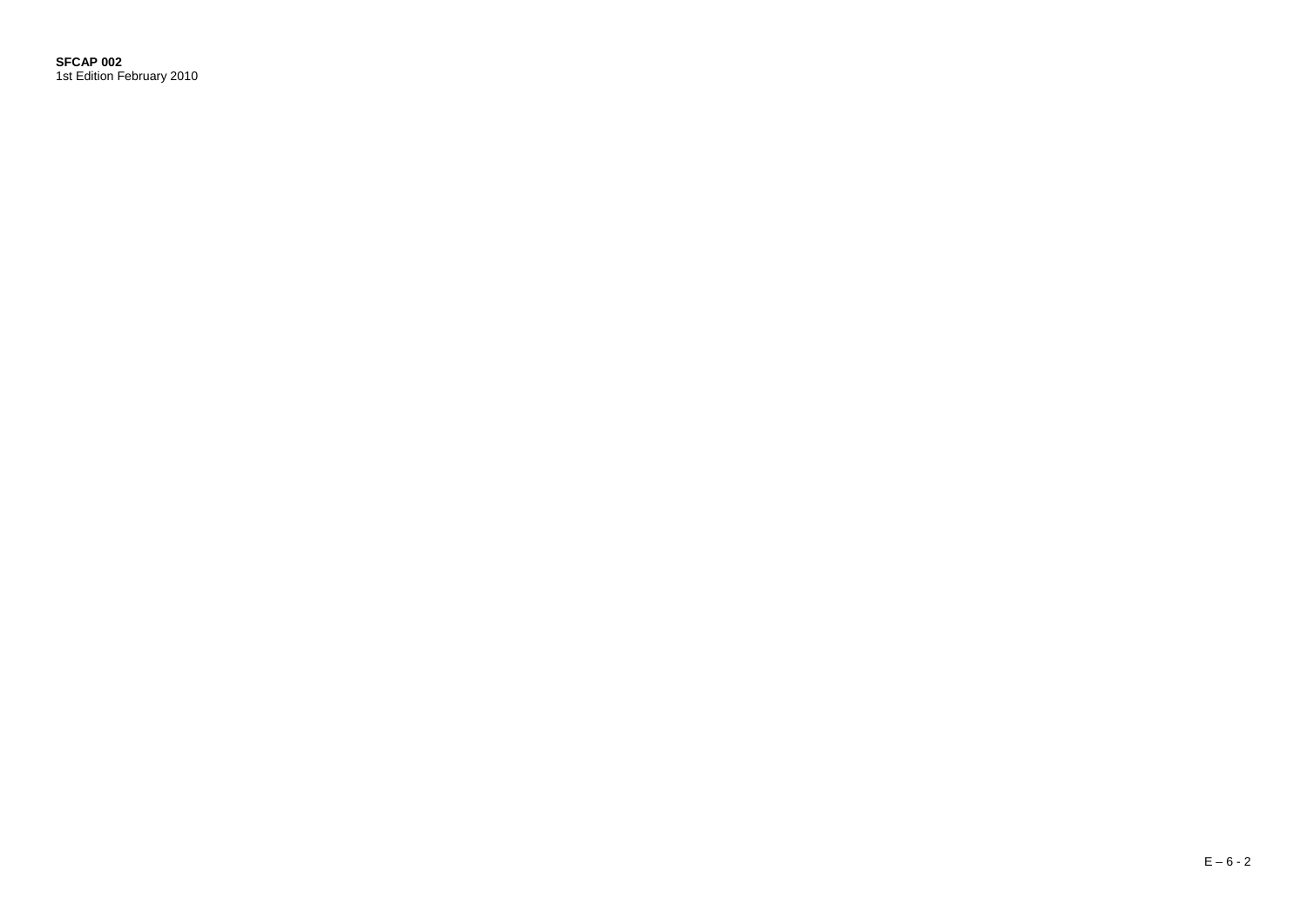#### <u>APPENDIX 7 TO</u> ANNEX E TO SFCA FINANCE INSTRUCTION

#### **DEBTORS BOOK**

|                                  |  |      |      |                        |                      | Month of: |                                   |      |
|----------------------------------|--|------|------|------------------------|----------------------|-----------|-----------------------------------|------|
| Accounts to be charged in Ledger |  | Date | Due  | $\ln$<br>Respect<br>of | Net<br>Amount<br>Due |           | Accounts to be credited in Ledger | Date |
|                                  |  |      | from |                        | (debtors)            |           |                                   | Recd |
|                                  |  |      |      |                        |                      |           |                                   |      |
|                                  |  |      |      |                        |                      |           |                                   |      |
|                                  |  |      |      |                        |                      |           |                                   |      |
|                                  |  |      |      |                        |                      |           |                                   |      |
|                                  |  |      |      |                        |                      |           |                                   |      |
|                                  |  |      |      |                        |                      |           |                                   |      |
|                                  |  |      |      |                        |                      |           |                                   |      |
|                                  |  |      |      |                        |                      |           |                                   |      |
|                                  |  |      |      |                        |                      |           |                                   |      |
|                                  |  |      |      |                        |                      |           |                                   |      |
|                                  |  |      |      | <b>Net Total</b>       |                      |           |                                   |      |
| Charges                          |  |      |      |                        |                      |           | Credits                           |      |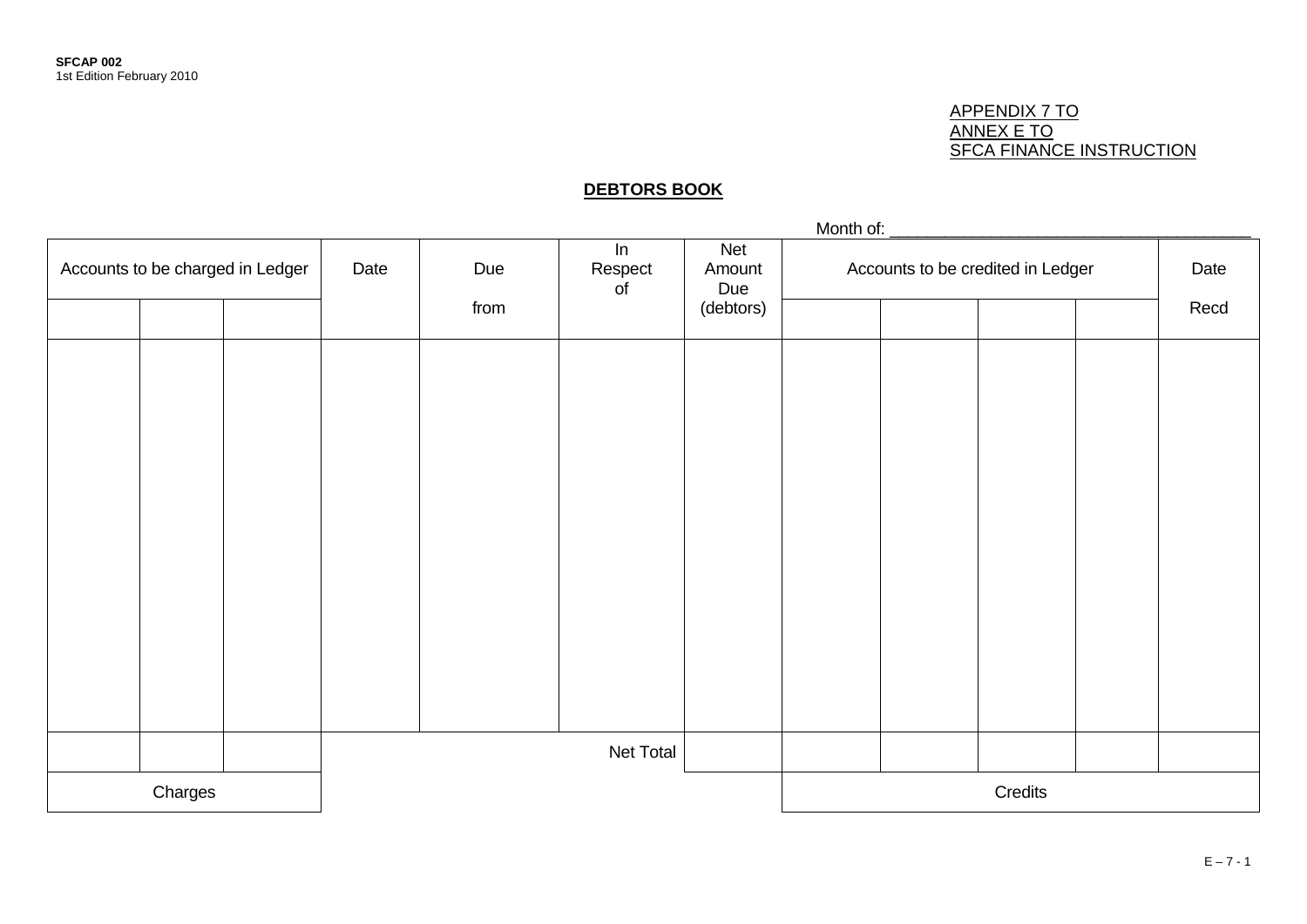SFCAP 002 1st Edition February 2010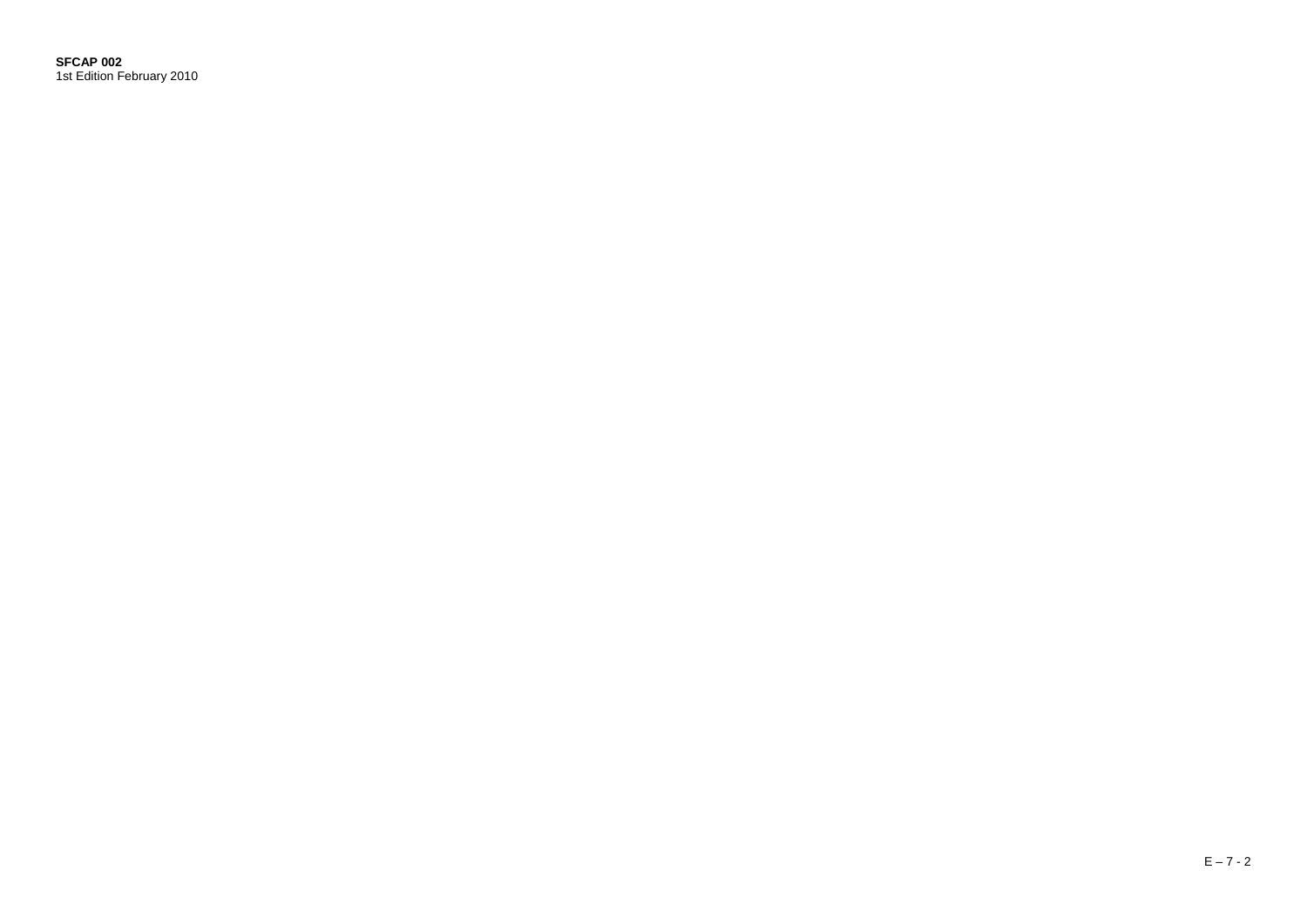#### <u>APPENDIX 8 TO</u> ANNEX E TO SFCA FINANCE INSTRUCTION

#### **GPF ANALYSIS**

#### **CHARGE/CREDIT**

(Delete as applicable)

|      |                                             |               |  |  |  |  | $\left\lfloor -\frac{1}{2} \right\rfloor$ |  |
|------|---------------------------------------------|---------------|--|--|--|--|-------------------------------------------|--|
| Date | Ledger Voucher<br>Voucher Total<br>Number E | *Cum<br>Total |  |  |  |  |                                           |  |
|      |                                             |               |  |  |  |  |                                           |  |
|      |                                             |               |  |  |  |  |                                           |  |
|      |                                             |               |  |  |  |  |                                           |  |
|      |                                             |               |  |  |  |  |                                           |  |
|      |                                             |               |  |  |  |  |                                           |  |
|      |                                             |               |  |  |  |  |                                           |  |
|      |                                             |               |  |  |  |  |                                           |  |
|      |                                             |               |  |  |  |  |                                           |  |
|      |                                             |               |  |  |  |  |                                           |  |
|      |                                             |               |  |  |  |  |                                           |  |
|      |                                             |               |  |  |  |  |                                           |  |
|      |                                             |               |  |  |  |  |                                           |  |

\*Note: The cumulative total should be established periodically and agreed with the Ledger totals.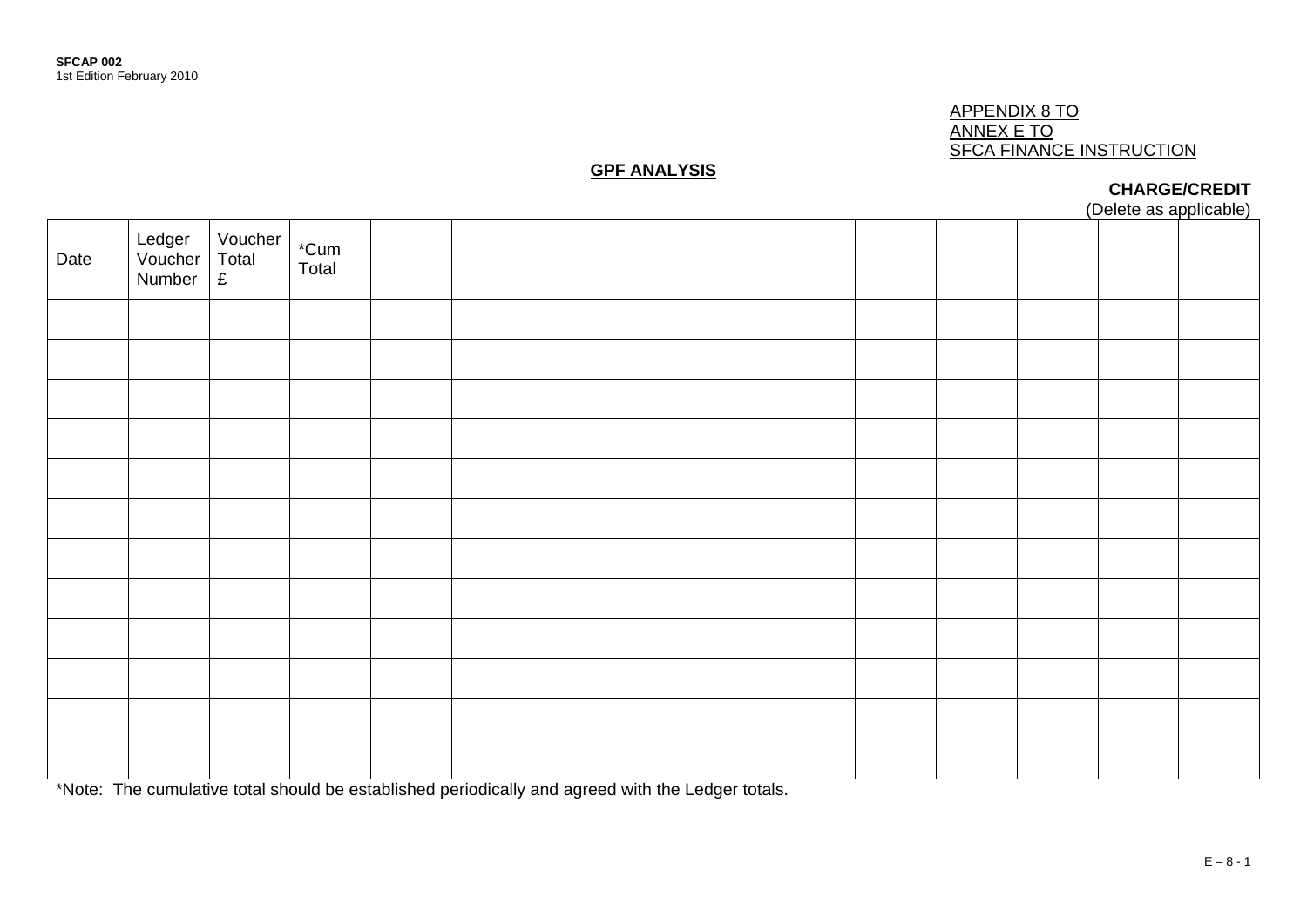SFCAP 002 1st Edition February 2010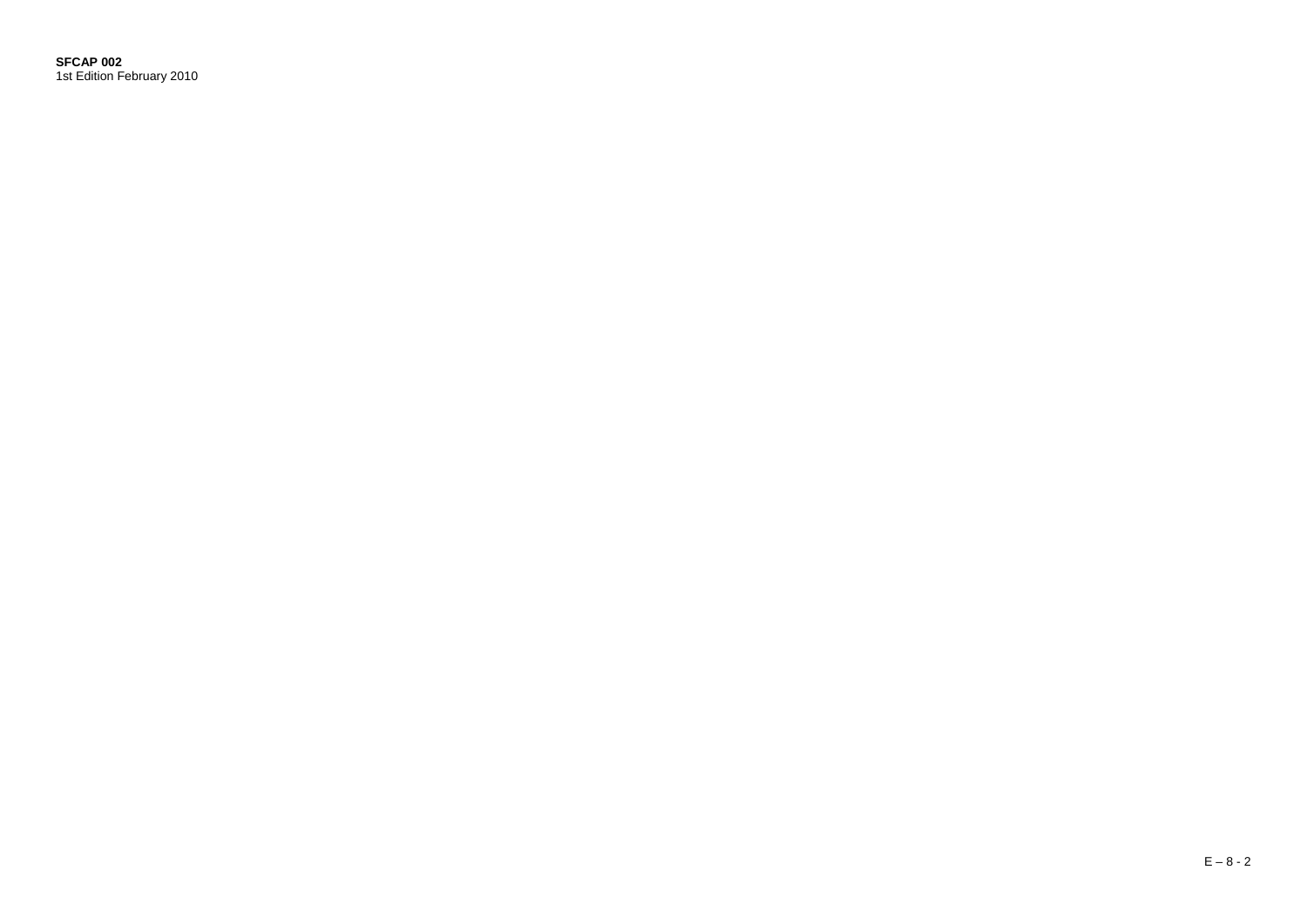Profit is:

#### APPENDIX 9 TO ANNEX E TO **SFCA FINANCE INSTRUCTION**

#### **PERCENTAGE PROFIT CALCULATOR**

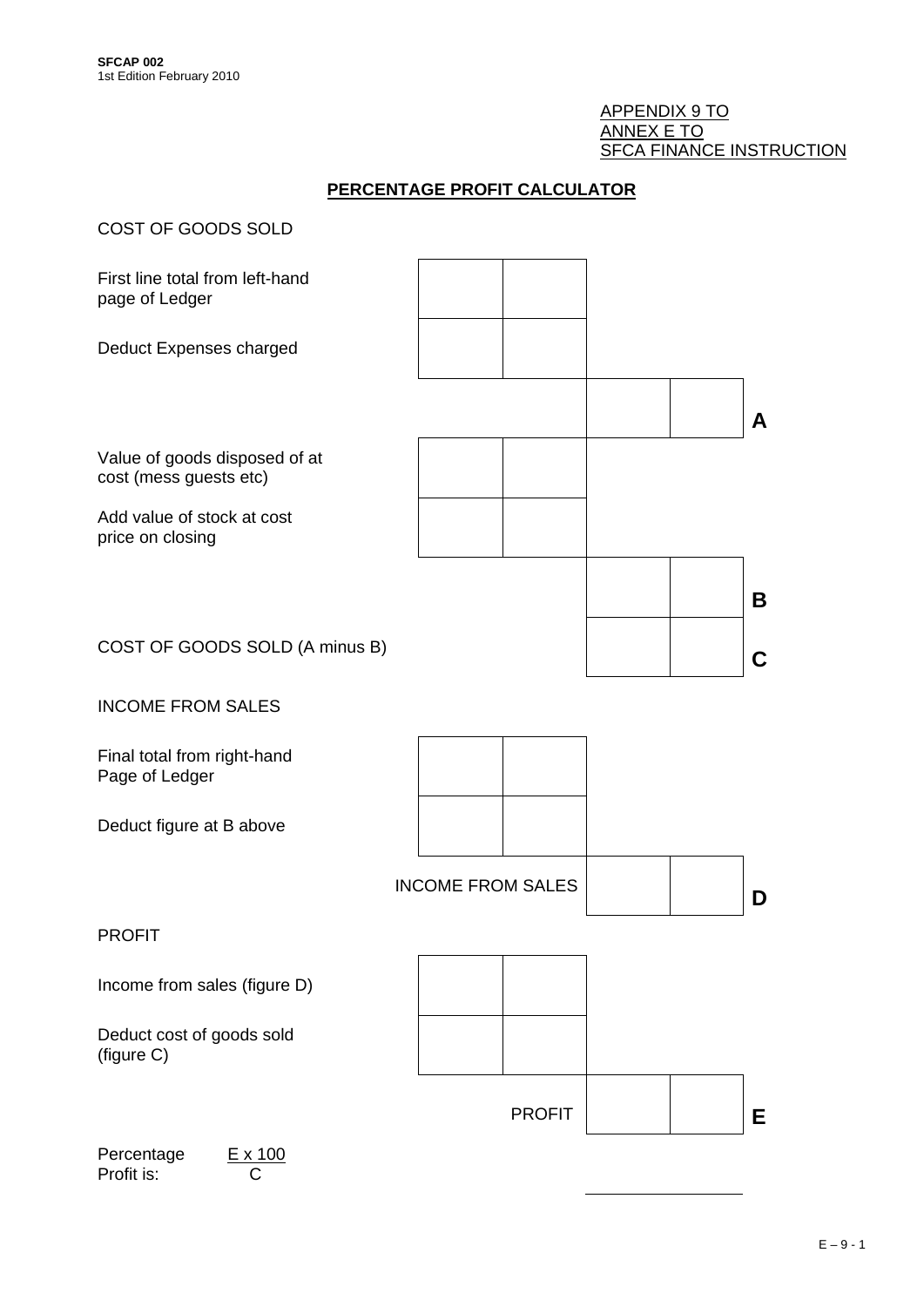SFCAP 002<br>1st Edition February 2010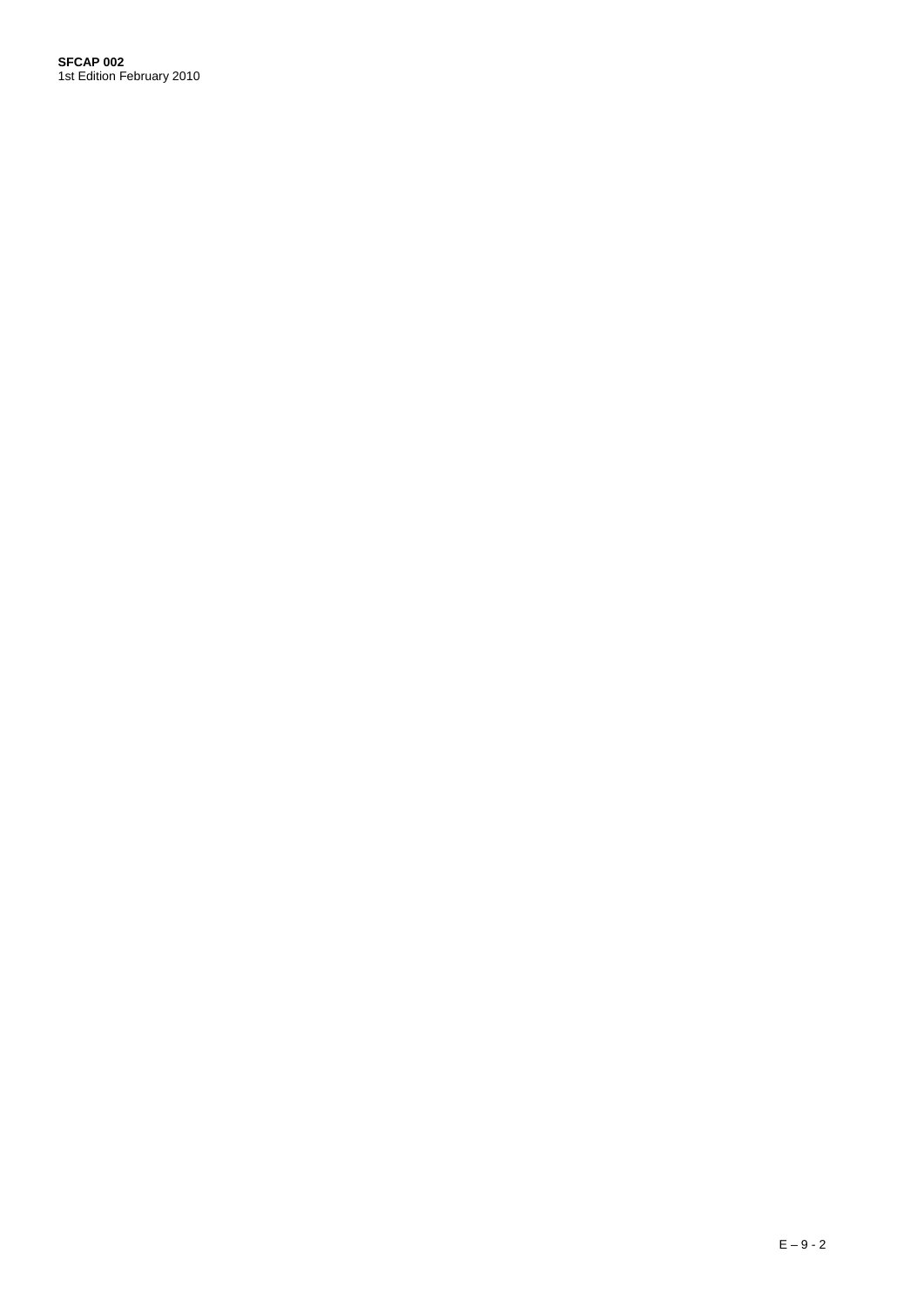#### APPENDIX 10 TO ANNEX E TO **SFCA FINANCE INSTRUCTION**

#### **ACCOUNTING PRACTICES TO BE FOLLOWED**

1. The following accounting practice are to be observed:

#### a. Cash and Cheques Received.

(1) Cash holdings and transactions are to be minimised. Wherever possible, payment is to be made by cheque or bank credit transfer.

(2) Excess cash and cheques are to be banked promptly (normally within 2 working days) and the total of cash and cheque holdings should be kept below the insurance limit for "cash in safe". If the insurance limit is breached due, for example, to a late cash deposit consideration is to be given to providing extra security. Cash limits directed by the Managing Trustee are to be displayed on the inside of the safe.

(3) If a surplus of cash/cheques is discovered on an account it is to be debited to the cash column in the Ledger and credited to the creditors account until the reason for the surplus is discovered. This transaction should be brought to the attention of the account holder/fund manager at the earliest opportunity. If after a reasonable period of time the reason remains undiscovered then the amount should be transferred to GPF as an unexplained cash surplus.

(4) Cheques without a pre printed "A/C Payee" endorsement are to be endorsed to SFCA on receipt.

b. Cheques.

(1) Cheques issued are to be made out in the name of a specific payee and not to cash (except in the case of cash from bank). Cheques are to be completed in such a way as to preclude and additions to the words and figures of the amount intended for that cheque.

(2) Post-dated cheques are not to be issued or accepted.

(3) When payments are made on behalf of a fund, only cheques crossed "A/C Payee" (or similar overseas) are to be used.

(4) If a cheque (or chequebook) is lost, action must be taken immediately, to inform the bank by telephone in the first instance, and then in writing. (notification should include a request to stop payment on lost cheques if presented.)

(5) Blank cheques, i.e. signed by account holder but no payee or figures entered, are not to be issued.

(6) The Managing Trustee is to state policy on the need for a second signatory on cheques. Unit fidelity insurance cover should be set at the figure above which a second signature is required.

(7) The account holder/fund manager is to take action to clear dishonoured cheques immediately, with the appropriate accounting action.

(8) Cheques paid into the bank will be supported by bank paying-in book/slip and duly supported by the bank'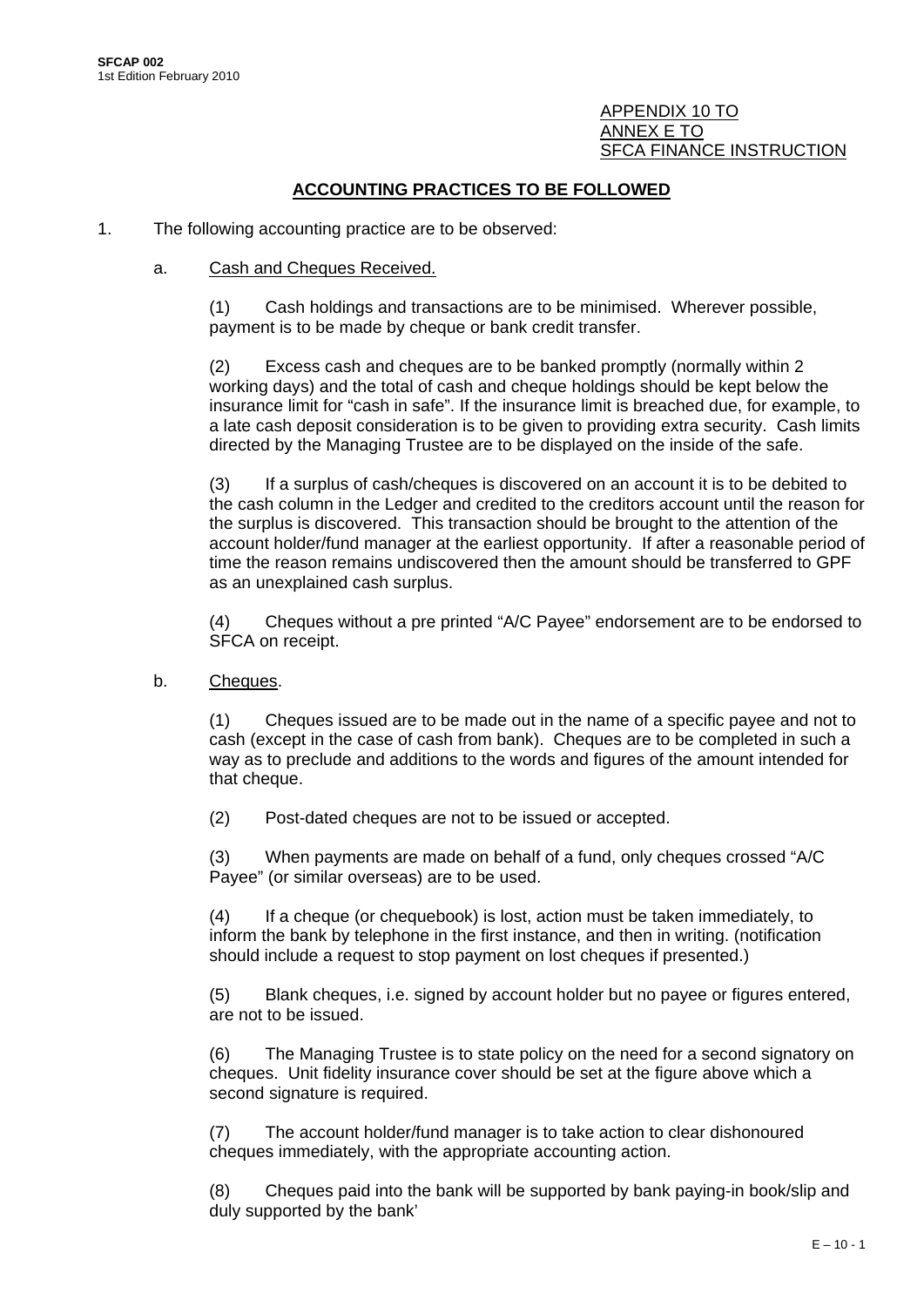c. Statements. Unless otherwise directed by the Managing Trustee, current, deposit and budget account bank statement are to be obtained monthly and reconciled.

d. Loans/Overdrafts. Loans or overdraft facilities may only be made on the written authority of the Managing Trustee. Personal loans from an account are not to be made to any account holder.

e. IOUs. IOUs are not to be accepted.

f. Entries. All entries in accounts are to be made in ink as they occur. Erasable pens, Tippex or similar materials are not to be used.

#### g. Receipts.

(1) Receipts for cash, and cheques received as cash, are to be given.

(2) Receipts for cheques made payable to the recipient need only be given if requested.

#### h. Payments.

- (1) Payments made are to be linked with invoices to which they relate.
- (2) Any certificate required on a bill before payment must be evident.
- (3) Bank paying-in books/slips are to be used.
- (4) Any invoice paid is to be annotated with the number of the cheque issued.

i. Maintenance of Accounts Ledgers. The account holder/treasurer is personally responsible for maintaining the Account ledger(s).

j. Bank Charges. Where bank charges are raised for funds, care must be taken to ensure that they are mept to a minimum.

k. Encashment of Private and Personal Cheques. Encashment may be made only with the written authority of the Managing Trustee.

l. Losses. Losses are to be reported to the Managing Trustee immediately.

m. New Account Books. When new Account ledger(s) are taken into use, account holders/fund managers are to endorse the carried forward balances as being correct.

n. Documents. No individual is to sign or agree to any document unless:

(1) It is fully understood as to its legal and common sense intentions.

(2) They are satisfied that the document is in accordance with the managing Trustee's policy.

(3) Any alteration is initialled.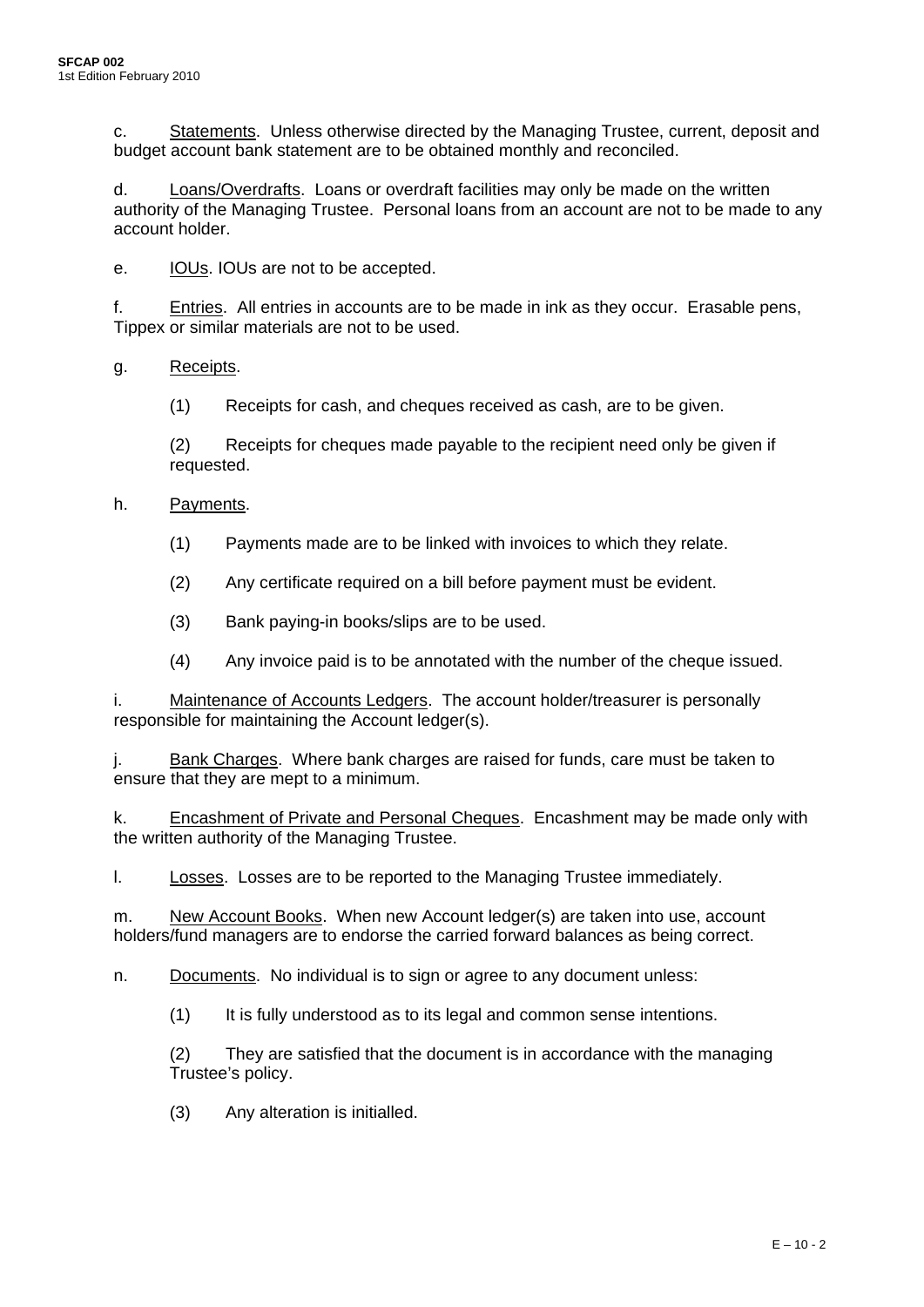#### APPENDIX 11 TO ANNEX E TO SFCA FINANCE **INSTRUCTION**

#### **PRINCIPLES FOR THE MAINTENANCE OF ACCOUNTS LEDGERS**

1. The following are to be observed when making entries into accounts ledgers:

a. Account Title. The title of any account is to be entered on the on the front cover of the ledger and is to accurately reflect the purpose of the fund.

b. Page Numbering. Pages of accounts ledgers are to be consecutively numbered. Pages are not to be extracted, glued together or otherwise mutilated.

c. Column Headings. Column headings are to be entered in Block Capitals and where an abbreviation is used it must be easily understood.

d. date. The year is to be entered in the appropriate space provided at the top of the ledger. The columns provided for month and date are also to be used, although the month need only be used once on each page.

e. Particulars. Sufficient information for any transaction should be given to enable later identification of the transaction.

f. Voucher Numbering. All transactions, except those described below, will be endorsed with a voucher number whether payment or receipt. Payments and receipts will have their own voucher number series, and will always commence with '1' at the beginning of each account period:

(1) Cash to Bank. Movement of cash within an account is indicated by the letter 'C' (Contra) e.g. cash to bank or cash from bank.

(2) Bank Statement. Any transaction originating from a bank statement including interest/dividends or a donation made directly between the donor's bank and the fund's bank on a standing order basis is to be indicated by the letters 'BS'.

(3) Subsidiary Books. If a transaction originates from a subsidiary book, the initial letters of that subsidiary book must be shown, e.g. petty cash book (PCB), sundry debtors/creditors book (SDB/SCB), etc.

(4) Adjustments, Write-offs and Transfers. All entries in ABs 397 appertaining to adjustments, write-offs or transfers are to be supported by a fully documented authorisation.

(5) Standing Orders. Where a set (monthly or otherwise) payment is made directly from the bank, e.g. hire of washing machines, by standing order the Ledger voucher sequence will be 'SO'.

g. Cheque Numbers. Any transaction paid by cheque is to record the last three numbers of the cheque issued in the column immediately before the month/date column.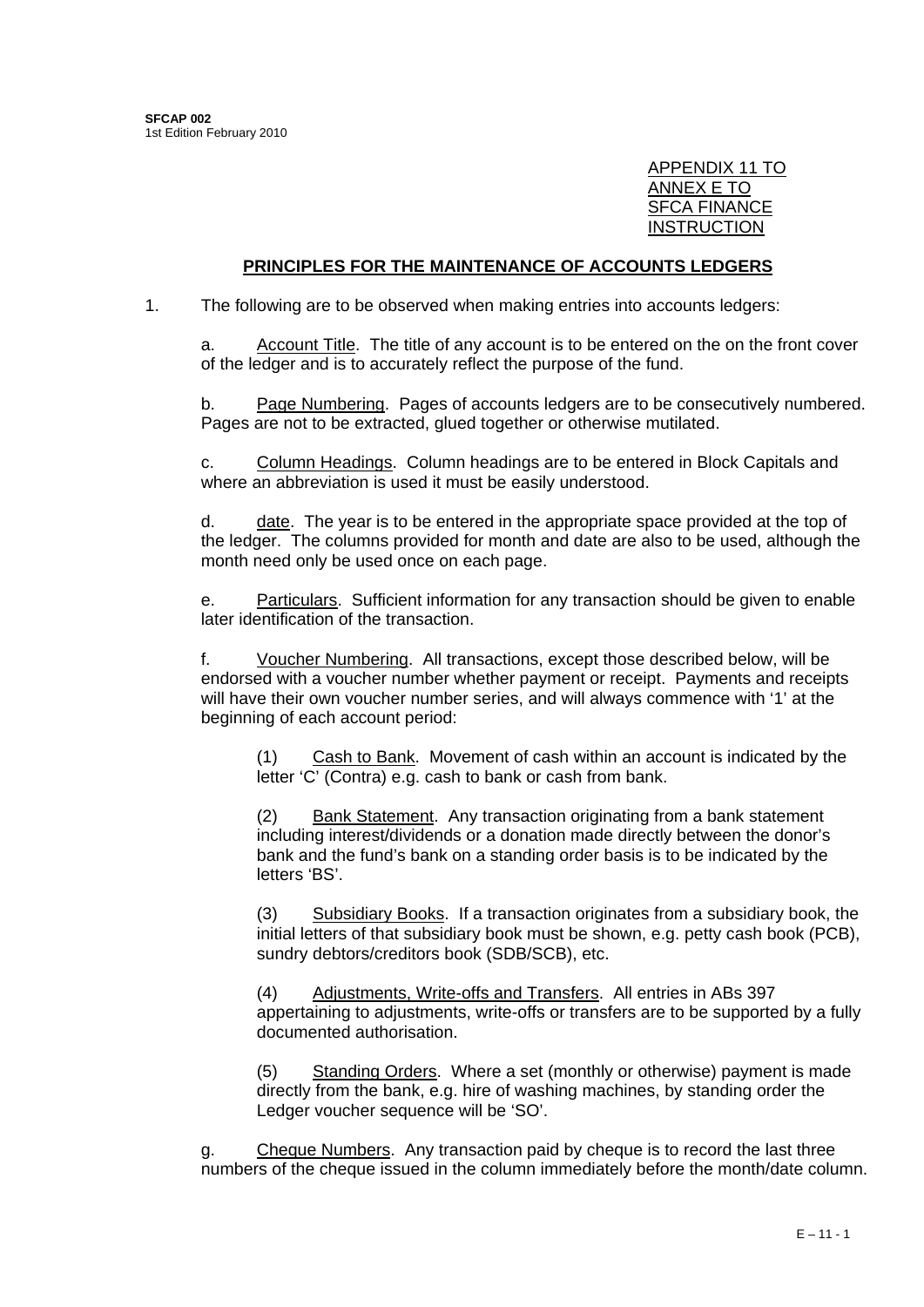Where a cheque book sequence changes, only the first cheque issued from that series need to be recorded in full.

h. Entries. Entries of transactions are to be made neatly and legibly in ink. Any errors are to be ruled through in the column immediately before the month/date column. Where a cheque book sequence changes, only the first cheque issued from that series needs to be recorded in full.

i. Open Method. The open method requires each transaction to be entered on a separate line across both charge and credit. This is preferable for the inexperience bookkeepers.

j. Closed Method. The closed method requires charge and credit transaction to be made on the same line with the result that many lines of the ledger will have two transactions on them.

k. Totalling Pages. When each page is complete.

(1) Individual columns are to be totalled, and the column totals of each page totalled. Both sides must agree.

(2) When the totals of both sides agree, the agreeing total is to be entered in the column after the creitors column on the left hand page headed 'Proving Balance'.

(3) Totals of individual columns are to be carried forward to the next consecutively numbered pages of the Ledger.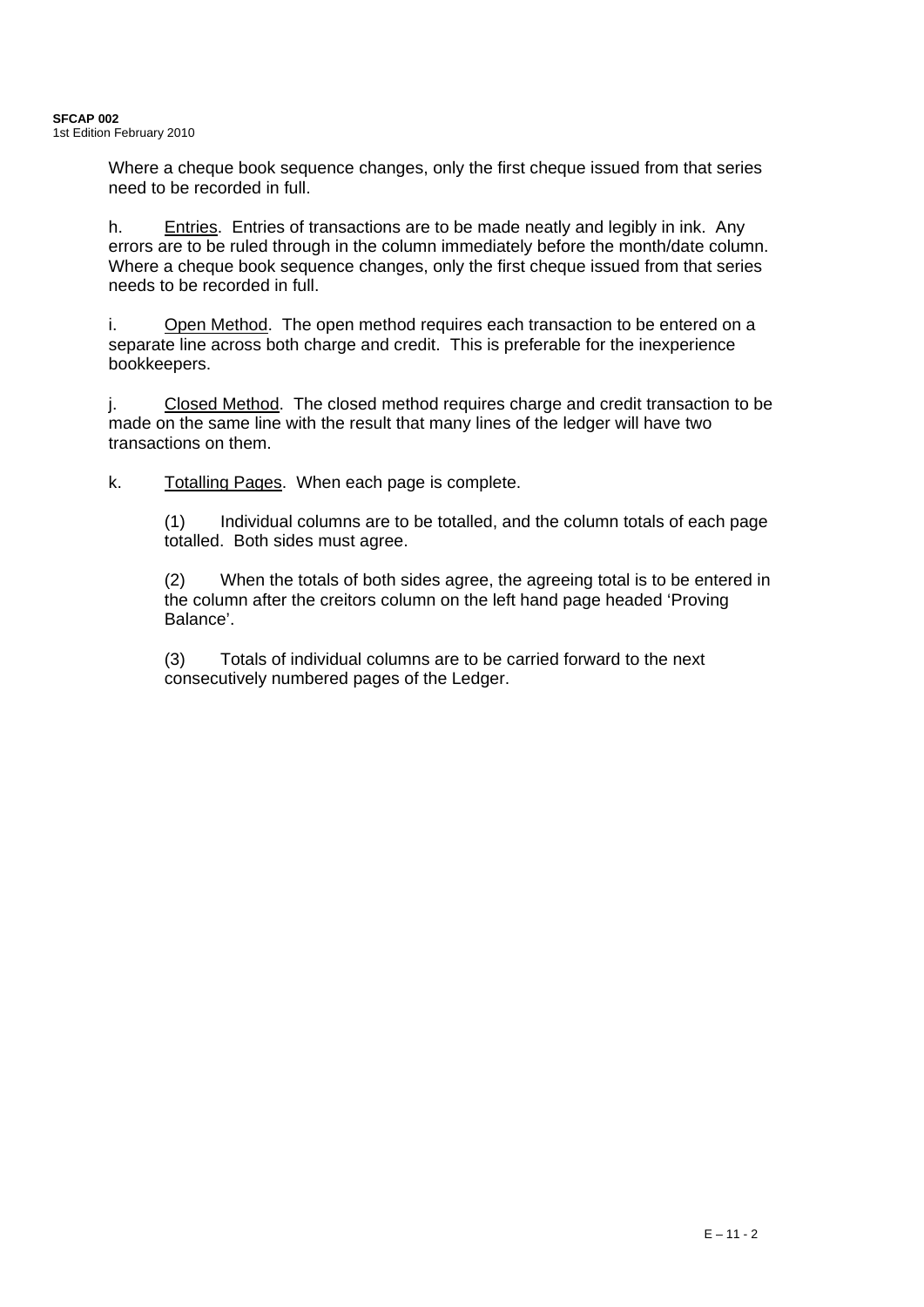ANNEX F TO **SFCA FINANCE INSTRUCTIONS** 

#### **FUND MANAGER'S HANDOVER/TAKEOVER CERTIFICATE**

For \_\_\_\_\_\_\_\_\_\_\_\_\_\_\_\_\_\_\_\_\_\_ Fund

This is to certify that the fund including subsidiary books below, has been checked by me and found correct and that I am aware of my duties in accordance with SFCA Finance Instructions.

|                                                                                                                                                                                                                                |                   | <b>Remarks</b> |
|--------------------------------------------------------------------------------------------------------------------------------------------------------------------------------------------------------------------------------|-------------------|----------------|
| Cash and Bank Balances: Cash - $\underline{E}$ Bank - $\underline{E}$ Bank - $\underline{E}$                                                                                                                                   |                   |                |
| <b>Property Observations:</b>                                                                                                                                                                                                  |                   |                |
|                                                                                                                                                                                                                                |                   |                |
| <u> 1989 - Johann Stoff, amerikansk politiker (d. 1989)</u>                                                                                                                                                                    |                   |                |
| Debtors to be identified and agreed: Debtor and the state of the state of the state of the state of the state of the state of the state of the state of the state of the state of the state of the state of the state of the s |                   |                |
|                                                                                                                                                                                                                                |                   |                |
|                                                                                                                                                                                                                                |                   |                |
|                                                                                                                                                                                                                                |                   |                |
| ,我们也不会有什么。""我们的人,我们也不会有什么?""我们的人,我们也不会有什么?""我们的人,我们也不会有什么?""我们的人,我们也不会有什么?""我们的人                                                                                                                                               |                   |                |
|                                                                                                                                                                                                                                |                   |                |
| <u> 1990 - Jan Salaman Salaman (j. 1980).</u><br>1901 - Johann John Stone, francuski politik (f. 1902).                                                                                                                        |                   |                |
| <u> 1989 - Johann Stoff, amerikansk politiker (d. 1989)</u>                                                                                                                                                                    |                   |                |
|                                                                                                                                                                                                                                |                   |                |
|                                                                                                                                                                                                                                |                   |                |
|                                                                                                                                                                                                                                |                   |                |
|                                                                                                                                                                                                                                |                   |                |
| Date: <u>____________________</u>                                                                                                                                                                                              |                   |                |
| Distribution:                                                                                                                                                                                                                  |                   |                |
| Action:                                                                                                                                                                                                                        | Info:             |                |
| <b>SFM</b><br>Acct                                                                                                                                                                                                             | Managing Trustee. |                |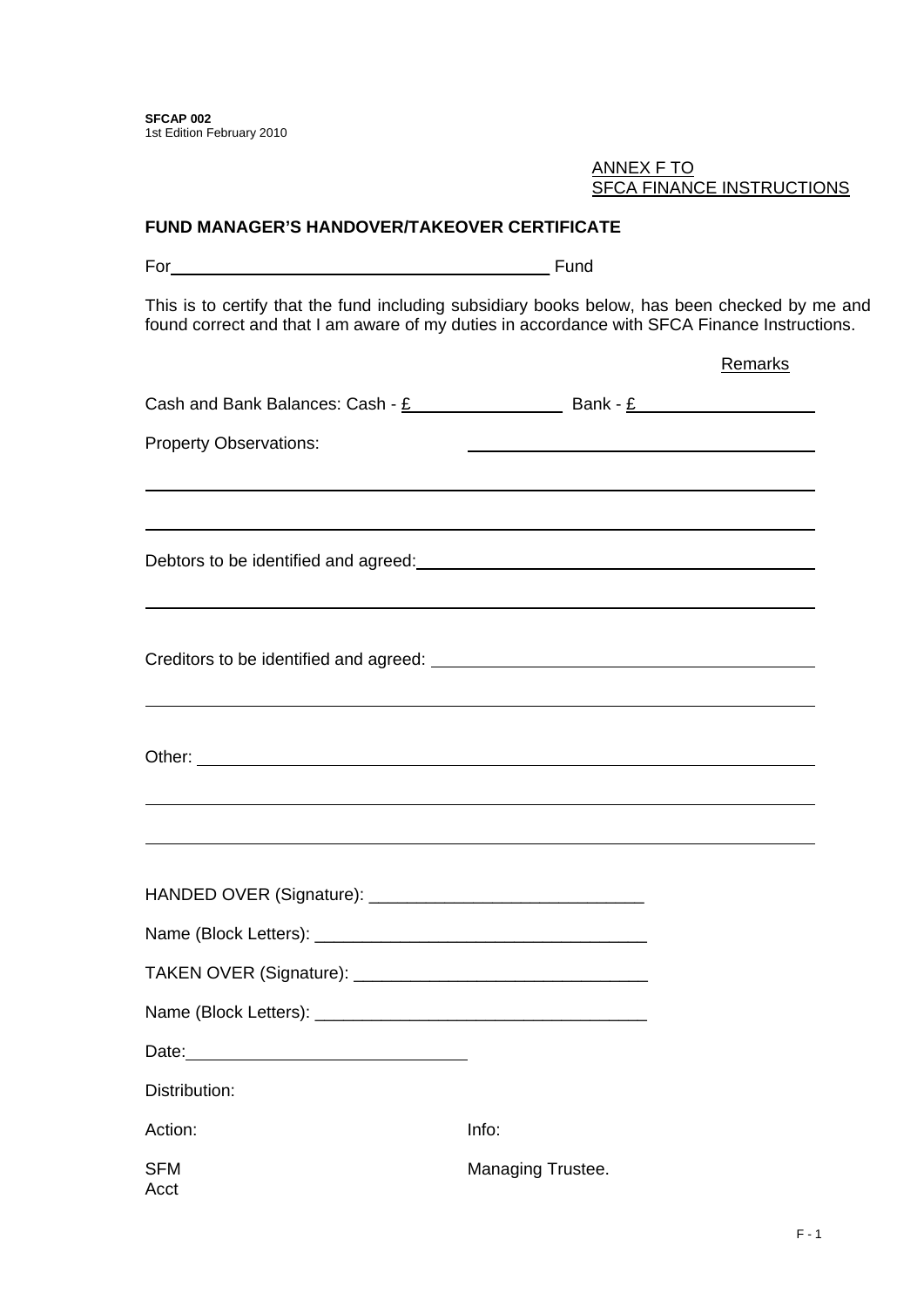**SFCAP 002**  1st Edition February 2010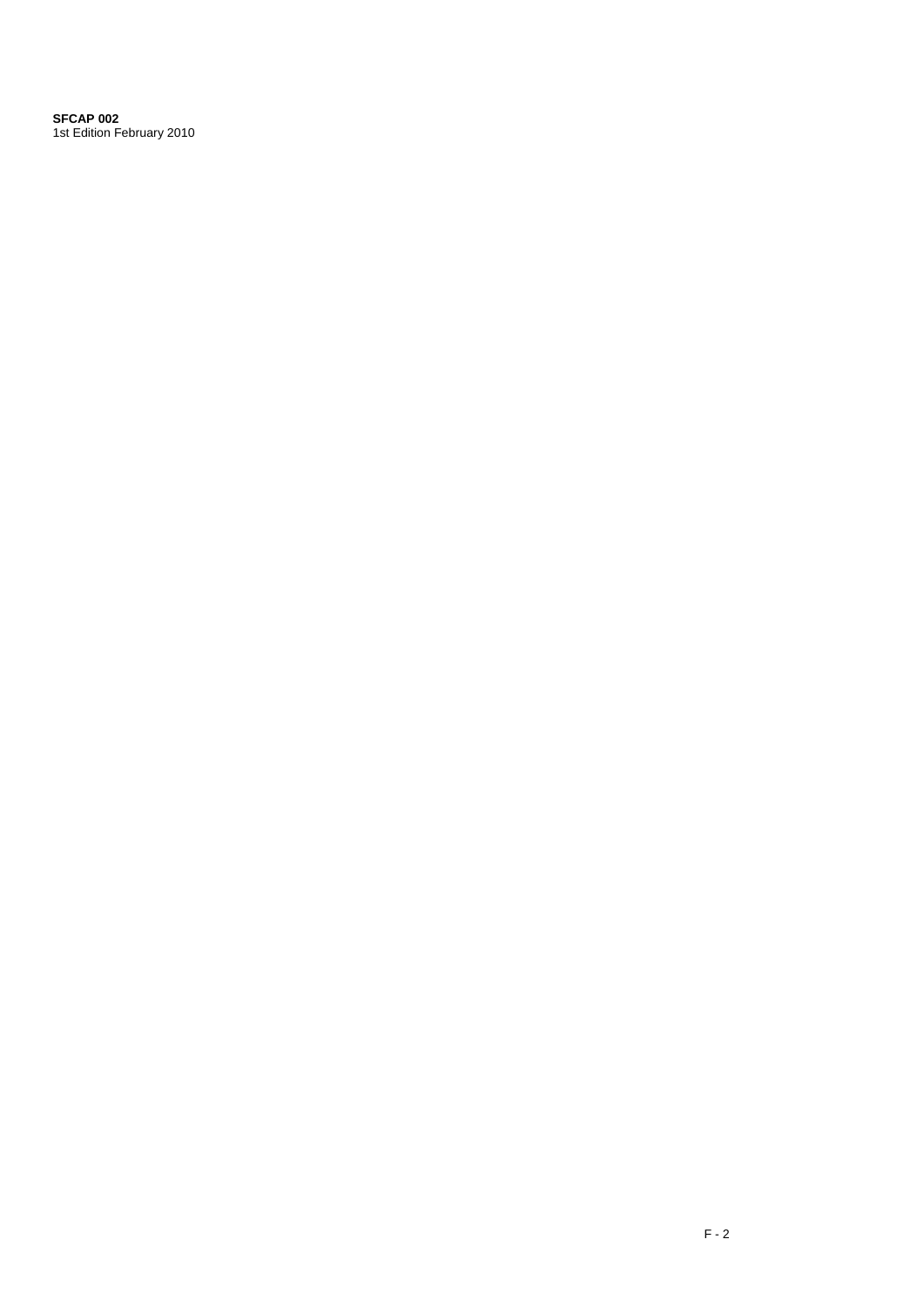#### ANNEX H TO SFCA FINANCE INSTRUCTIONS

#### **CONTROL OF SFCA PROPERTY**

1. Account Holder. An Account Holder is to be appointed by the SFM for each Fund. He/she is to be responsible to the SFM for the correct accounting for all property.

2. Property Register. The Acct is to maintain a 'Master Property Register' in which property is to be recorded under the following categories:

a. Capital Property. Property purchased by the fund which has a life expectancy and a realisable value.

b. Expendable Property. Property purchased by the fund which has little life expectancy or realisable value.

c. Presentation Property. Items donated to the fund. Details to include donor, reason for donation, insurance value if applicable and instructions for disposal on disbandment.

d. Loan Property. Items loaned to the fund. Details are to include lender, reason for and period of loan, insurance value if applicable and instructions for disposal on disbandment.

#### 3. Action on Receipt of Property.

a. Recipient/Account Holder. On receipt of an item of property, the recipient/account holder is to immediately inform the Acct providing:

(1) The invoice for payment, where applicable, and a voucher signed by the FM authorising the payment.

- (2) Description of the item to be brought to account.
- (3) Quantity.
- (4) Location where the item will be stored/displayed.
- (5) Insurance Value.
- (6) Whether the item is Capital, Expendable, Presentation or Loan property.

(7) If capital, Residual Value, Quarterly Depreciation Rate and period of depreciation (life expectancy).

b. Acct. On receipt of the invoice, voucher and the information listed above, the Acct is to:

- (1) Process the payment of the invoice.
- (2) Enter the financial transaction in the Accounts.
- (3) Update the Master Property Register.
- (4) Inform the Account Holder of the Property Number allocated.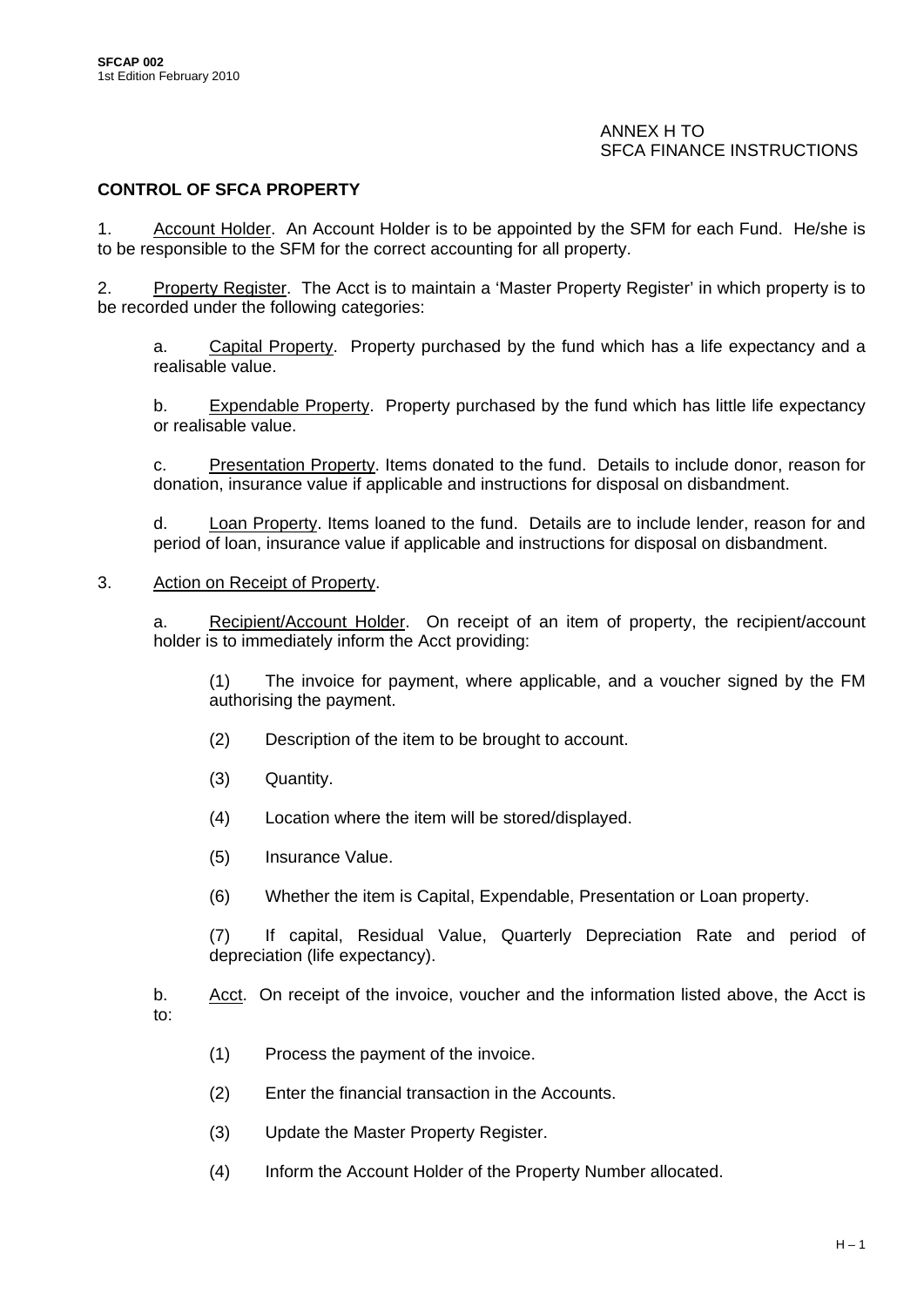c. Account Holder. The Account holder is to ensure that the item is clearly marked with the allocated Property Number before the item is either displayed used or stored.

A flowchart showing individual responsibilities and actions required is at Appx 1.

#### 4. Property Checks.

a. The FM and Account holder are to carry out a 100% property check of all property on a quarterly basis. 6 monthly property checks are programmed to support the continuous audit process and end of year audit boards and are to be completed by:

31 Mar

30 Sep

b. Checks are to be carried out using up to date extracts from the Master Property Register. These extracts will be issued by the Acct two weeks prior to each check as a prompt to FMs. Any discrepancies are to be annotated on the relevant extract which is to be signed by both the checking officer and FM and returned to the Acct for action.

c. Any discrepancies which may be subject to an insurance claim are to be notified to the insurers through the SFM immediately.

d. A flowchart showing individual responsibilities and actions required is at Appx 2 with detailed duties of the Property Board at Appx 3.

5. Property Depreciation. The FM, in conjunction with the Acct, is to ensure that depreciation of Capital Property is carried out and that the property book value and the property nominal in the accounts are reconciled.

6. Property Transfer/Write-off/Disposal. Items identified for Transfer, Write-off or Disposal are to be dealt with as follows:

a. Transfer. Details of an item identified for transfer either within or between Funds are to be passed to the Acct on Appx 4 to this Annex. The Acct will then action the transfer on the Master Property Register and allocate a new property number to the relevant Account Holder.

b. Write-off/Disposal. Details of an item identified for write-off/disposal are to be passed to the Acct on Appx 4 to this Annex. The Acct will then take the necessary action on both the Master Property Register and the Accounts and inform the SFM if any insurance adjustment is required.

c. A flowchart showing individual responsibilities and actions required is at Appx 5.

Appendixes:

- 1. Property Receipt Flowchart
- 2. Property Check Flowchart.
- 3. Duties of the Property Stocktaking Board.
- 4. Property Transfer, Write-off/disposal certificate.
- 5. Property Transfer/Disposal Flowchart.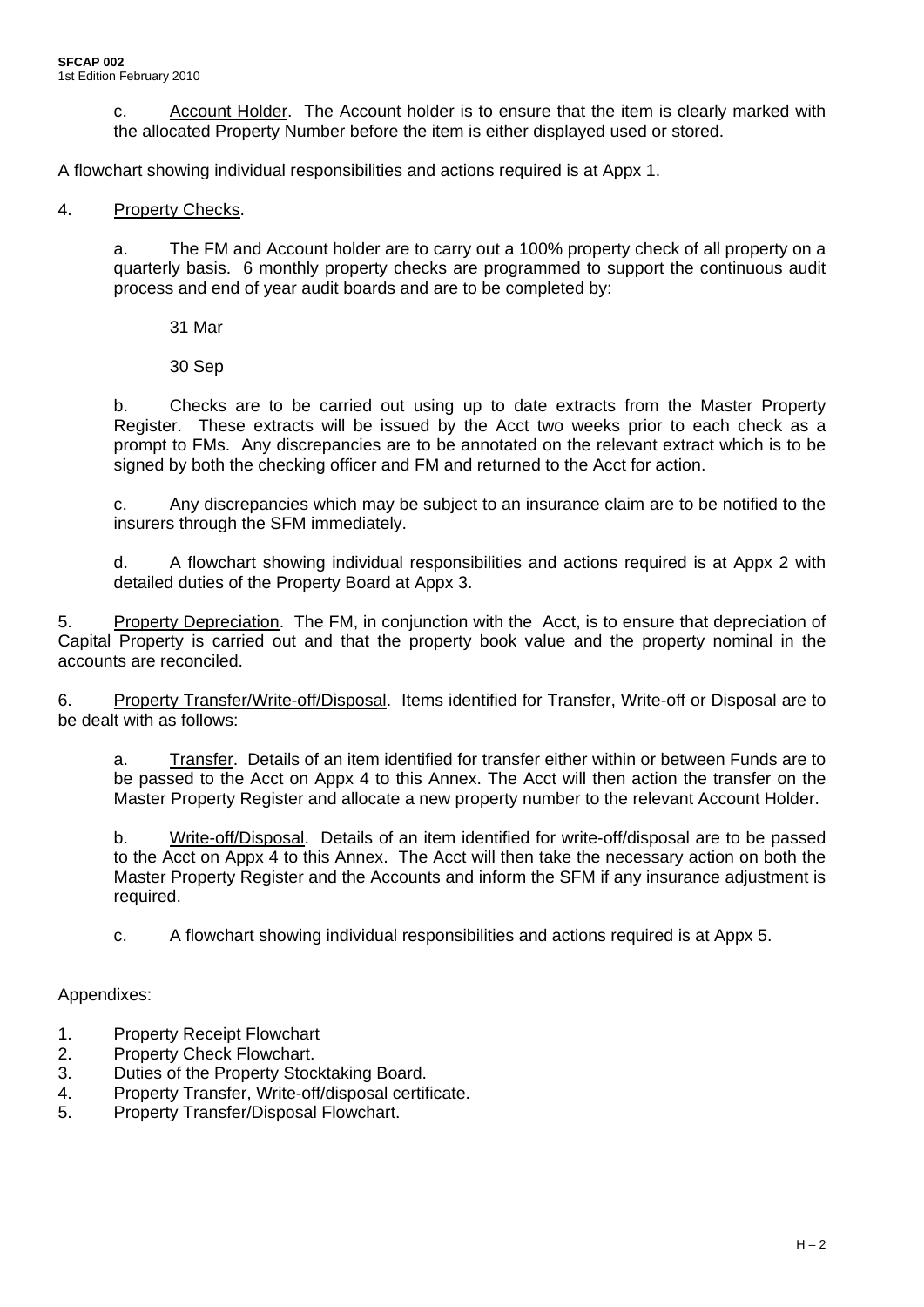#### APPENDIX 1 ANNEX H TO **SFCA FINANCE INSTRUCTIONS**

#### **PROPERTY RECEIPT FLOWCHART**



### **Recipient/Account Holder**.

This action is to be taken immediately that the property is received. Details Required by Accountant incl:

- Invoice for payment (where applicable)
- **Description**
- **Qty**
- **Location**
- Insurance Value
- Whether item is, Capital, Expendable, Loan or Presentation.
- If capital, Residual Value and Quarterly Depreciation Rate

#### **Accountant**.

Item to be brought onto Property Account in the relevant section.

Where applicable, the Invoice is to be paid and any necessary financial transaction entered in Accounts Ledger.

The relevant account holder is to be informed of the Property Number so that the item can be correctly marked. The relevant FM is to be informed by email that the item has been received.

#### **Account Holder**.

The Account Holder is to mark the item with the Property Number provided by the Accountant before the item is either displayed, used or stored.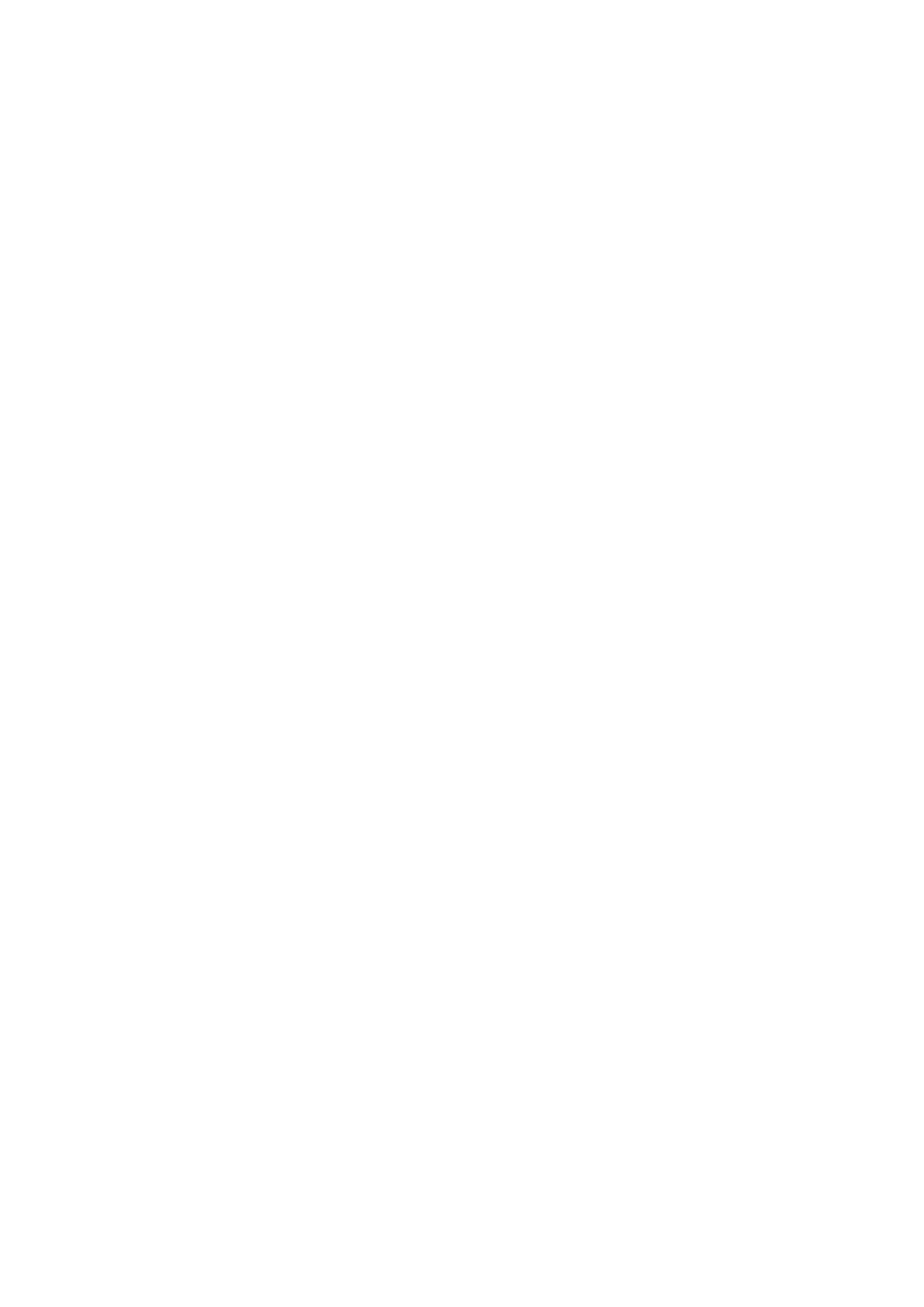#### **PROPERTY CHECK FLOWCHART**



#### APPENDIX 2 ANNEX H TO SFCA FINANCE INSTRUCTIONS

### **Accountant**.

Produces a Bi Annual Property Check List and forwards to the FM two weeks prior to the check becoming due.

### **FM**.

In addition to quarterly checks, the FM is to detail individuals to conduct the Monthly Property Checks with the assistance of the Account Holder.

### **Checking Officers**.

Obtain extract from the Master property Register from the Accountant. Check that:

- All property is present.
- All property is correctly labeled.
- Property List shows correct location.
- New Property has been brought to Account in the correct section.
- Re-assess Capital Property Depreciation Rates.
- All damaged property has been reported for writeoff/repair.

**FM**. Passes signed hard copy of results of Property Check to Accountant. Results are to detail any action required to update Master Property Register.

### **Accountant**.

The Accountant is to action comments raised by FMs following Property Checks, update Master Property Register and action any write-off/Capital Property Depreciation on Accounts ledger.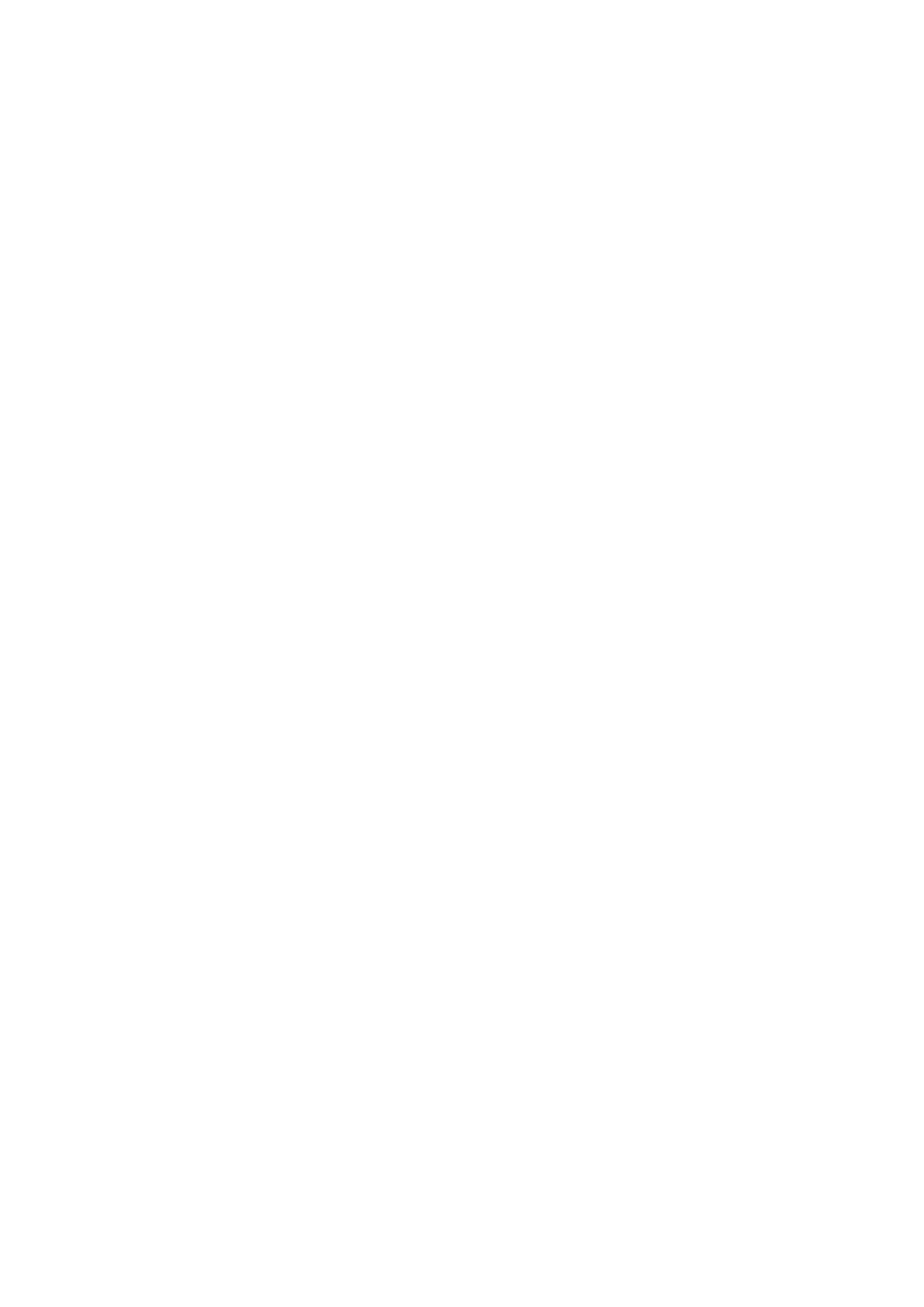#### APPENDIX 3 ANNEX H TO SFCA FINANCE INSTRUCTIONS

#### **DUTIES OF THE PROPERTY STOCKTAKING BOARD**

- 1. Their duties are to:
	- a. Check all property belonging to the account for deficiencies or write off.
	- b. Re-value all valued property.
	- c. Review the insurance value.
	- d. Recommend in writing to the SFM:
		- (1) All property for revaluation.
		- (2) The new insurance value.
		- (3) All property for write off.
		- (4) All property requiring repair.

2. After the Property Board report has been authorised by the SFM the following action is to be taken:

- a. Fund Manager/Property Member. The Fund Manager/Property Member is to:
	- (1) Provide the following information to the Accountant:

(a) Signed copy of the Master Property Register extract, detailing any changes/discrepancies.

(b) Revised value of all items reported once agreed by SFM and Fund Manager/Property Member..

(c) Details of items of nil value to be transferred to the non-value section of the Property Book.

- (d) Details of items to be written off and removed from the Property Book.
- (2) Arrange for property repairs.
- b. Accountant. The Accountant is to:

(1) Make the necessary financial adjustment in the Accounts Ledger to agree the property value to that in the Property Book.

- (2) Recommend insurance policy changes, if any, to the MT.
- (3) Establish the date of the next property check/board.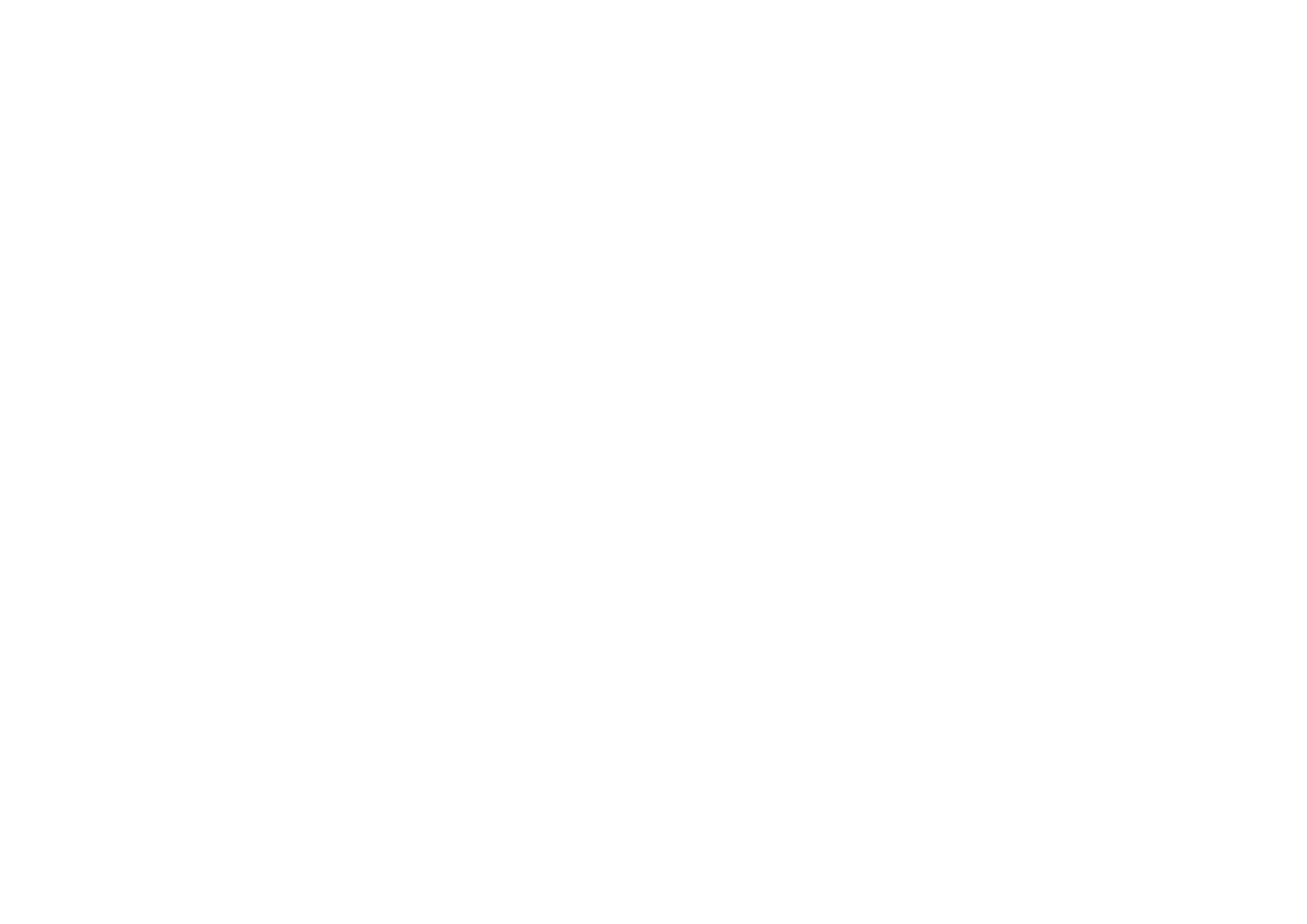| <b>APPENDIX 4 TO</b>            |
|---------------------------------|
| ANNEX H TO                      |
| <b>SFCA FINANCE INSTRUCTION</b> |

From:\_\_\_\_\_\_\_\_\_\_\_\_\_\_\_\_\_\_\_\_\_\_\_\_\_\_\_\_\_\_\_\_\_\_\_\_(FM)

To: Accountant

#### **PROPERTY TRANSFER, WRITE-OFF/DISPOSAL CERTIFICATE**

With effect \_\_\_\_\_\_\_\_\_\_\_\_\_\_\_\_\_\_(date) the following item(s) of property is/are to be \*TRANSFERRED/WRITTEN OFF/DISPOSED OFF\* as shown below:

| Property No | Description | Qty | Disposal | Remarks |
|-------------|-------------|-----|----------|---------|
|             |             |     |          |         |
|             |             |     |          |         |
|             |             |     |          |         |
|             |             |     |          |         |

(Signature)

Name & Initials:

(Block Capitals)

Fund:\_\_\_\_\_\_\_\_\_\_\_\_\_\_\_\_\_\_\_\_\_\_\_\_\_\_\_\_\_\_\_\_\_\_\_\_\_\_\_\_\_\_

(Block Capitals)

Authorised by:\_\_\_\_\_\_\_\_\_\_\_\_\_\_\_\_\_\_\_\_\_\_\_\_\_\_\_\_\_\_\_\_\_\_ Date:\_\_\_\_\_\_\_\_\_\_\_\_\_\_\_\_\_\_\_\_\_\_\_\_\_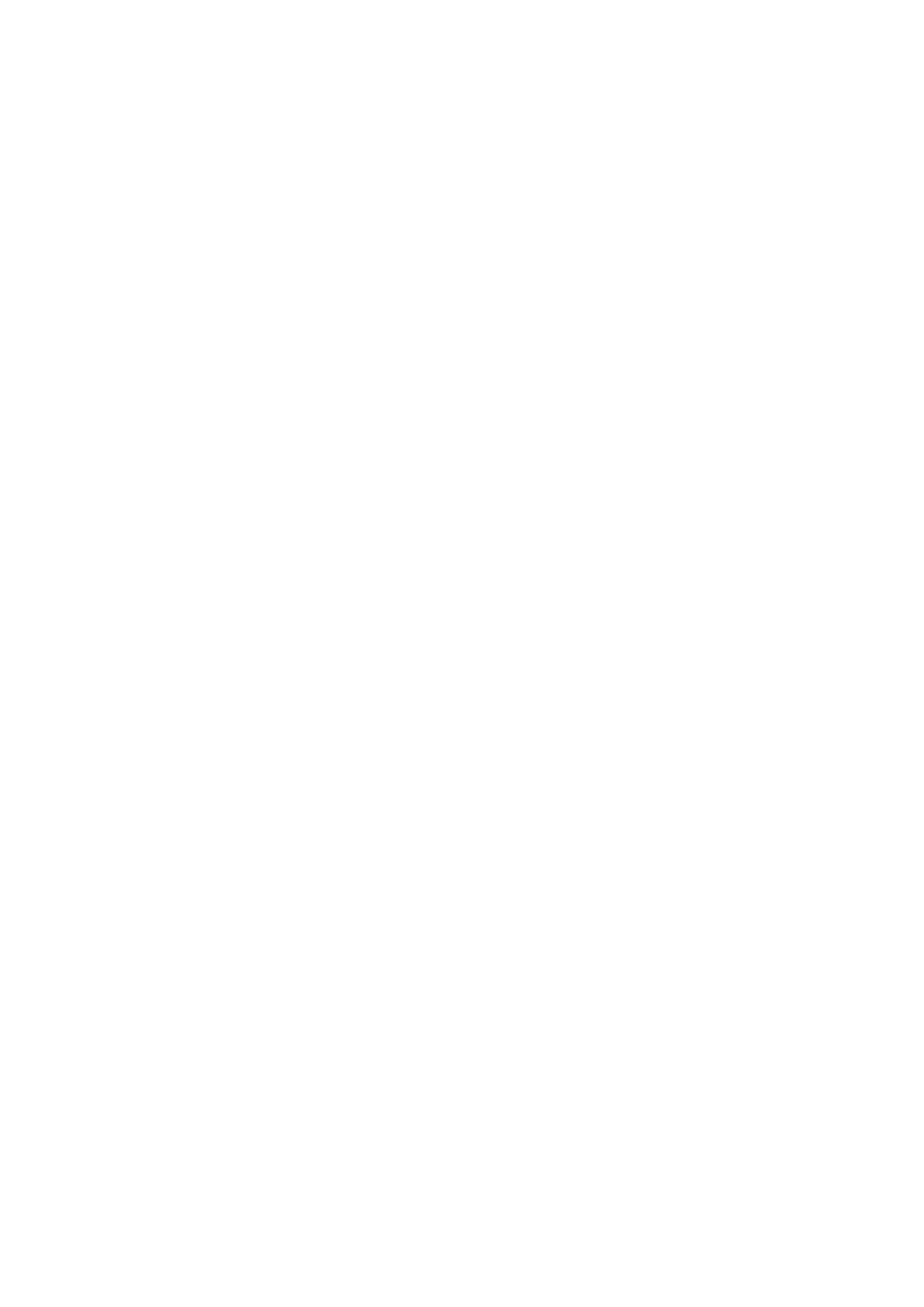#### APPENDIX 5 ANNEX H TO SFCA FINANCE INSTRUCTIONS

#### **PROPERTY TRANSFER/DISPOSAL FLOWCHART**